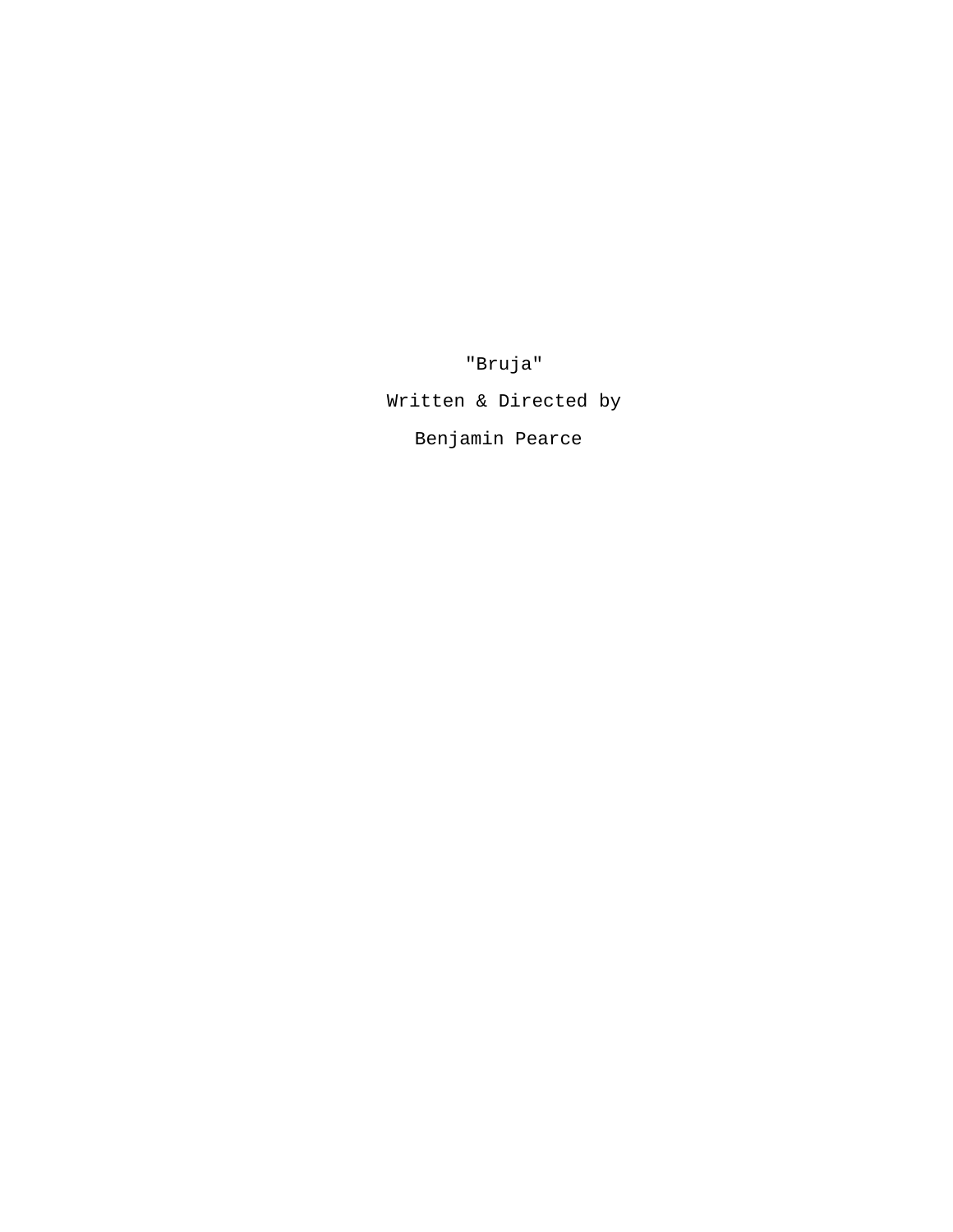INT. HALLWAY- NIGHT

ZOOM IN:

We open on a dimly lit hallway. A womanly figure holding something bright in her hand is standing at the end.

We begin to slowly move closer to the womanly figure. She is holding a long, red candle.

Once we are from the torso up. The beautiful blond woman raises her head.

FADE OUT

BEGINNING CREDITS.

There are several snapshots and photos of a family.

We see a mother, a father, and a daughter.

There are several other shots of strange looking symbols that look like they were drawn in a notepad.

FADE IN

EXT. SCHOOL PARKING LOT- DAY

Three girls are walking out of a high school. All three of them look excited to be out of the prison they were released from.

The three girls walking are NATALIE WRIGHT, a brunette who doesn't look as excited as the other two, TAYLOR JENSON, a red head who's clothes are very colorful and also appears to take on the leader of the trio, and little RACHAEL WARD, the smallest of the three, probably the youngest of the three as well as the grungiest looking one of the three.

Natalie looks depressed at life, wearing all black: Black coat. Black pants. She stands a few feet behind Taylor and Rachael.

Taylor drops to her knees and raises her hands and looks up at the sky.

> TAYLOR School's out, bitches!

> > MONTAGE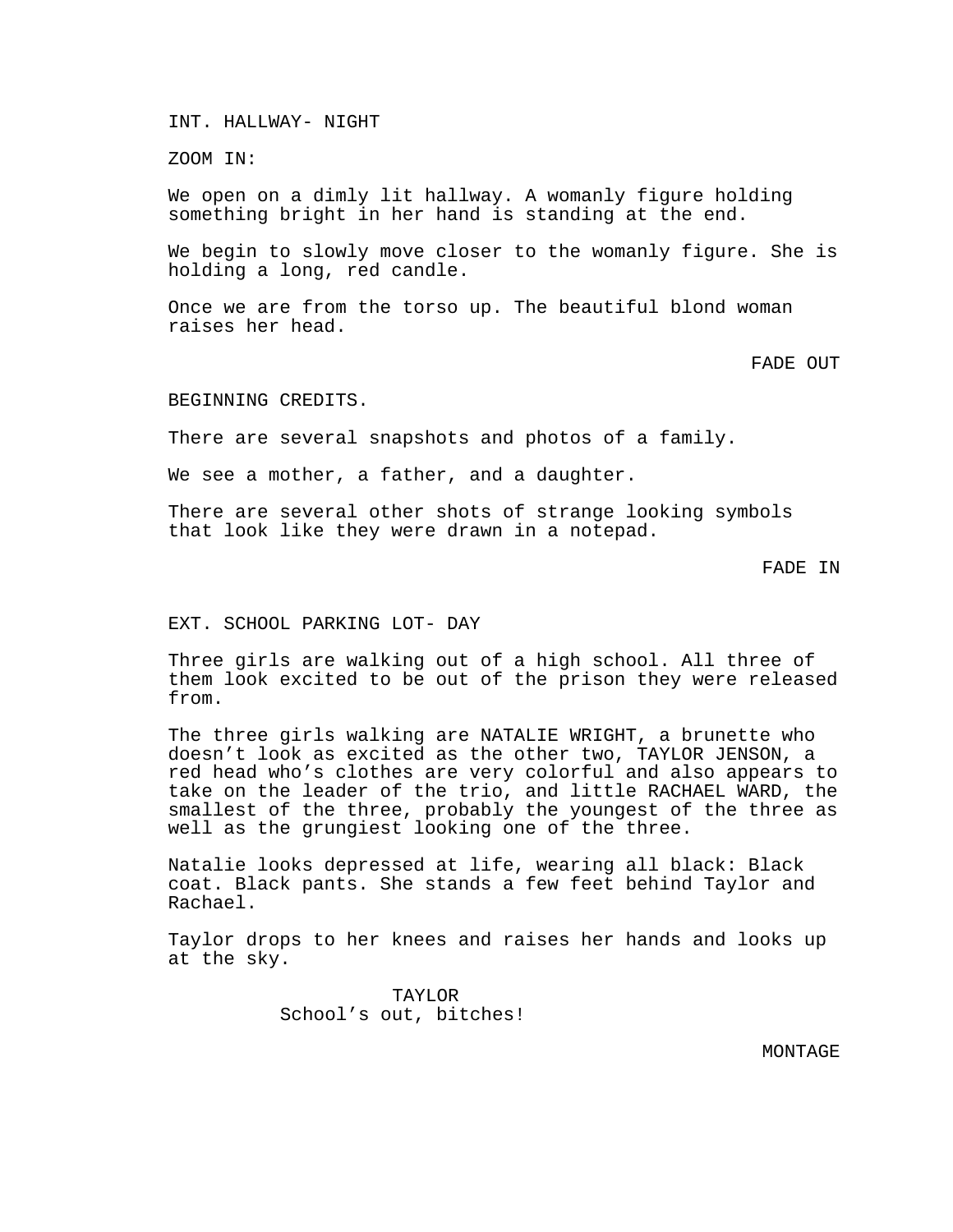INT. STORE- DAY

The three girls are having a blast. They are looking for clothes, doing your typical high school girl routine once they get out of school.

Natalie and Taylor look at clothes.

Rachael is wearing a funny looking hat.

RACHAEL Hey guys, yay? Nay?

Natalie and Taylor glare at the hat and then burst into laughter.

> RACHAEL What? What is it?!

NATALIE That's obviously a "nay."

Taylor walks over and rips the hat from Rachael's head.

TAYLOR Don't ever wear this again. It makes you look like a tranny.

Natalie and Taylor start howling.

TAYLOR Hey, Rachael, is that a lighter in your pocket or are you happy to see my sexy face?

Rachael rolls her eyes and gives off an annoyed look.

NATALIE Hey, Taylor, it's ok. Trannies need lovin' too, you know?

Rachael smiles at Natalie, because Natalie is the one that sets balance within the three. Rachael knows Natalie would never say or do anything to hurt her.

> RACHAEL Fuck both of you!

Rachael smiles and runs over towards the other two and the three play with the hat and give snobby remarks about transvestites.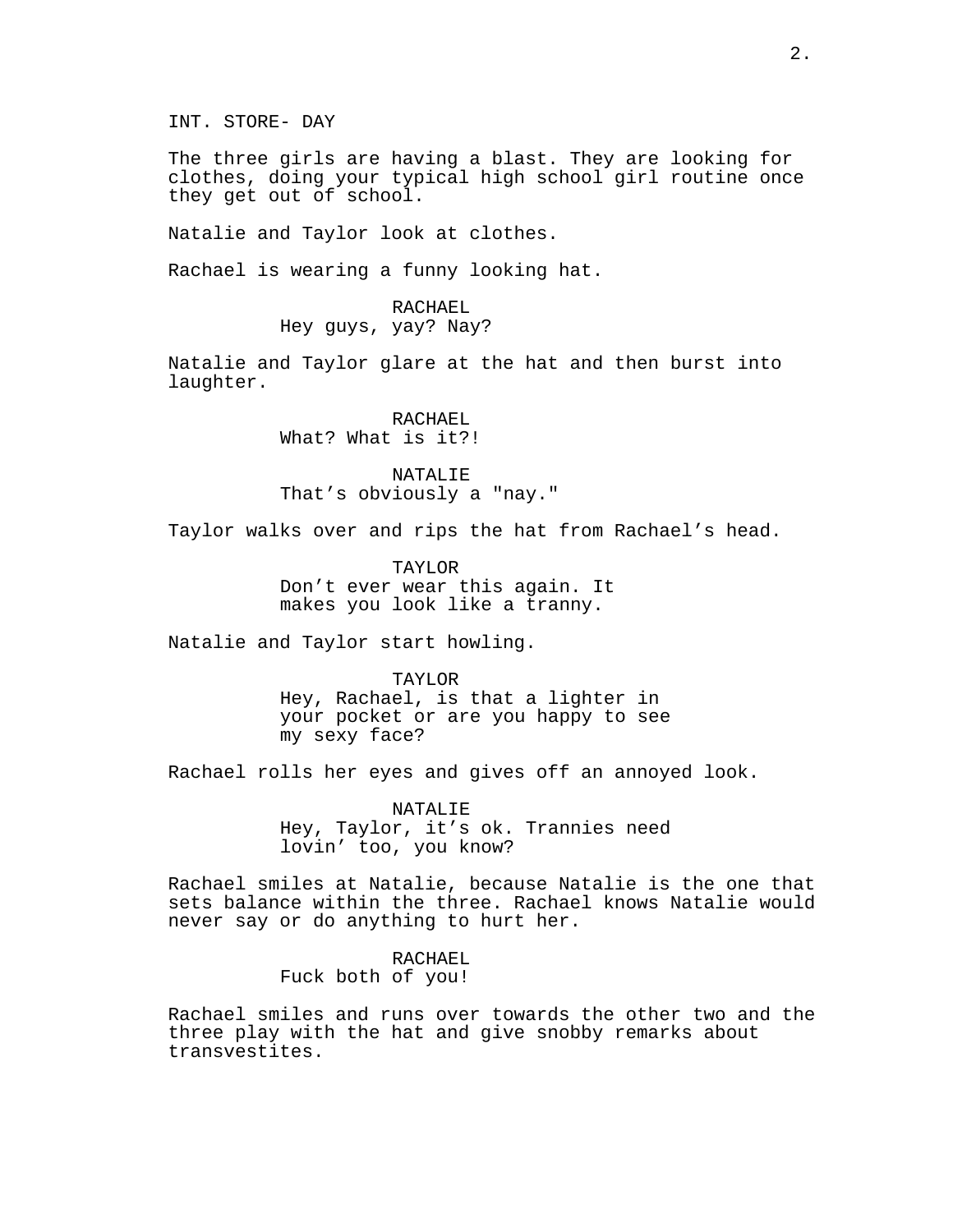The three girls are having fun on the playground.

Natalie is sitting on the swing as the other two are goofing around and running throughout the park. Natalie smiles.

INT. SIDEWALK- DAY

Natalie, Rachael, and Taylor are walking down the sidewalk.

RACHAEL I just don't understand why Gabby would do something like that to him.

TAYLOR It was probably because of her snobbish attitude.

NATALIE I was never a huge fan of Gabby anyway.

TAYLOR Fuckin' slut.

Natalie looks across the road and sees an old house with a rustedic look to it.

She stops to look at it as the other two walk a few steps ahead.

Taylor notices Natalie has lagged behind, so she stops and turns around. Rachael Turns to look as well.

Natalie is still staring at the old house with eyes of sadness.

Taylor walks up to Natalie and puts her hand on Natalie's shoulder.

> TAYLOR Are you alright, hun?

Natalie starts to tear up.

Rachael walks up to the other two.

RACHAEL What's wrong, Nat?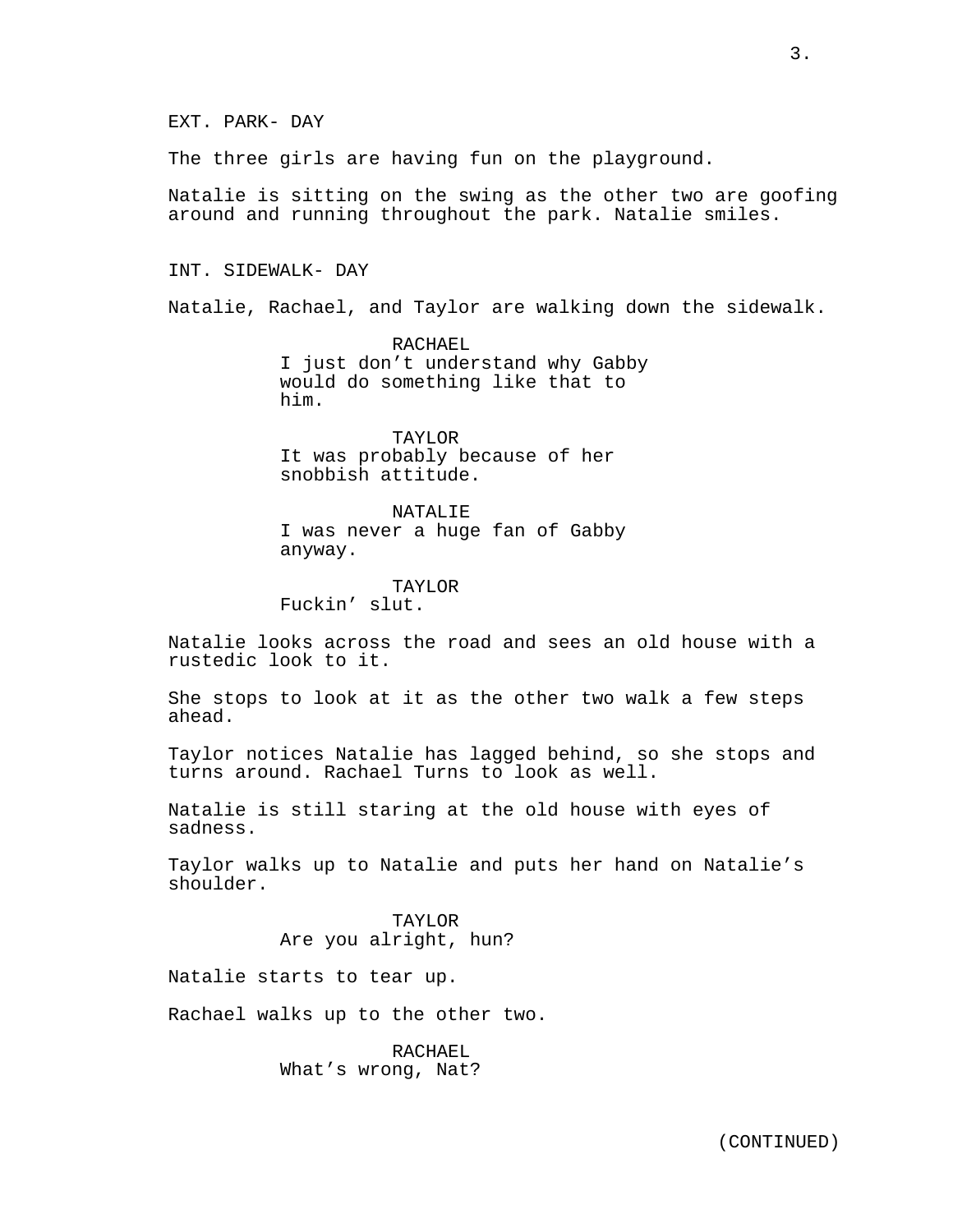TAYLOR Rachael, not now.

RACHAEL What? Sorry. Jesus christ, I was just trying to find out what's wrong so I could try and cheer her up, bitch.

NATALIE It's ok, Taylor. It's fine.

Rachael sticks her tongue out at Taylor.

Taylor retorts by "flipping the bird."

RACHAEL Are you ok, baby girl?

NATALIE I'm just fine, it's nothing that can be changed.

RACHAEL Do you want to talk about it? I'm a great listener.

TAYLOR Oh dear lord.

Rachael turns to Taylor.

RACHAEL Shut up, Taylor!

Rachael turns back to Natalie.

RACHAEL No, really, I'm a great listener. I used to play psycologist all the time in school. I'm here for you, girl. Anything you need to get off your chest, you can tell me.

Natalie looks away from the house and turns to Rachael. She smiles at her.

> NATALIE Maybe some other day I'll tell you; ok girlie?

Rachael smiles and hugs Nat.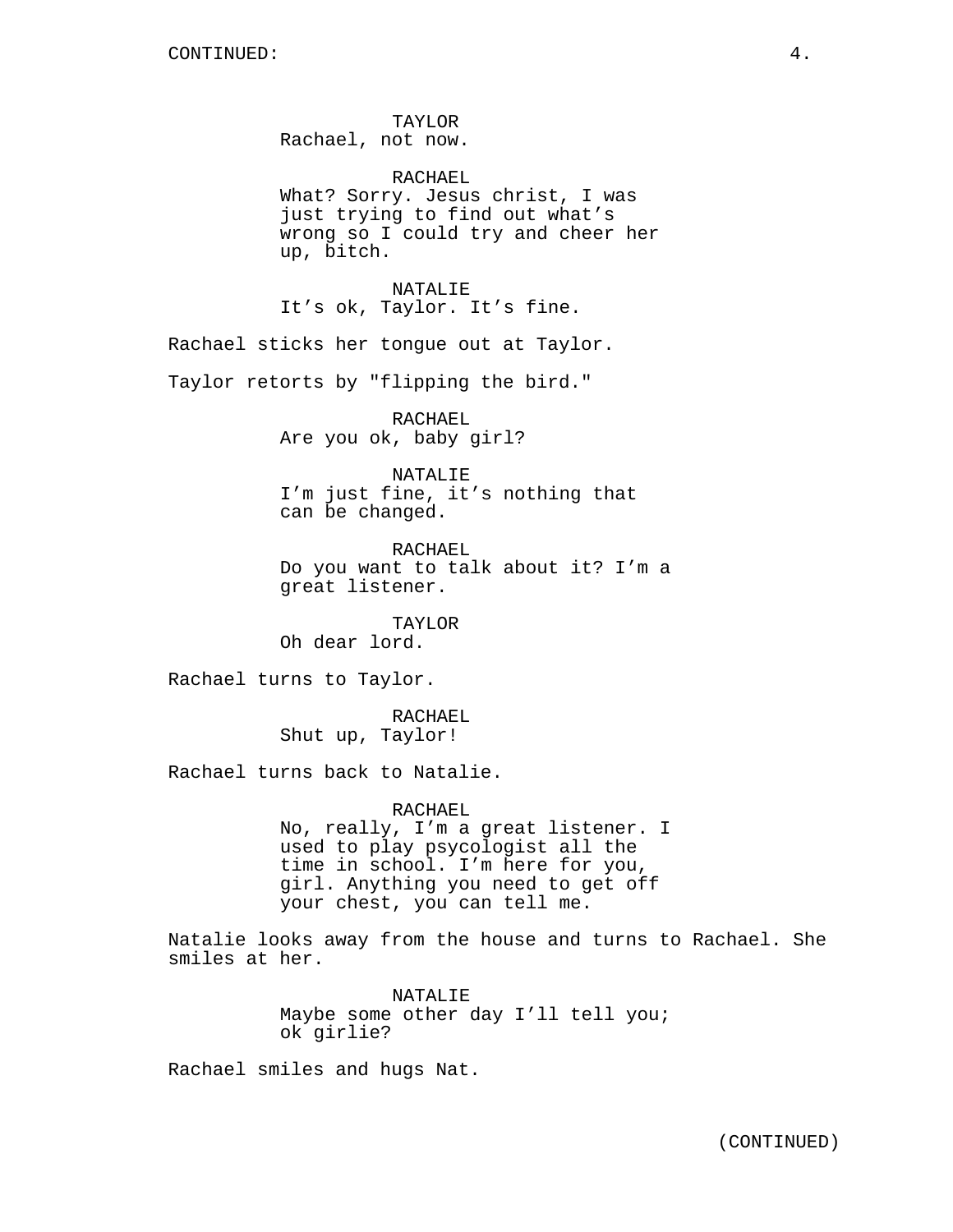RACHAEL Alright, girl. You don't have to tell me right now. Whenever you're ready, okay?

NATALIE It's not that I'm not ready, it's just... it's a long story and I'm too worn out to go into details. But...

Natalie takes a deep breath before speaking.

NATALIE My parents... were...

Taylor walks up to Natalie and hugs her.

TAYLOR

You don't have to talk about it right now if you don't want to.

RACHAEL Yeah, Nat, I wasn't trying to rush you. I'm sorry.

Natalie sniffles and looks up at Taylor.

NATALIE No it's ok, taylor.

Natalie turns to Rachael.

## NATALIE

Rachael, I know since you don't know the situation because you haven't been around this area enough to know any better, which is why I'm going to tell you. Because you're a great friend of mine. Both of you are. And I want to be open with you two, because I love you both. You two are like sisters to me.

Natalie takes one more deep breath.

## NATALIE

Rachael, the reason I'm so upset right now is because... my parents were murdered in that house. And I don't like talking about it, in fact I haven't even been down this (MORE)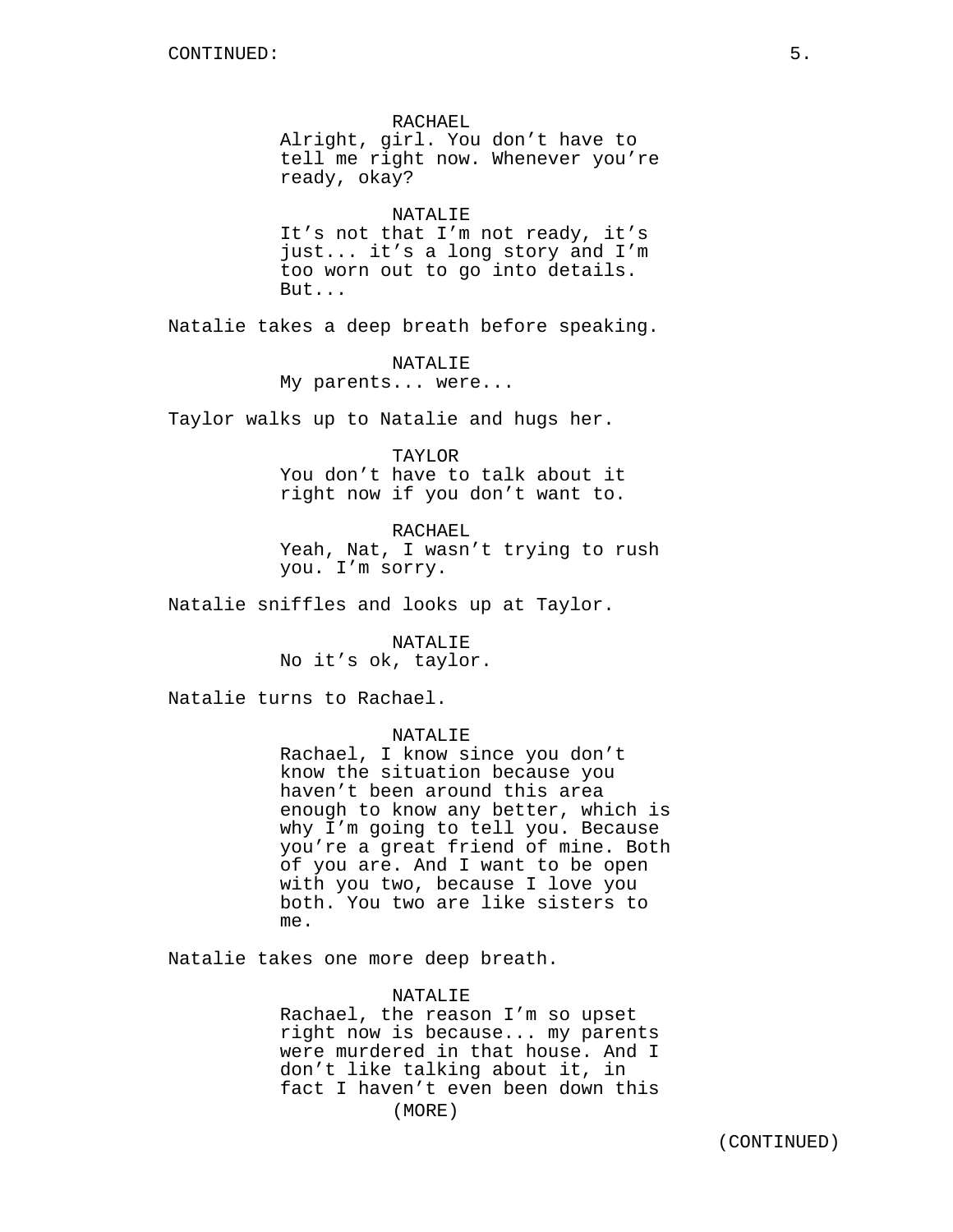NATALIE (cont'd) road in about a year, which is when they were killed. That used to be my house.

Rachael's mouth is dropped, her eyes are filling with tears.

RACHAEL I'm so sorry---

NATALIE It's alright, Rachael. Like I already said: There's nothing that's going to change it.

Rachael walks up and hugs Natalie.

Natalie drags Taylor into the threesome group hug.

They all stand in silence, hugging for a few seconds.

TAYLOR Alright, girls. My place? Tomorrow night? Sleep over???

NATALIE

I'm game!

RACHAEL Let's do it tonight!

NATALIE

I would if I could but I have some work to do around my place tonight. So tomorrow would work better.

RACHAEL Oh, ok that's fine.

#### TAYLOR

You can still spend the night at my place, Rachael. Greg's going to be over tonight, but you can still come over. We'll just watch movies all night. Popcorn and pickle night?

RACHAEL

hell yeah!

Natalie smiles and rolls her eyes at the two. The three walk away, leaving the crime scene, the home.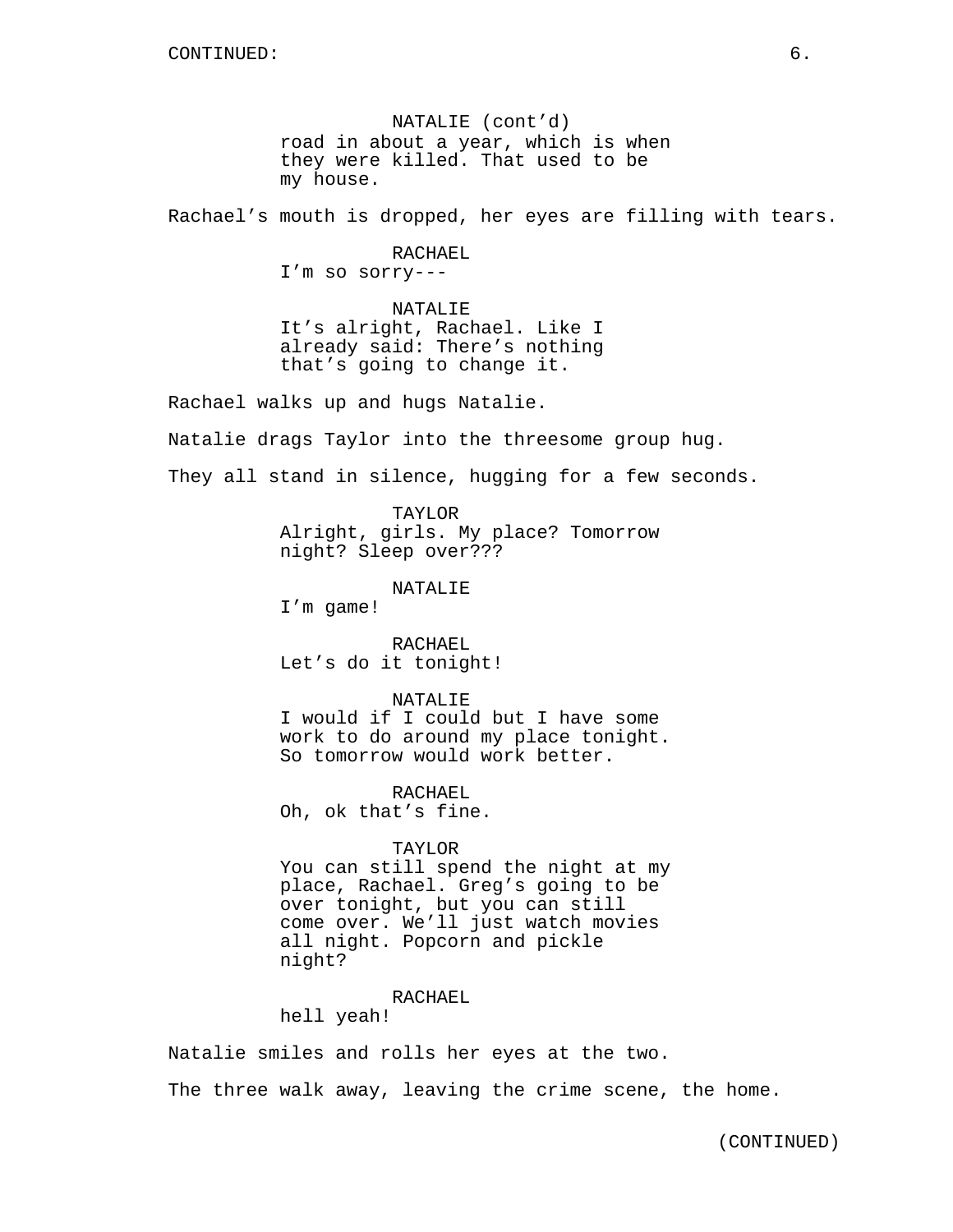NATALIE You two are nasty. Popcorn and pickles?

TAYLOR It's not as bad as it sounds.

RACHAEL It's actually suprisingly really good.

NATALIE

Yuck.

EXT. NATALIE'S APARTMENT- NIGHT

We see the apartment building, a very tall building with a few lights in the windows shining through. Natalie walks up to the window.

INT. NATALIE'S ROOM- NIGHT

Natalie opens her window and turns around and goes over to her dresser.

She grabs a cigarette and walks back over to the window.

As she is about to light it, she notices somebody down on the side walk slowly walking past.

The manly shape slowly walks as if a lion was stalking it's prey.

Natalie stares at this figure. The figure does not stare back. He keeps walking. Something strikes Nat's eye about him. She can't quite put her finger on it.

CLOSE UP:

Natalie's face as she continues to stare.

ZOOM IN:

on the figure as he stops dead center in the middle of the sidewalk, and slowly turns his head up to Natalie's window.

EXTREME CLOSE UP:

On natalie's eyes as we see them light up with fear and paranoia. Paranoia that this figure is actually stalking her.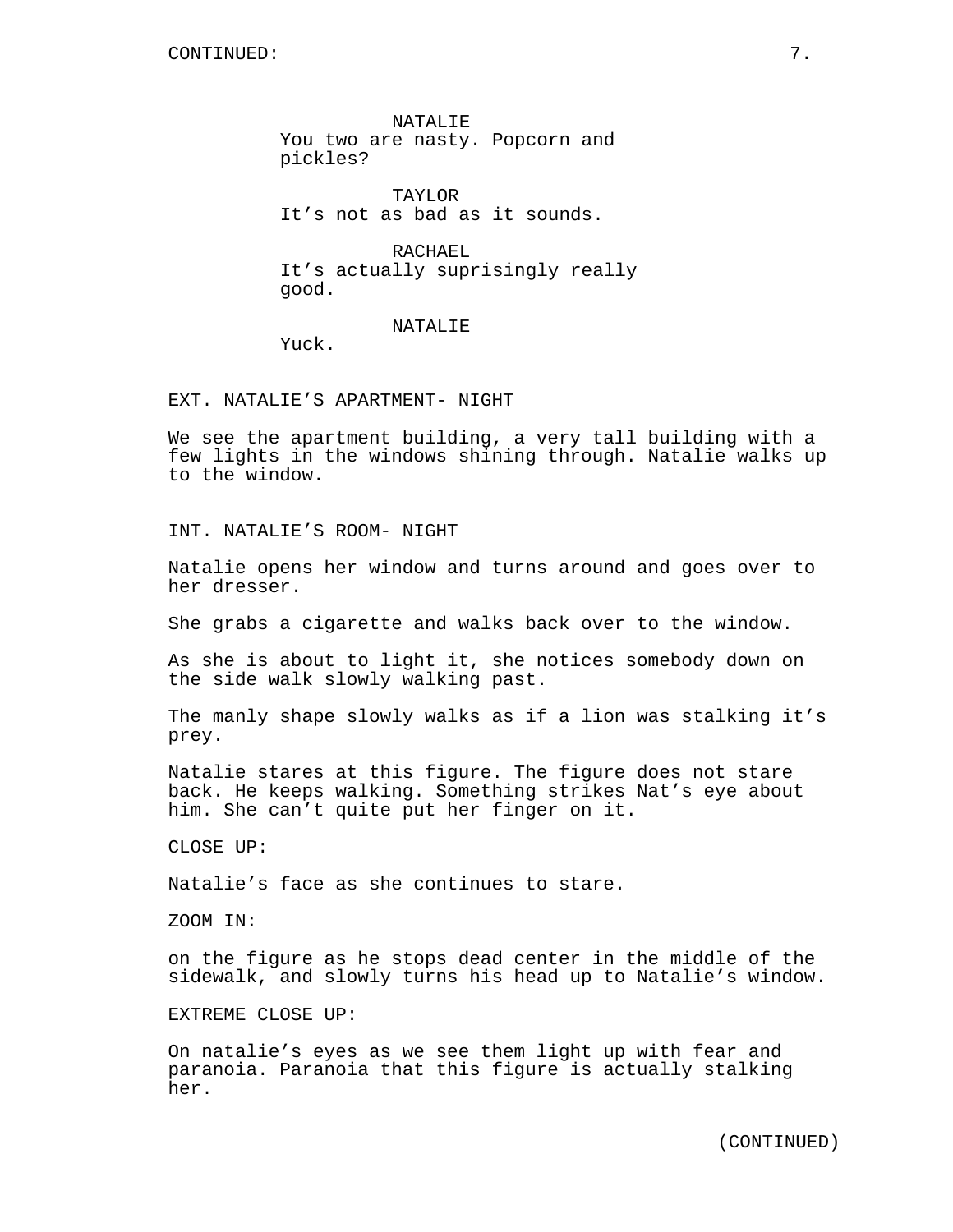ZOOM IN:

As the figure continues to stare.

CLOSE UP:

On natalie's face as she still continues to play eye games with the stranger.

WINDOW:

The stranger turns his head and walks away.

Natalie leans her head out the window to see the figure walk away.

FADE OUT

INT. TAYLOR'S ROOM- DAY

The three girls are sitting in a circle on Taylor's bed.

NATALIE It was so frickin' scary, guys!

TAYLOR He was just staring at you?

RACHAEL Creeper...

NATALIE

Totally creepy.

TAYLOR Yeah, totally fucking creepy.

RACHAEL That's all he did was stare?

NATALIE Yeah that's all he did.

### TAYLOR

Man, if that was me in your position, I would have ran out there and been like "You want some of this, fuck stick? Bring it on! I'll take you on right here, right now!"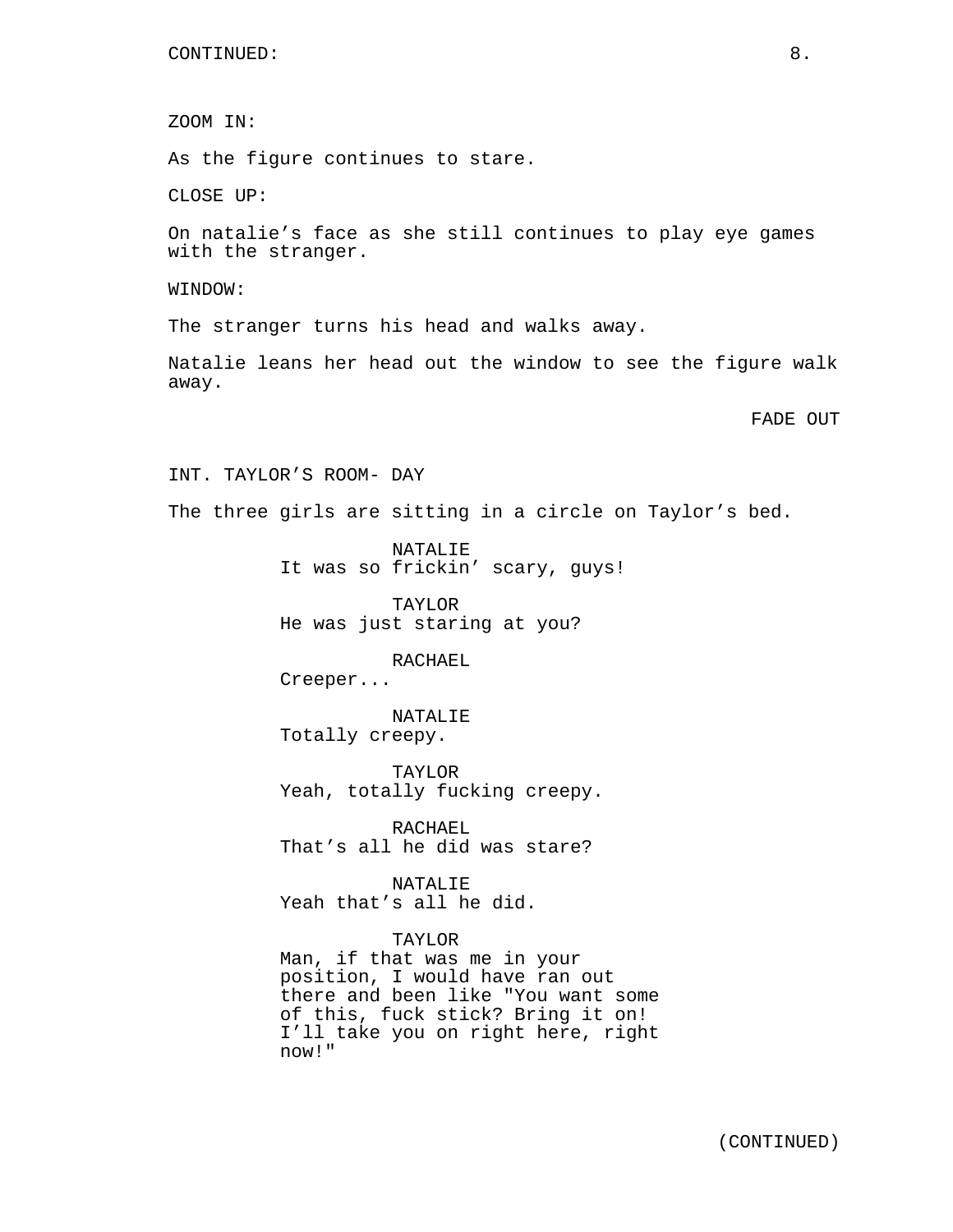#### NATALIE

No, this was different. Any other time I would probably do the same thing, but this guy... something about him legitimately scared me. i felt scared for my life. I felt something and it wasn't a good feeling. I have been feeling weird since yesterday. I feel paranoid, i feel like the world is crushing my shoulders. I feel like something is wrong.

Taylor turns to Rachael. The two smile and look back at Natalie.

> TAYLOR Well, i think i have just the cure for your fear and paranoia.

NATALIE And what might that be, exactly?

Taylor reaches under her bed and grabs a baggy. The baggy is filled with marijuana.

> TAYLOR This will take all of your troubles away.

NATALIE And brain cells.

TAYLOR Come on you know you want to.

RACHAEL Come on, Natalie. it'll make you feel better!

NATALIE i don't know, guys.

TAYLOR Do it, man. Smoke with us, chickie!

RACHAEL We're not in high school anymore. We're all adults here. It's time to enjoy our break before we all run off to college.

Natalie is thinking...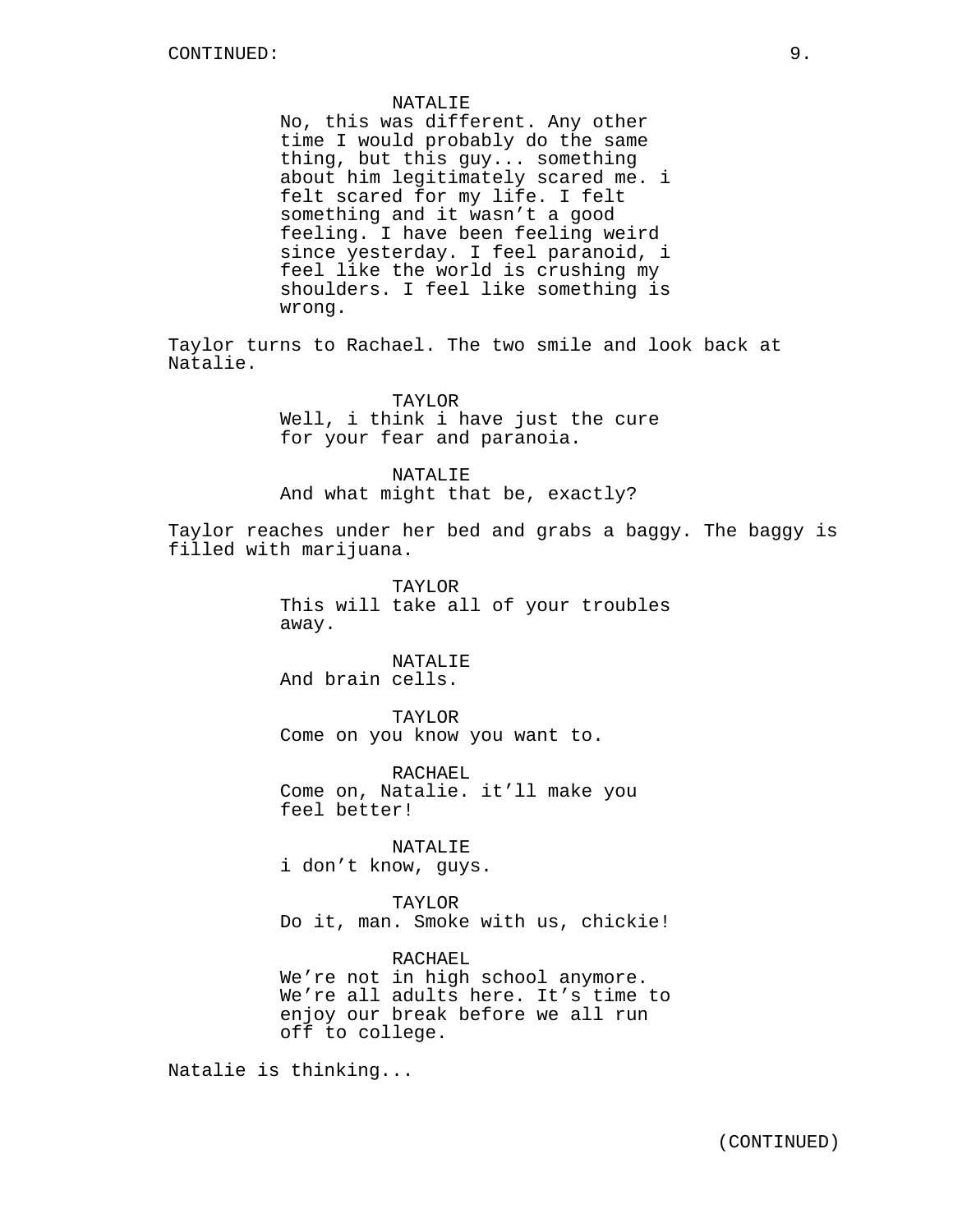TAYLOR

You wanna?

Natalie smiles.

## MONTAGE OF THE GIRLS HIGH ON MARIJUANA.

Taylor and Rachael walk Natalie to the door.

NATALIE Ok I'll be back around eight o'clock. When i come back, let the movie night slumber party begin.

TAYLOR That's the spirit, girl.

Natalie opens the door and walks away.

RACHAEL Bye, Natalie!

NATALIE  $(v.o.)$ Bye, Rachael! Love ya!

RACHAEL Love you too, chicky!

Rachael waves. Taylor shuts the door.

CUT TO BLACK

EXT. OLD HOUSE- DAY

Natalie slowly walks up to the front steps of her old home. She looks up at the house and then looks straight at the door.

She walks up to it and turns the knob. The door opens right up.

INT. PATIO- DAY

Natalie steps into her house and looks around, seeing how dark and dusty the house is from the ageing of one year.

She slowly makes her way through the house.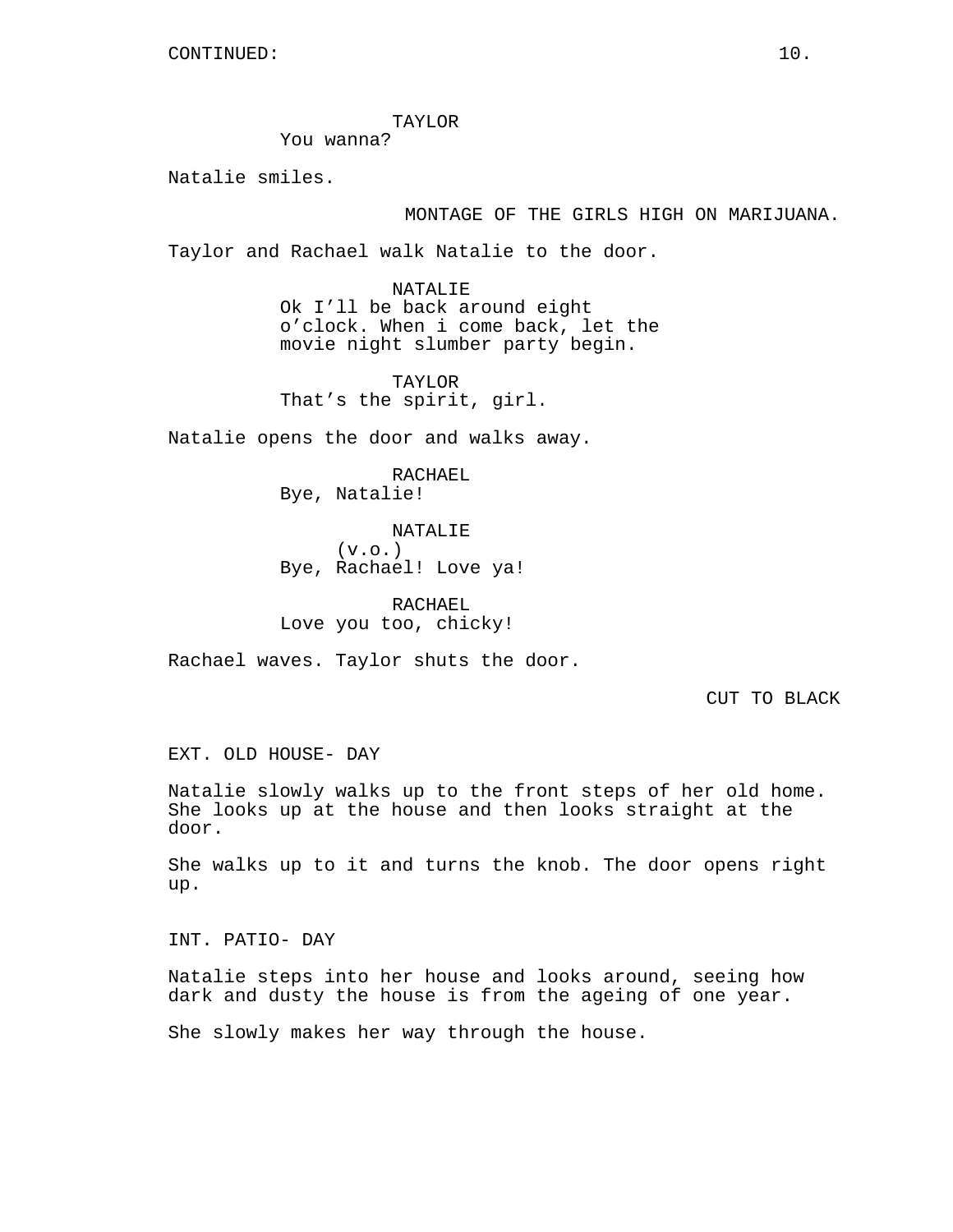INT. STAIRS- DAY

She looks up the stairs and sees the darkness at the top of the steps. She walks up the stairs, step by step. Each step creeking just as loud as the last.

## INT. HALLWAY- DAY

She enters a long, dark, hallway. As she turns on a flashlight, she sees a quick glimpse of a foot walking into the last bedroom on the left side of the hallway.

She jumps and backs up against the wall. She is now shaking. She holds the flashlight towards the room.

## NATALIE Who's in there?

Natalie looks around on the floor. She sees a golf club lying on the ground beside the closet door.

She picks up the golf club and walks forward.

NATALIF. This is MY house! What are you doing in my house.

As she walks past the first room, the door creeks open. Natalie stops and looks into the room.

INT. PARENTS ROOM

As she walks into the room, she leans back out into the hallway to see if there's anybody there.

She shuts the door and walks over to the bed, sits down and begins to tear up and cry.

# NATALIE I'm so sorry. I'm sorry, Mom, Dad. I wish there was something I could

have done. I love you and miss you both. I'm so sorry.

Natalie begins to cry a little louder.

All of a sudden, a book falls from the shelf and it startles Nat.

She stands up and walks over to the book which is lying on the floor.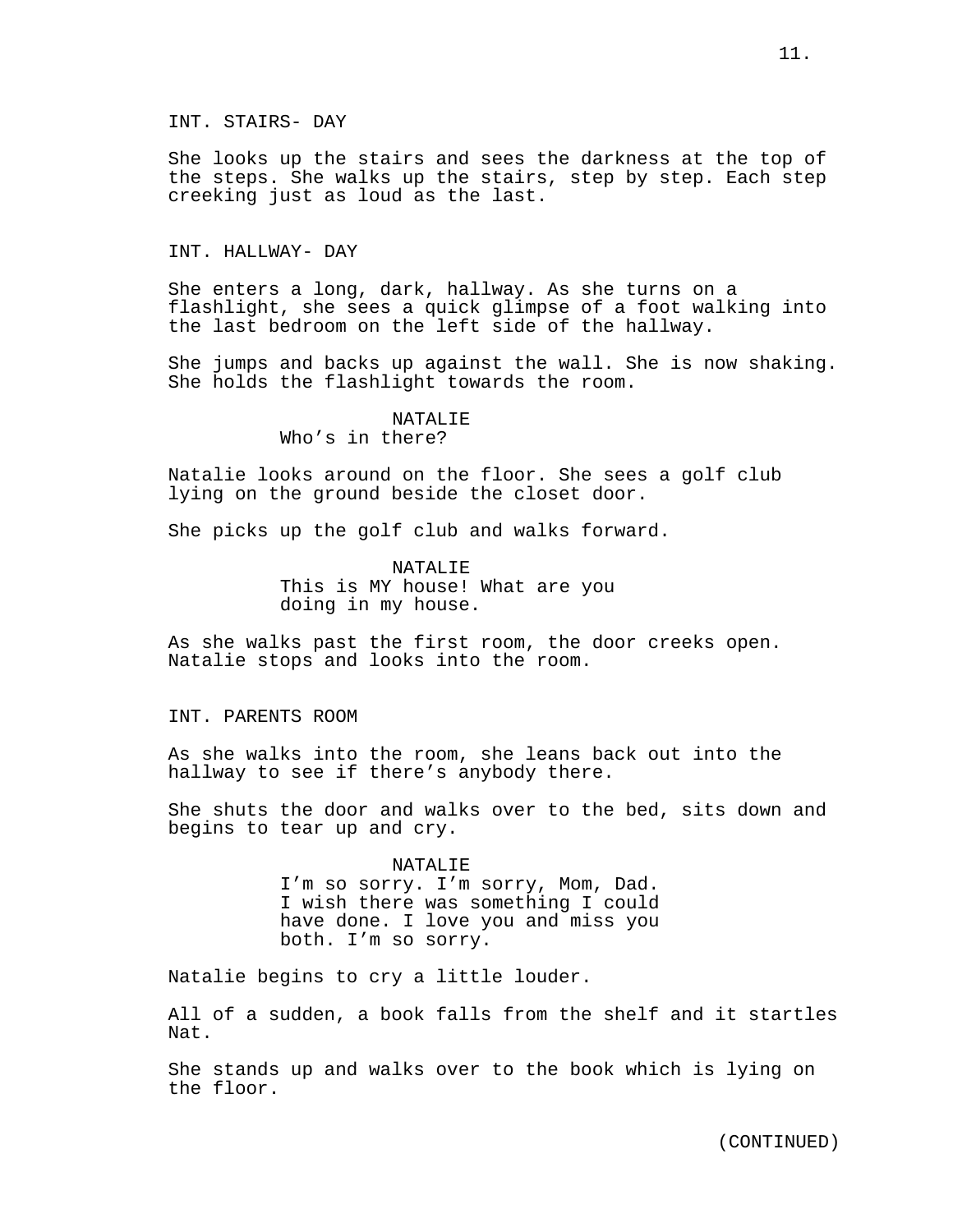She picks up the book, which is written in Latin.

She opens the book and it reads on the first page "To Rod and Chris."

She begins to flip through the book and is seeing all of these demonic looking symbols. They look demonic to her because to Nat, they are foreign.

As she skims through the book she notices words such as "Bruja" and "Wicca."

As her eyes are widened, she continues to skim through the book. A picture falls out of the back of the book onto the floor.

Natalie looks down and shines the light on the picture. The picture is of her mom and dad holding candles and looking up into the sky like they're taking part in some ritual.

She looks towards the bookshelf and shines the light onto it and sees several more wiccan books.

Her eyes widen as she sees several occult books.

As her flashlight shines on the bookshelf, the light in the hallway turns on quickly and shuts back off.

Natalie quickly turns around and shines the light into the hallway.

Remembering she shut the door to the room before she came in, she begins to get even more scared.

# NATALIE

Who's there?

Footsteps are now coming down the hallway. Natalie backs up against the wall and continues to shine the flash light out into the hallway.

Her flashlight dies. She tries hitting it and the light does not turn back on.

Then the footsteps stop right by the doorway.

VOICE  $(v.o.)$ Natalie...

The creepy, ghostly voice begins to terrify her.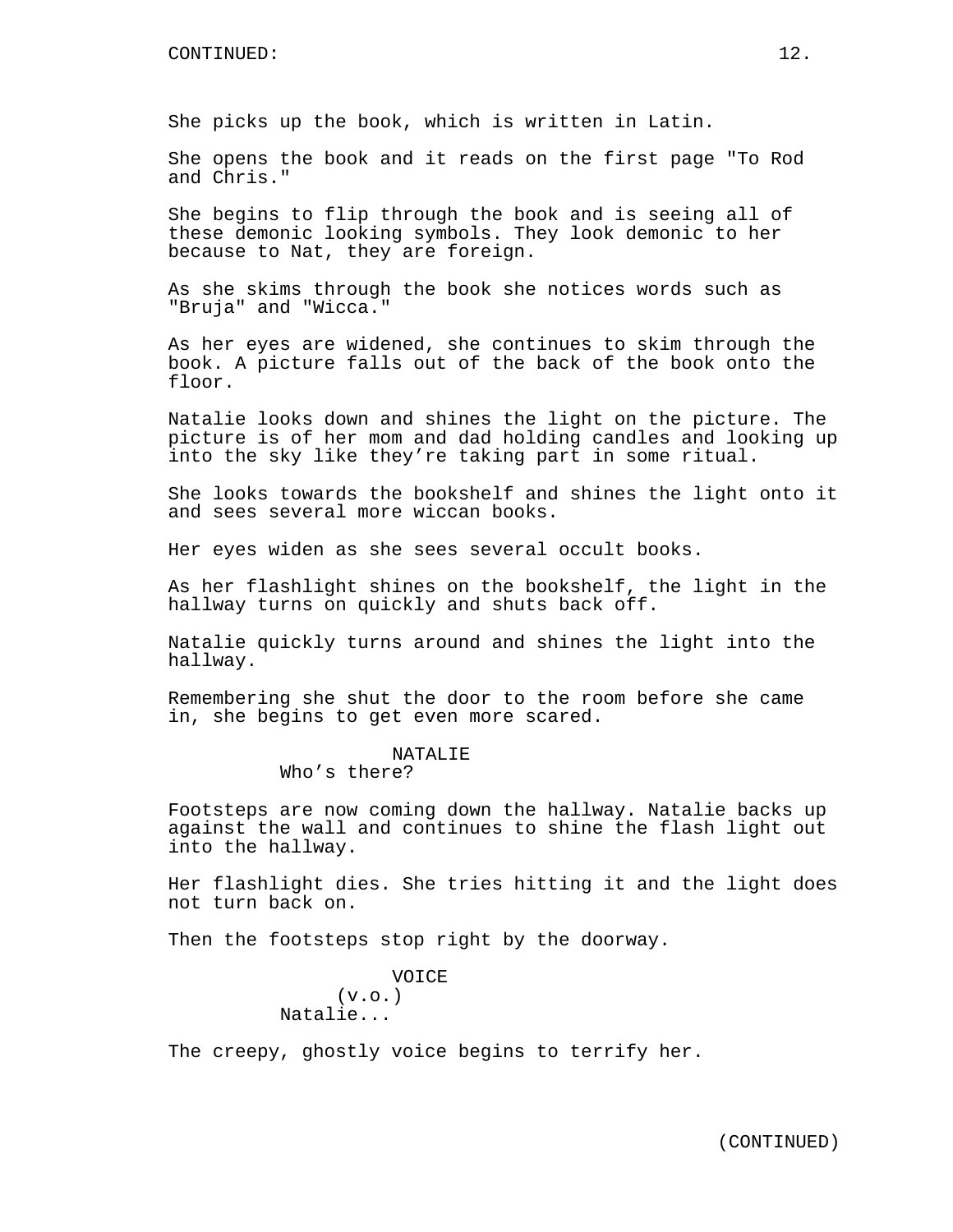## NATALIE Who's there?! Who is it?

All of a sudden, there is silence throughout the entire house.

Natalie looks out into the hallway.

All of a sudden, a hand grabs her shoulder. She quickly turns around and yells.

There is nobody behind her. She scopes out the room. There is nothing.

All of a sudden, the bedroom door slams shut, causing Nat to quickly spin around to see "DOOMED" written on the door.

Natalie's eyes widen and she covers her mouth with her hand.

The closet door slowly starts to creek open.

Natalie slowly turns her head towards the closet door as it is opening.

She looks at the wall in the closet and sees the "Eye" drawn on the wall. The wiccan eye symbol is inside of a giant inverse pentogram.

She quickly turns around and runs towards the door and struggles to open it for a moment, as the closet door is still creeking.

The door opens and she runs out of the room.

INT. HALLWAY- DAY

Natalie runs out of the room and the door slams shut behind her.

The hallway lights flicker on again. As natalie stops in her tracks, she begins to look down the long, dark, hallway.

She sees a figure standing at the end holding a candle. It appears to be a womanly figure.

The woman rises her head and looks right at Natalie.

The candle the woman is holding blows out, and the woman disappears.

Natalie stares at the dark hallway in disbelief of what she's seen.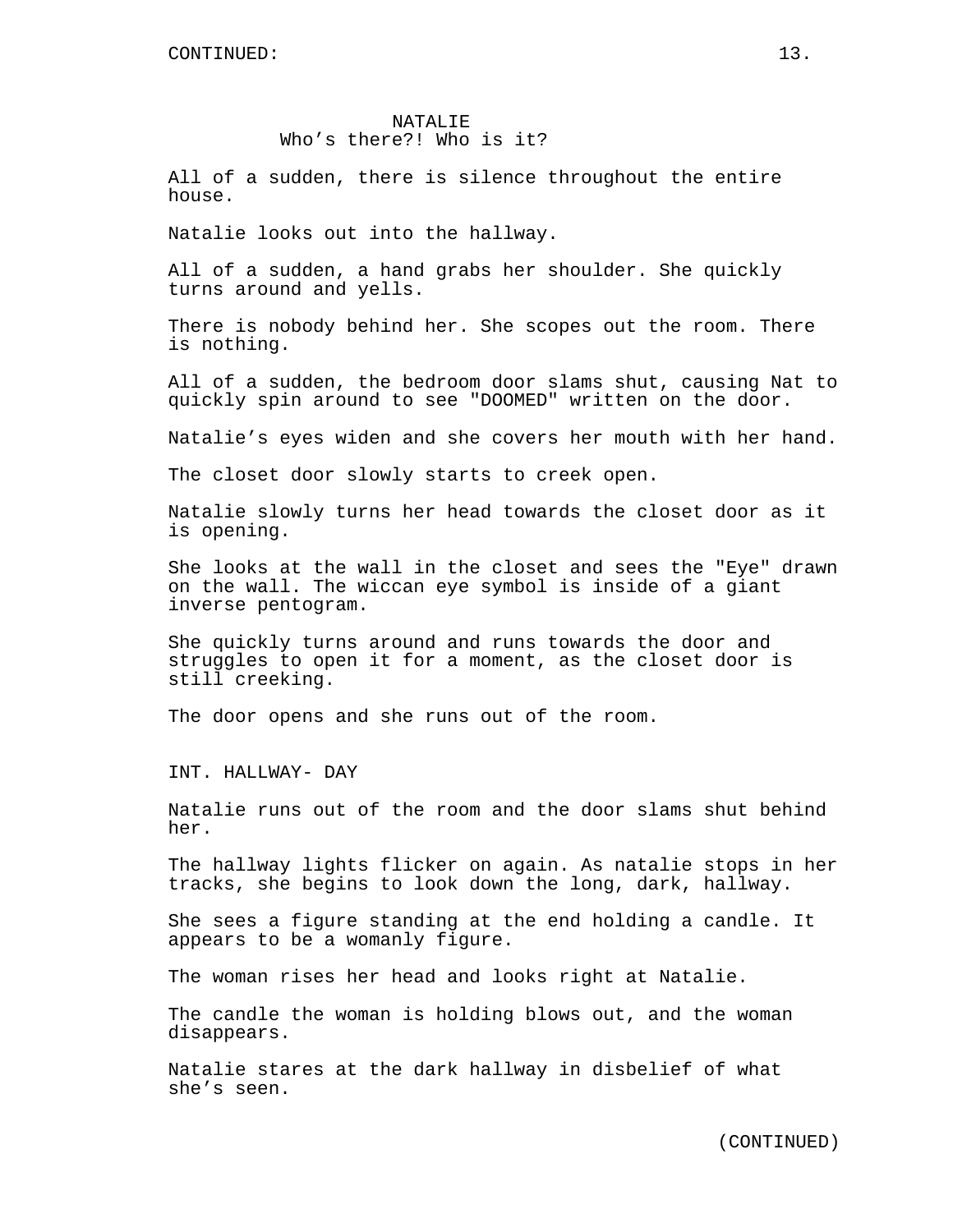A HAND grabs Natalie's arm and spins her around.

Natalie's eyes widen in horror as she stands face to face with a ghostly SIRENA QUAID.

Sirena's face is cut up badly, her hair is very messed up. Her eyes are glowing red, she has signs of decay on her neck as if the flesh is falling off.

## SIRENA

NATALIE!

Natalie screams and pulls away from the ghostly figure, falling to the floor.

Sirena walks over to Natalie, however it almost seems as if Sirena is hovering over, almost floating.

Natalie closes her eyes and puts her hands up to protect herself.

The lights stop flickering and turn off.

Natalie stands up and looks around, Sirena Quaid is nowhere to be seen in the house.

She picks up the book from her parents room and runs down the stairs.

PAN LEFT to the last door on the left. There we see the door creek open slowly.

INT. BUS- DAY

Natalie is sitting on the bus. There are only a few others on it.

She is looking down at the book cover of the book she has snatched from her parents room.

All of a sudden, a gust of wind blows in Natalie's hair.

She slowly looks upwards towards everybody on the bus to see if anybody else saw it, unfortunately for her, nobody saw.

> SIRENA  $(v.o.)$ Natalieeeeee.

Natalie hears this and

EXTREME CLOSE UP: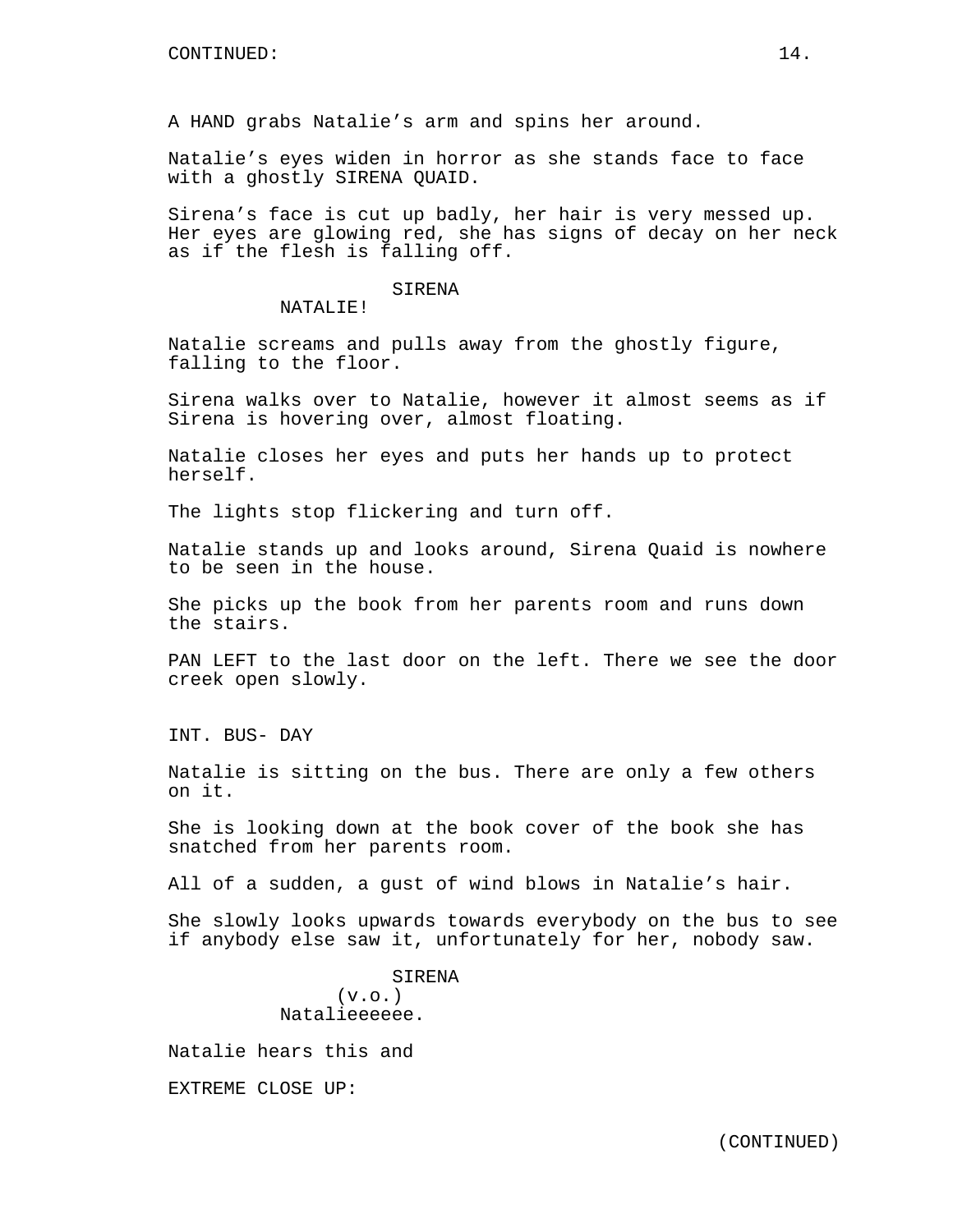on her eyes as she starts to shift her eyes left to right, trying to find out where the sound came from without being suspicious.

CUT AWAY

We see a man sitting on the other side of the bus OUT OF FOCUS staring at Natalie.

Natalie catches him out of the corner of her eye.

She slowly turns her head towards the man. She can't tell who it is, but the figure is dressed the same way the stalker from last night was.

SLOW ZOOM:

ON NATALIE'S FACE as she is somewhat attracted to this figure, not in a romantic way. Just curious as to what this guy is up to.

SLOW ZOOM:

ON THE FIGURE as he sits in the same spot and does not budge a centimeter.

The earieness of the situation is beginning to creep Natalie out. She Stands up and moves closer to the front of the bus.

She sits down and looks towards the front of the bus, trying not to pay any attention to the man in the back of the bus.

However, in the background, the man slowly stands up and walks to a seat that happens to be only two seats behind her.

Natalie keeps her head forward, until she hears the footsteps of the guy walking.

She slowly turns her head around and sees the man is sitting two seats behind her.

Natalie turns back and looks at her book and starts flipping through it to get her mind off of the creep behind her.

She flips to a page that reads "The Points." and skims through and reads the words "Covenant" and "Ritual" and "Wiccan" and "Warlock" and "Watchers." and she sees a picture of one of the walkers beside it, and they happen to be dressed the same way the man behind her is.

She turns her head towards the man and starts to look at his outfit.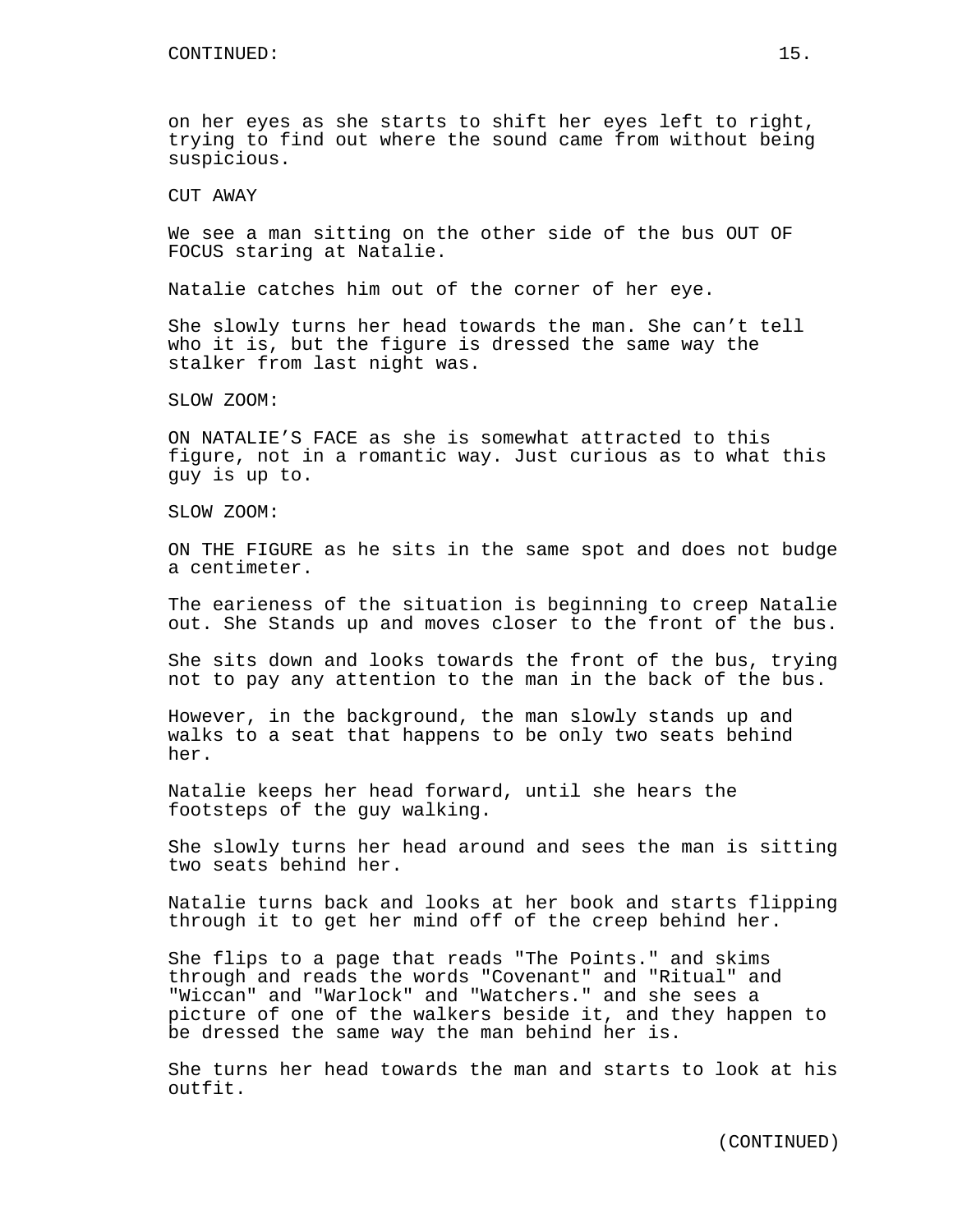The man still does not budge and has his hood up, so his face is unseen. The shadows from the hood keep his face hidden.

Natalie turns around, slams the book shut, puts it in her book bag. She stands up and pulls the "Emergency Stop" button.

The bus driver stops the bus and Natalie walks towards the front.

## NATALIE I'll just get off here.

Natalie turns back and looks at the man, who is no longer sitting in the seat he was in. Now the man is way in the back of the bus.

Natalie's eyes are full of confusion and terror.

The bus door opens and she walks off.

INT. NATALIE'S ROOM- NIGHT

SLOW ZOOM:

Natalie is sitting on the floor in her room reading a book.

The phone rings. Natalie puts down her book and walks over to the telephone and picks up.

NATALIE

Hello?

TAYLOR  $(v.o.)$ Hey girl, you coming over tonight?

#### NATALIE

I'm sorry, girl. I'm really sick, I haven't been feeling too well at all today, so I think I'm going to stay home and rest. I was going to call and tell you earlier but I got caught up reading this Catcher in the Rye book you lent me.

TAYLOR

 $(v.o.)$ Aw, I'm sorry, Nat. Do you want us to come over there?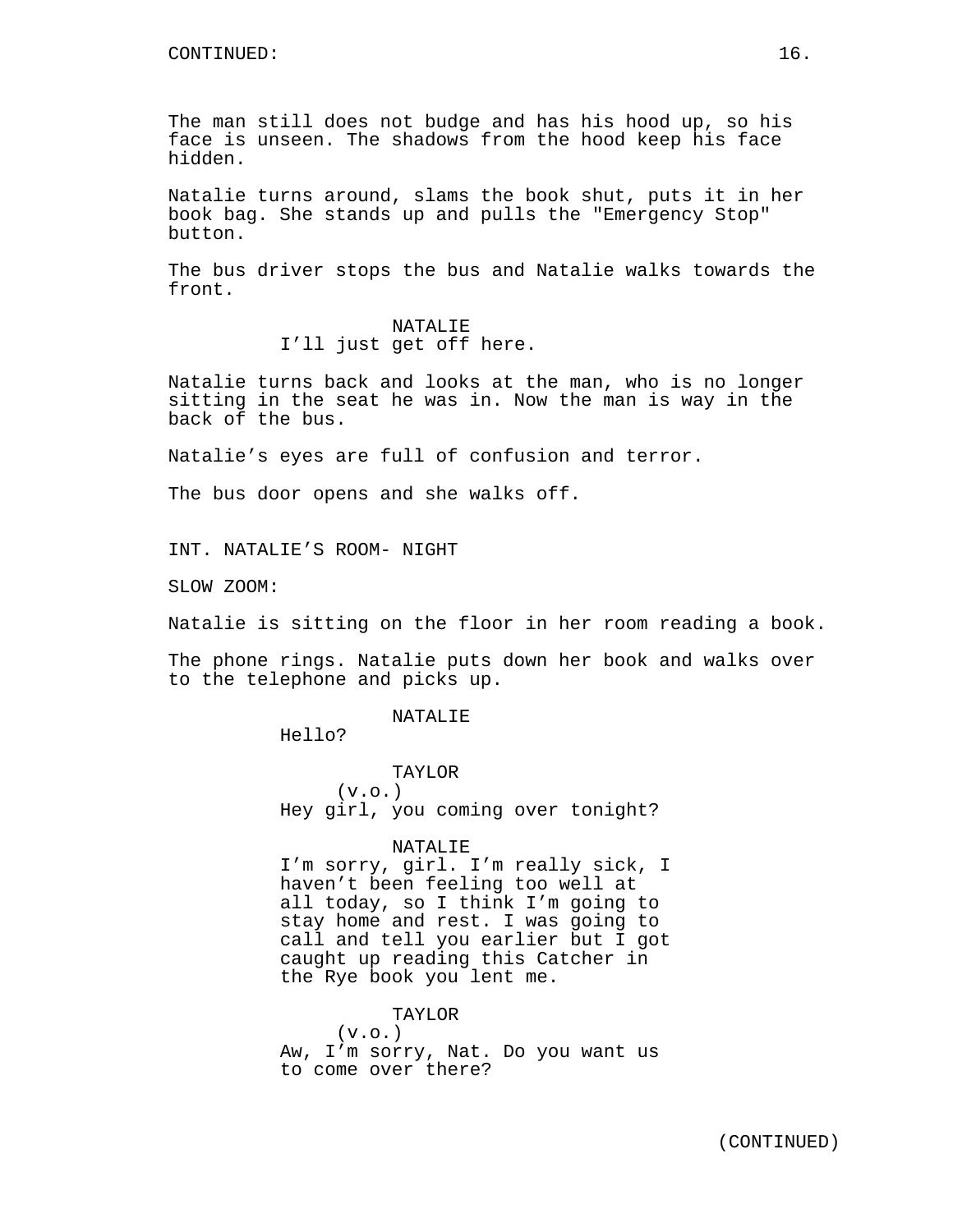NATALIF. No, I was actually going to finish up this chapter and go shower and go to bed.

TAYLOR  $(v.o.)$ Party pooper. Alright. Rachael and I are hoping you get better soon. Love ya, Nattie.

NATALIE Love you too, guys. Goodnight.

Natalie hangs up the phone and walks back over to her book and sits down on the floor.

She opens to where she stopped. She reads for a good thirty seconds of silence she is just reading. She picks up her mug of coffee and sips at the drink.

MUSIC BLARES from the cassete player downstairs. It is so loud that Natalie jumps, spilling coffee all over her shirt.

Natalie quickly gets up and grabs a towel on her bed and starts wiping the coffee off of herself. Then she realizes that the music is playing from the living room.

CUT IN:

To Natalie turning her head towards the hallway.

INT. NATALIE'S HALLWAY- NIGHT

Natalie walks out of her room slowly and just stares down the hallway as we

ZOOM OUT

and she slowly walks towards the end of the hallway and closer to us.

INT. LIVING ROOM- NIGHT

Natalie walks slowly out into the living room, peaking her head around the corner. She sees the stereo playing "Witchy Woman."

Natalie walks over and turns the music off.

In the background, THE KITCHEN LIGHT turns on. Natalie turns around and looks into the kitchen.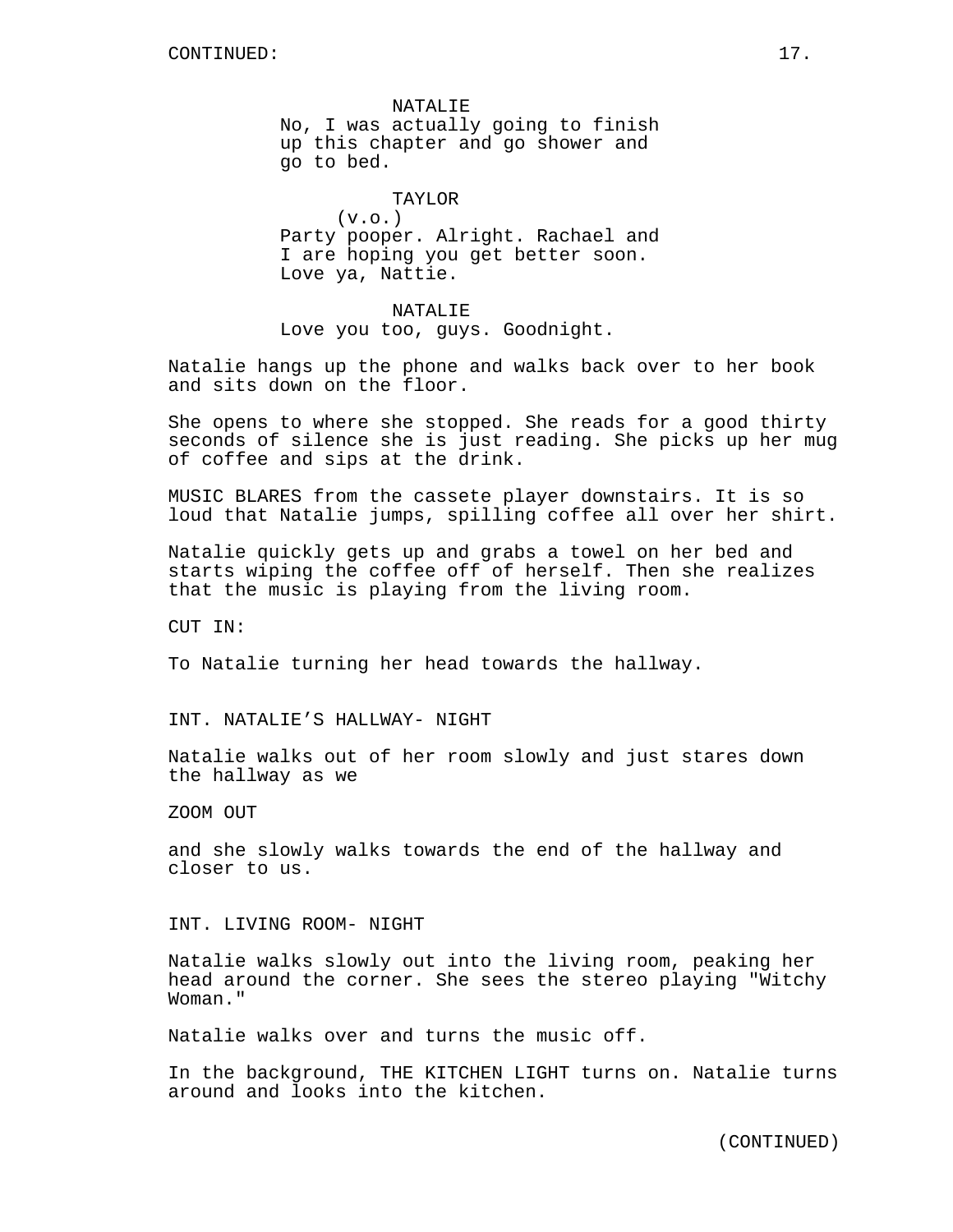THE MUSIC blasts back on, making Natalie jump as "Restless spirit on an endless flight" blasts in her ear. Then the tape skips and that's all that plays is "Restless Spirit on an Endless Flight."

Natalie blinks and sees THE EYE symbol flash in her face, causing her to jump back.

Natalie looks around the living room for any signs of the paranormal and sees nothing.

Until the basement door opens. She watches the basement door slowly creek open.

She walks towards the door and looks down the stairs.

VOICE  $(v.o.)$ Come down here, Natalie.

Natalie looks down the stairs to try and see what is down there. She can't see anything beyond the pitch black abyss beyond the stairs.

Natalie shuts the door and turns around and looks on the ground. She sees a picture of her and her parents, and in the picture, the parents faces are mangled and look like they've been stabbed with a sharp object. Natalie in the picture has an inverted pentogram scratched into her forehead.

Natalie drops the picture and turns around and sees "MURDERERS" written on the basement door.

She starts to hear a very high pitch tone which is stressful on her ears. She covers her ears and closer her eyes, hoping the tone will stop.

The sound does stop. She opens her eyes and sees a quick glimpse of someone in the kitchen right before the door slams shut.

Natalie slowly walks towards the kitchen. She gets to the door knob and THE MUSIC BLASTS again. She jumps and turns around and sees SIRENA standing on the stairs. Natalie backs up towards the kitchen and turns towards the door, opens it, and runs in the kitchen.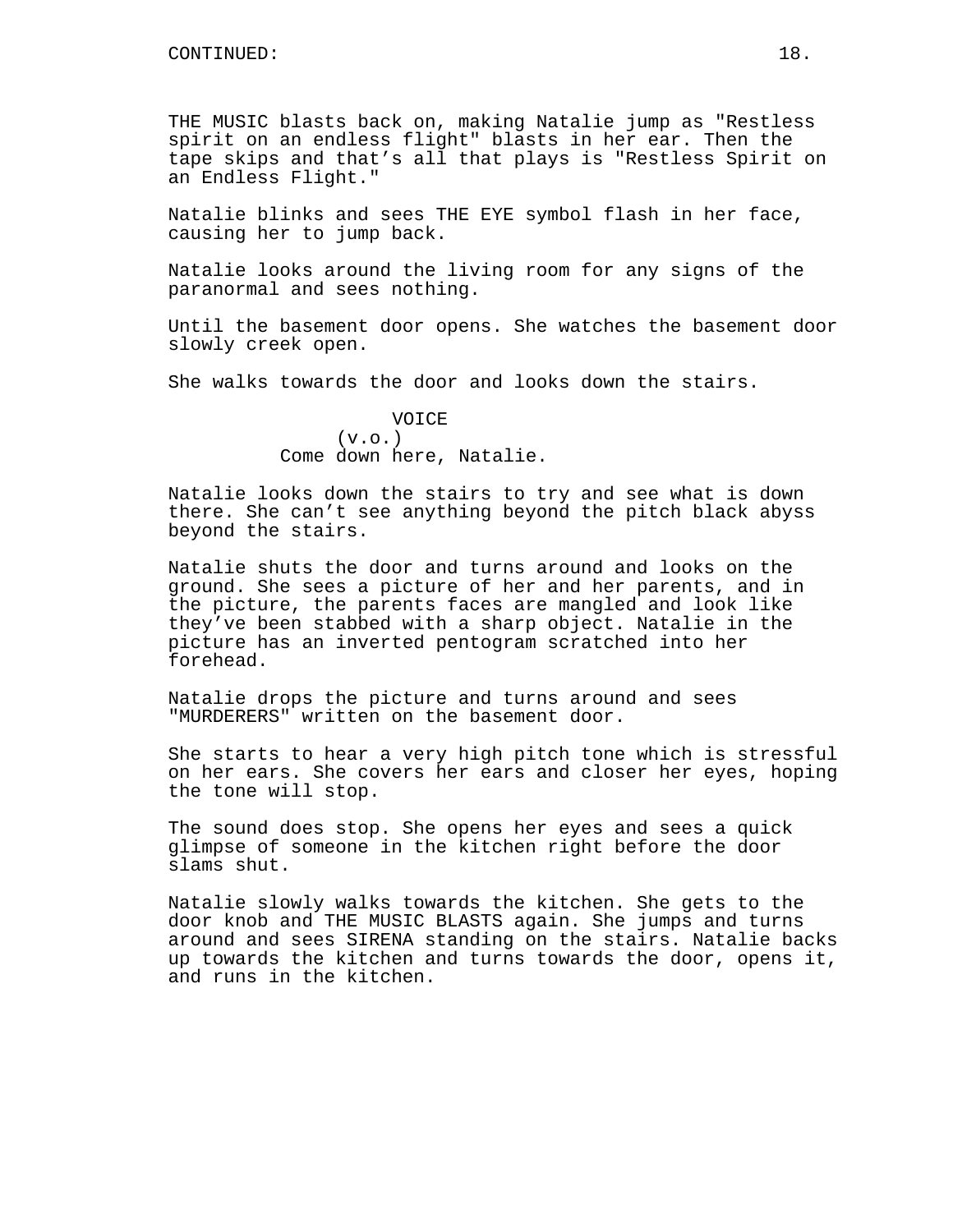INT. KITCHEN- NIGHT

Natalie slams the kitchen door shut and runs towards the back door to escape.

She looks in the reflection of the back door window and sees a ghostly, bloodied Sirena Quaid standing behind her. Sirena reaches out towards Natalie.

Natalie turns from the reflection and sees nothing.

Natalie starts to crouch by the door and cry. She begins to break down, hands on her face, bawling her eyes out.

EXT. PARK- DAY

Natalie is sitting on a bench in the park. She has her glasses on and is flipping through pages in the book she found.

She comes across an entry in the diary she is reading.

"October 5, 1978

The adolescent teenage witch Sirena Quaid has been apart of The Points for a little under a year now, and has already began to corrupt the system of how things work. She came across a spell that can make a human heart explode within the human chest. Sirena thought it was amusing when she tried this trick on a local troublemaker in the area. The authorities assume it was a heart attack. This girl could put an end to all of us. She has no respect, she is rude, and she is using her powers for evil, which is not the way of The Points."

"October 31, 1978

The Eye of Horus is known for peace within the wiccian religion. The heathen who goes by the name Sirena Quaid has taken the eye and turned it into her own personal markings. With an inverse pentagram within the eye, this is Sirena's symbol. She has claimed this marking as her own. This is very disrespectful to the Points."

Natalie is staring at the diary in disbelief. She flips towards the end of her diary.

"December 1, 1978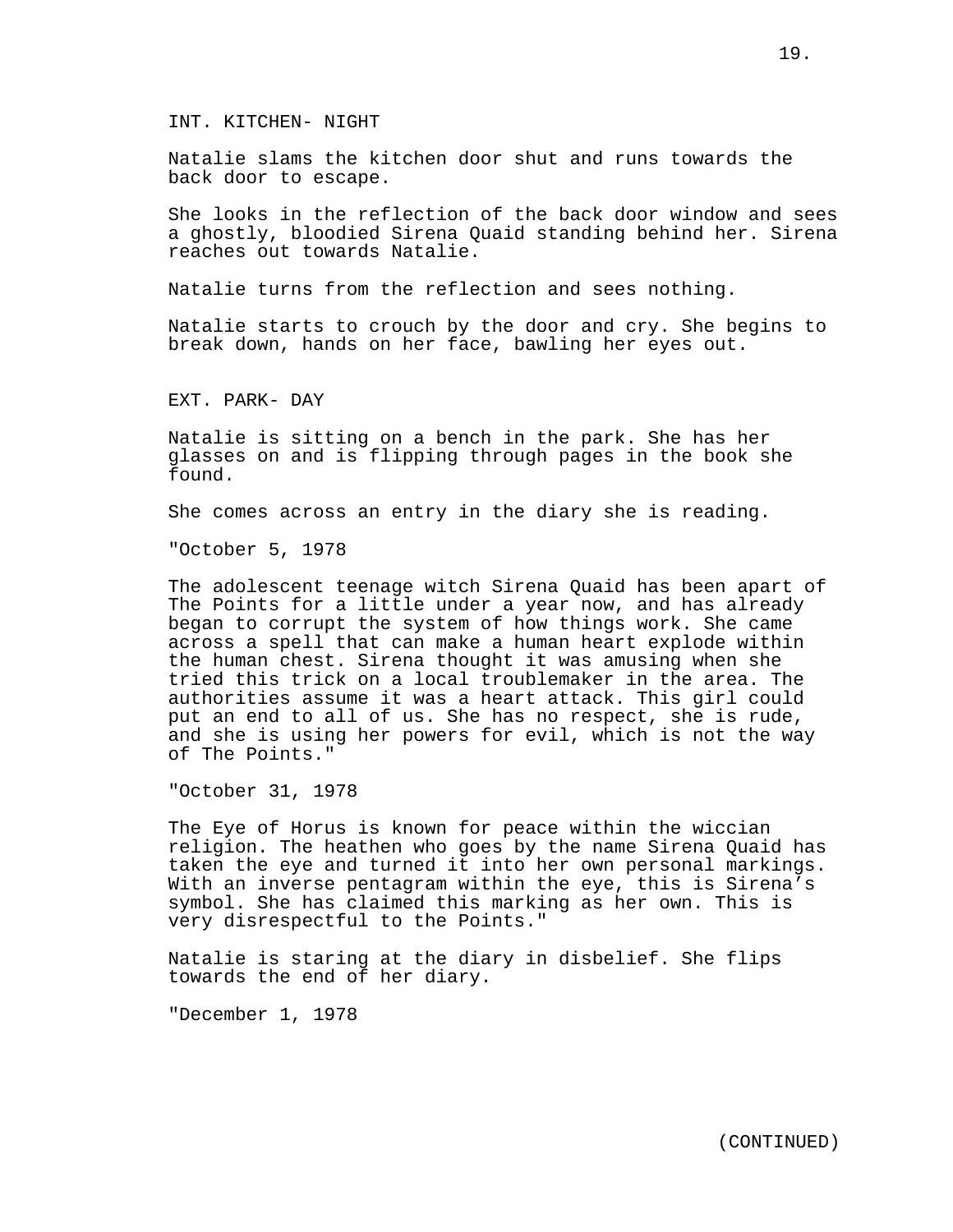Tonight Rodd and I are going to take action and stand against the corrupted witch. She has gone too far with her black magic, finding loop holes in the way of the Covenent. Rodney will invite Sirena over for a dinner, and that is when we will end her madness."

Natalie flips through and sees that the rest of the pages are blank.

She shuts the book and tilts her head up to look at the people in the park.

She notices somebody in the back beside a tree just staring directly towards her.

She turns around to make sure the guy isn't looking at somebody behind her. However, there isn't anybody there.

The man turns and slowly walks away and out of the park... Natalie sits there on the bench overwhelmed with everything that's going on in her life right now.

She stands up and walks away.

NATALIE  $(v.o.)$ Kyle, I Really need your help, where can we meet?

INT. PHONE BOOTH- DAY

Natalie is standing in a phone booth holding the phone to her ear and looking in every direction, paranoid about what she'll see next.

> KYLE  $(v.o.)$ Yeah, we can meet? Where would you like to go?

> NATALIE Would you be able to meet me at my old house on Haddon Street?

KYLE  $(v.o.)$ Yeah, totally. I'll meet you there in about forty five minutes, or so?

NATALIE Yeah, that'll work. Thank you so much, Kyle. You have no idea how (MORE)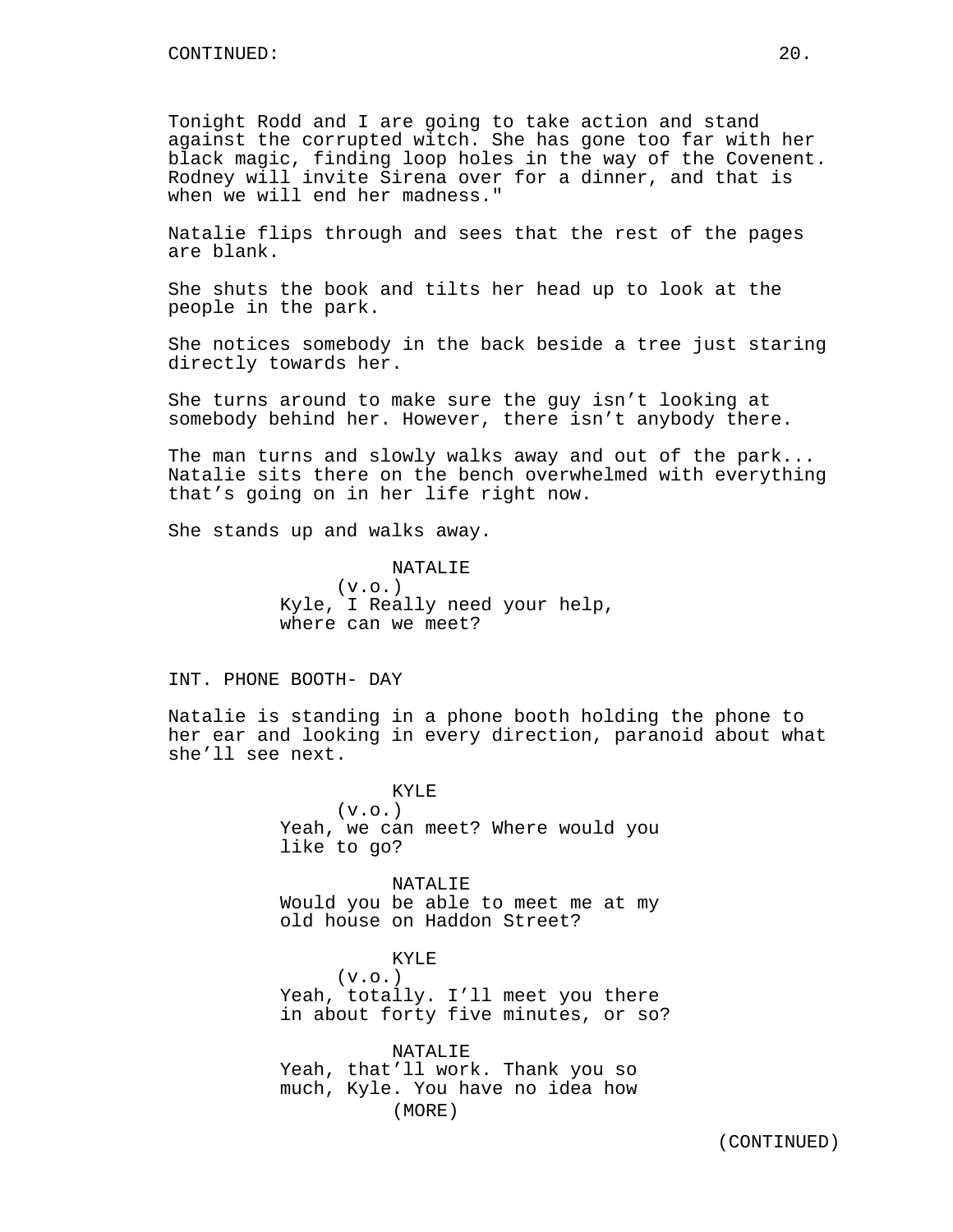NATALIE (cont'd) much this means. I owe you big time.

KYLE  $(v.o.)$ We'll see if you owe me anything when i get there. I've got to go, see you in a little bit.

#### NATALIE

Bye.

Natalie hangs up the pay phone.

CUT TO BLACK

EXT. OLD HOUSE- DAY

FADE IN

KYLE HAZE and Natalie are standing on the sidewalk outside her old house. Kyle is dressed up like he got out of work at the office. Button up shirt, unzipped coat, smoking a cigarette.

> KYLE Now what exactly are we doing here?

Natalie turns to Kyle.

NATALIE Now, this might sound crazy, but i need to ask you a serious question? But you need to be one hundred percent open minded with me.

KYLE Ok, that's fine. Shoot.

NATALIE What do you know about Witchcraft?

Kyle pauses from taking a drag on his cigarette and looks at Natalie.

> KYLE Witchcraft?

NATALIE Yes, Kyle. Witchcraft. You said you'd be open minded with me, here.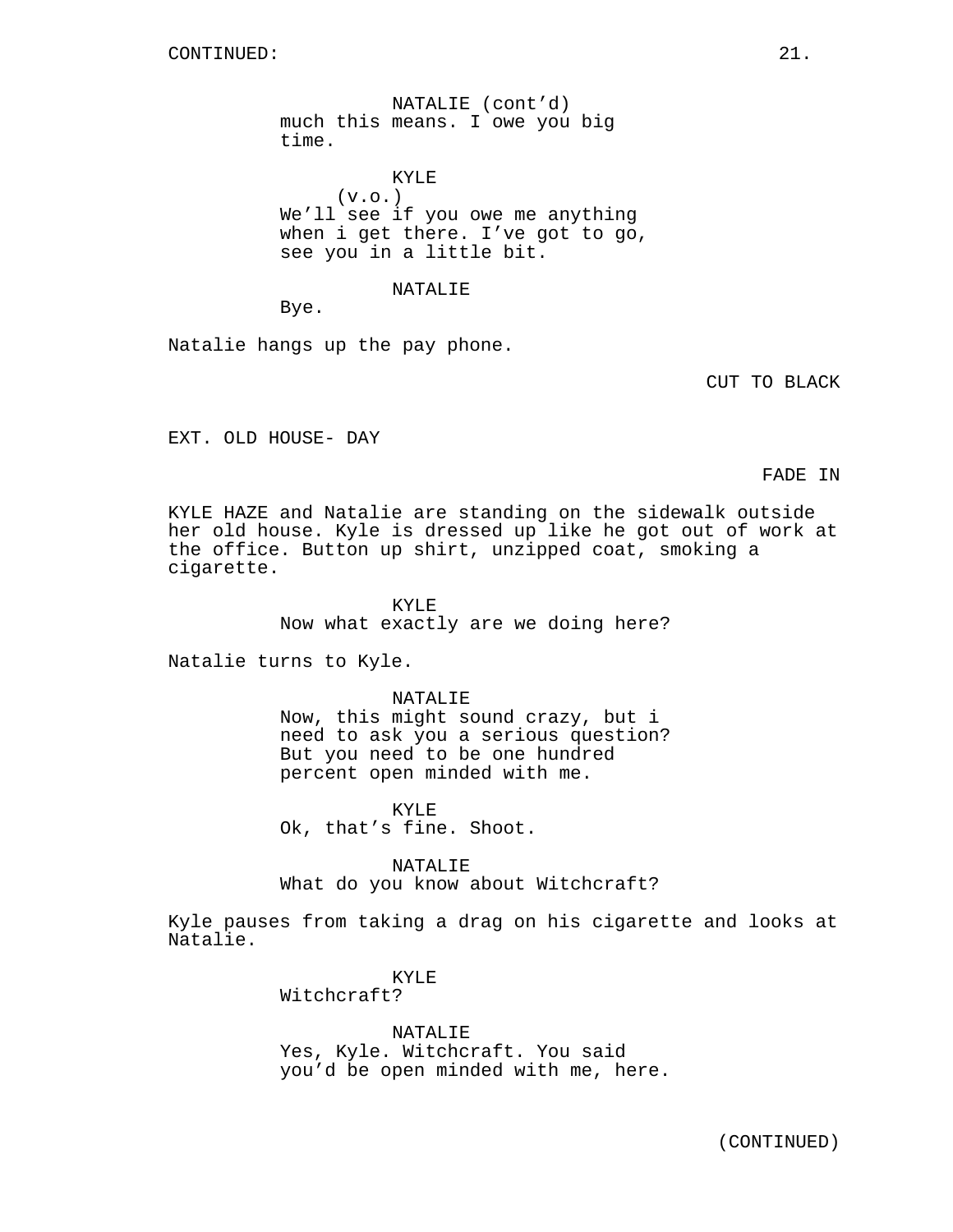KYLE I am, i am. But why do you need to know about witchcraft?

NATALIE It's a long story.

KYLE I have time. It won't bore me.

NATALIE

Long story short, I just found out yesterday that my parents were deep into wicca.

KYLE Your parents? Really? I could never imagine that at all.

## NATALIE

Well that's what worries me. I didn't know either. So it makes me wonder if their death had anything to do with it.

KYLE You think their death was involved with witchcraft?

NATALIE I believe so. Look at this.

Natalie reaches in her backpack and pulls out the diary and hands it to him.

NATALIE

Read that.

Kyle reads it through.

KYLE Wow... your parents murdered Sirena?

### NATALIE

It appears so.

Kyle flips through the journal entries.

KYLE This is some serious shit, Nat. Nobody knows what happened to Sirena. Everybody thought she just (MORE)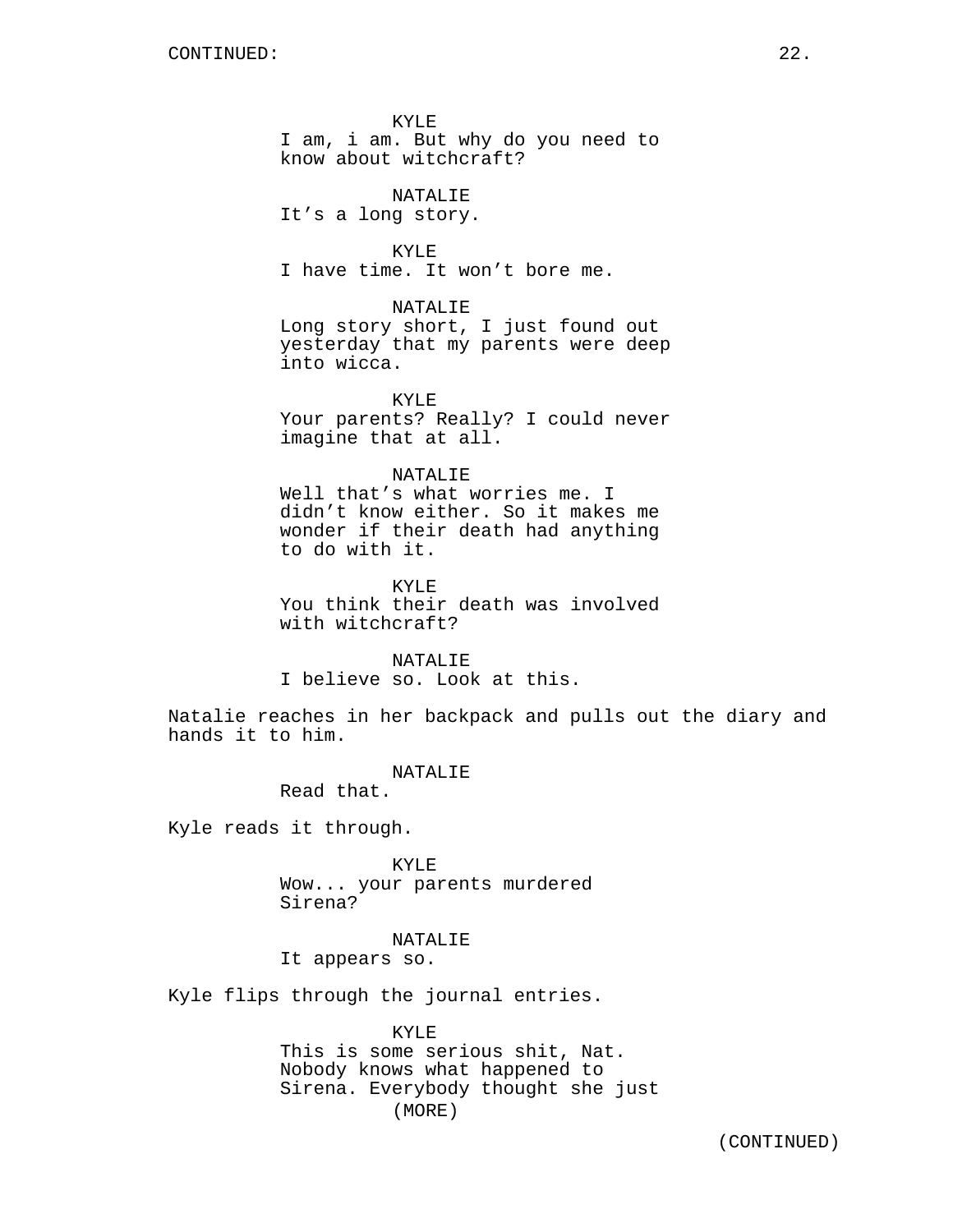KYLE (cont'd) ran away. Disappeared without a trace.

NATALIE It's creepy stuff. Also...

Natalie pauses and looks down at the ground.

KYLE What is it?

Natalie looks up.

NATALIE Do you believe in ghosts?

Kyle laughs.

KYLE Witches. Murders. Now ghosts.

NATALIE This is serious.

KYLE

I believe that some people when they pass away, they leave something behind, and are kind of stuck in this world. So yes, i do believe in ghosts. Why?

Natalie sighs.

NATALIE I've seen her.

KYLE

Who? Sirena?

## NATALIE

Yes. Weird stuff has been happening. i'm too afraid to tell Taylor and Rachael because they'd just think I'm going through post traumatic stress over my parent's death.

KYLE

What makes you think I don't already think that?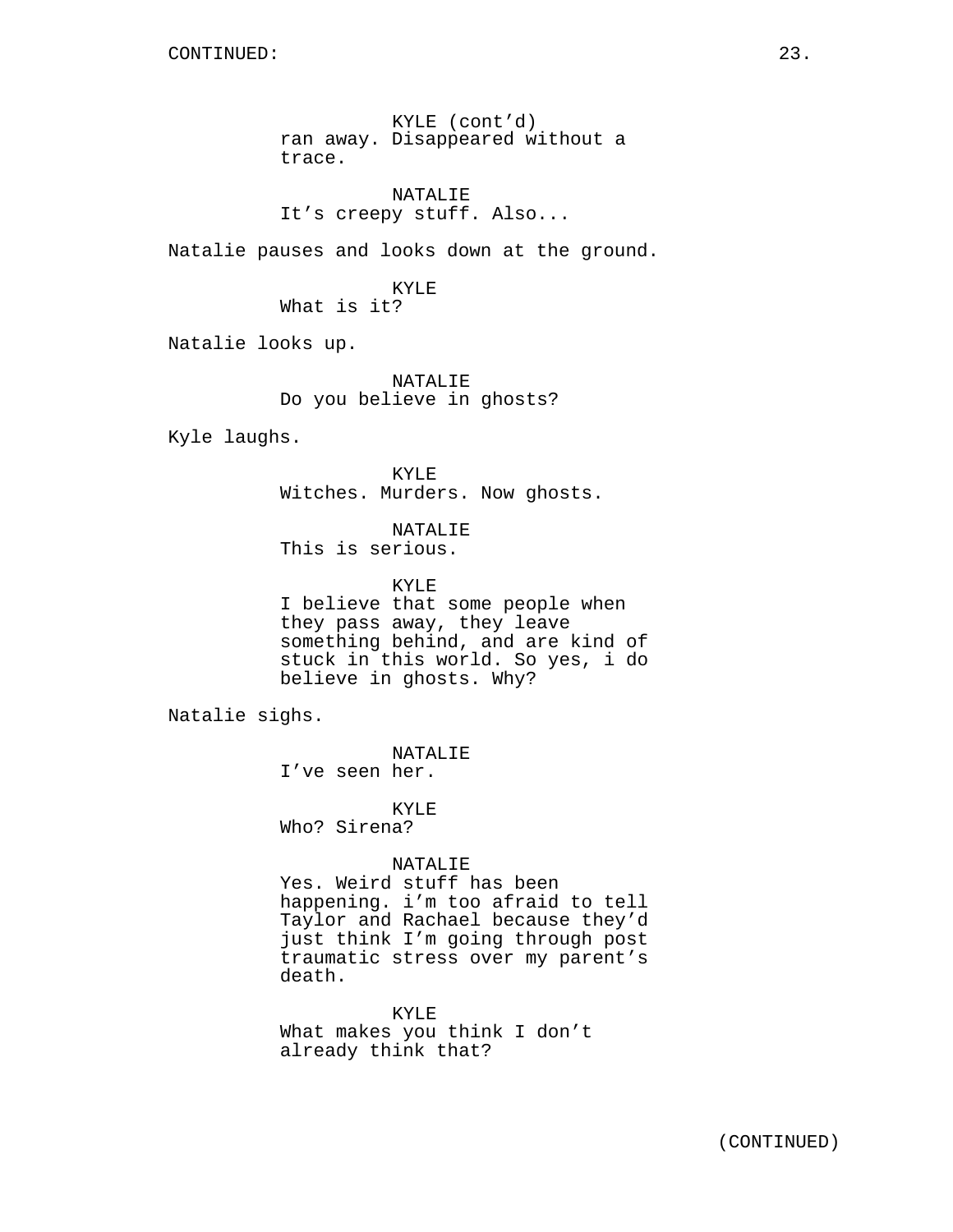#### NATALIE

Do you?

### KYLE

HELL NO! Look at this shit in this book. This is evidence. I say you take this to the police! And as for the ghost, well I read somewhere that ghosts can't hurt you anyway. So you'll be fine.

#### NATALIE

She is so scary. Every time I see her, I feel like she really wants to harm me.

#### KYLE

Maybe she's a vengeful ghost. Your parents DID kill her, maybe she wants you dead.

#### NATALIE

That's what scares me. And there's nothing I can do about this.

Kyle flips through the book again.

He stops on a page and reads.

#### KYLE

The Points... I think I have heard rumors about that.

## NATALIE

What is it?

#### KYLE

Well my friend Zoe knows more about witchcraft. I only know a little bit. This eye looking symbol is a very popular symbol among Wiccans. it's the Eye of Honduras. It represents peace. However, this inverted pentogram in the eye... I've never seen that before. Which is where I'm going to assume that is where Sirena's creativity took over to make the symbol her own.

#### NATALIE

Wouldn't that be like desocration? Kind of like burning a flag?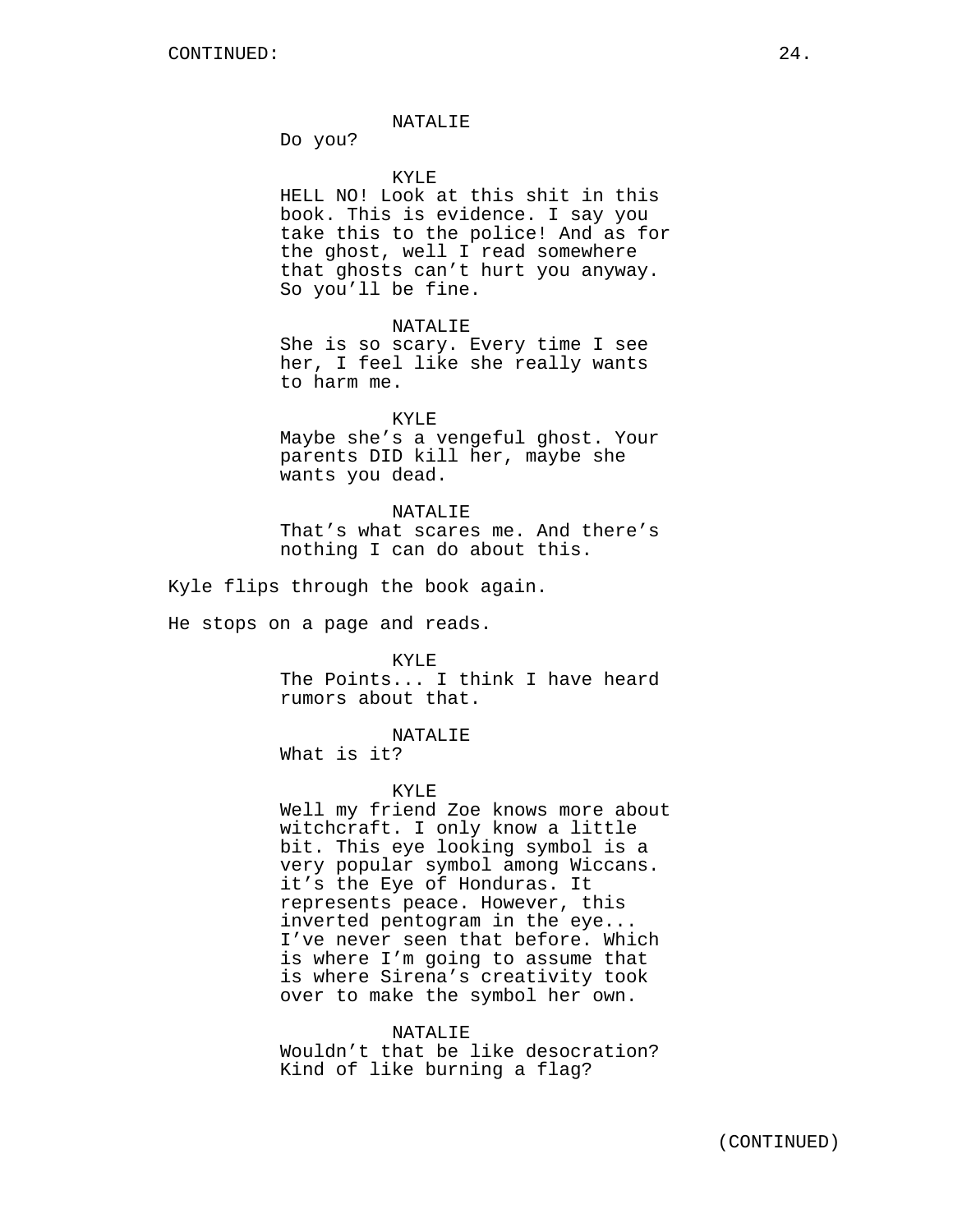KYLE Absolutely. This could be another reason your parents felt Sirena deserved to die.

#### NATALIE

Well would you be able to go in my house and look around a little more for me? I was planning on going to the Library to do more research on anything I can find on my parents, on Sirena, and now on the points.

KYLE

Yeah, I suppose i could walk around your house and see what I can find.

NATALIE That would mean so much to me.

KYLE I know it would. That's why I'm doing it.

Kyle smiles. So does Nat.

NATALIE You are a sweetheart, Kyle.

KYLE Hey, you know me. I'll do anything

as long as it makes people happy.

NATALIE Well this would definitely clear my head if you did this.

KYLE What do you want me to find, exactly?

NATALIE I don't know. Anything out of the usual.

KYLE Alright, I'll try.

NATALIE Look through books, notes, papers, whatever you can find would help.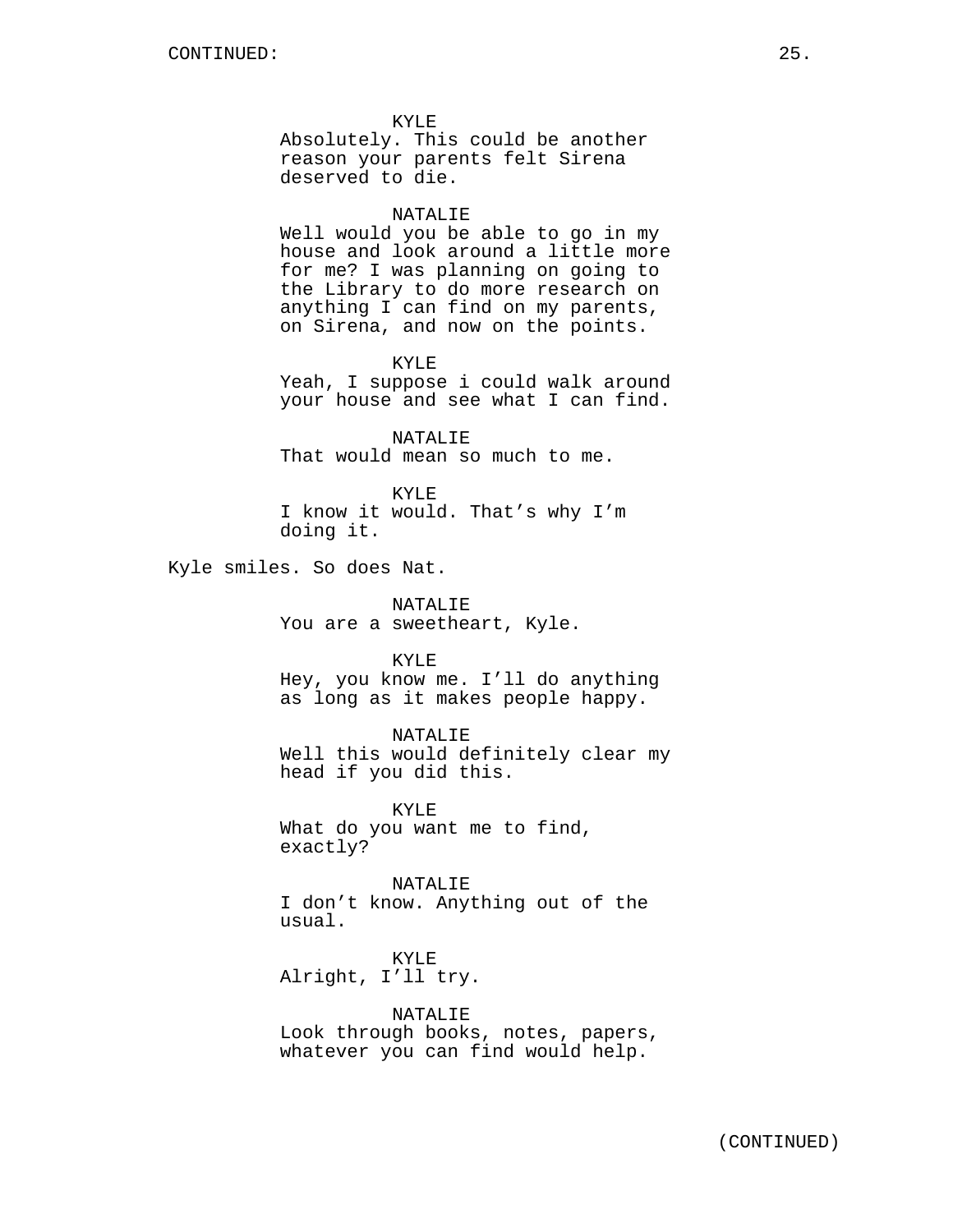KYLE Alright, I will do so with great pleasure.

NATALIE Thanks again, Kyle.

Natalie hugs Kyle.

NATALIE After you're done here, just go to my apartment and tell me what you find.

KYLE Alright, i think I can do that.

Natalie walks away. Kyle starts walking to the front door.

KYLE If I see Sirena I'll tell her you said Hi!

NATALIE Don't worry about it. I'll probably be seeing her soon anyway.

Kyle laughs and walks to the front door.

INT. PATIO- DAY

Kyle walks into the house and the door creeks, sending an instant chill to Kyle's spine.

Kyle starts looking around the living room from the patio.

KYLE Well, this is creepy.

Kyle steps out of the patio and into the living room.

He looks up the stairs and sees a shadow of someone silhouetting against the wall.

KYLE

Hello?

Kyle walks closer to the stairs and looks up on the landing.

KYLE

Who's there?

Kyle begins to walk up the stairs very slowly.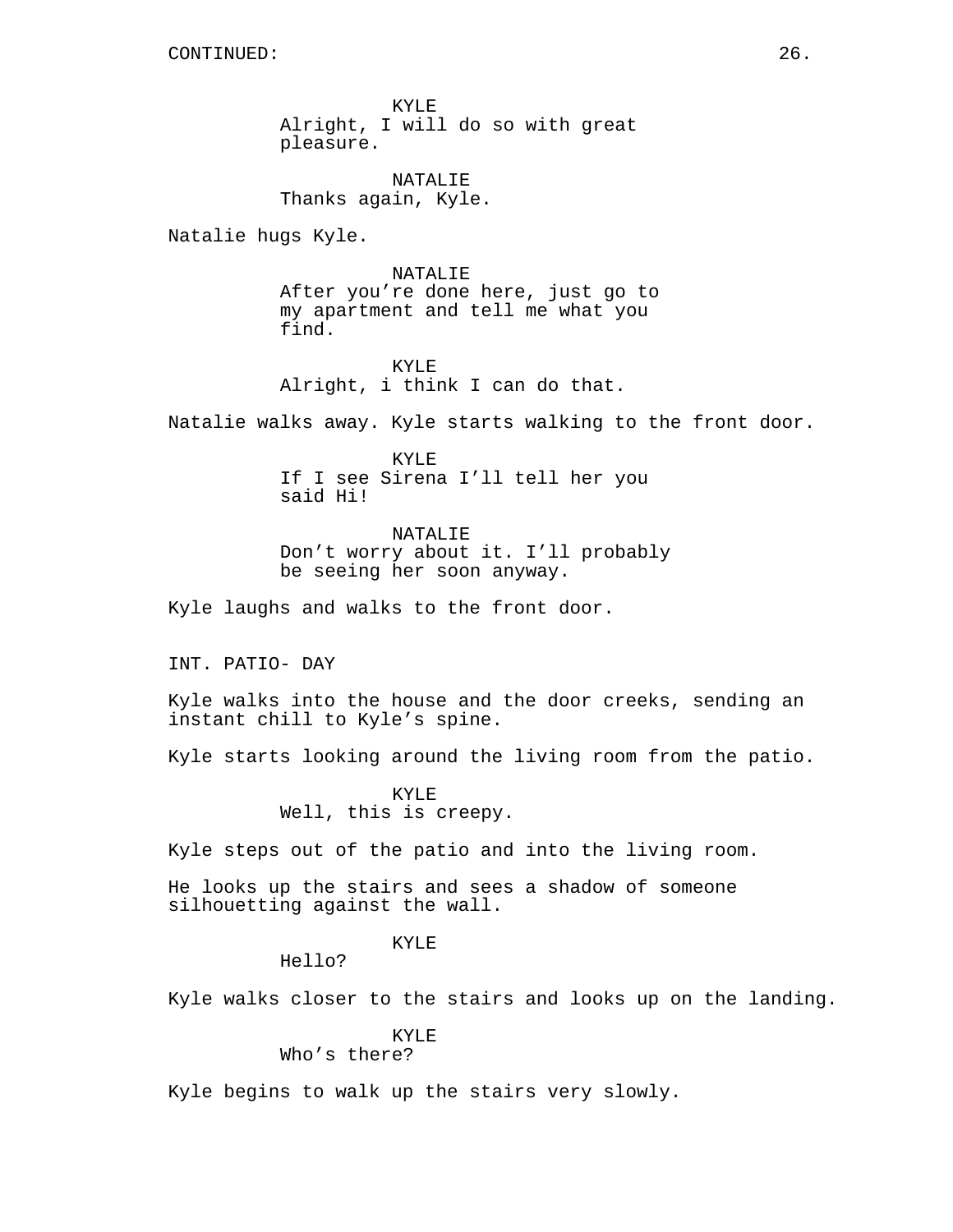INT. HALLWAY- DAY

Kyle turns the corner and faces the hallway.

VOICE (v.o.) Gotta kill' em. Gotta Kill em.

Kyle is startled by the voice at the end of the hallway.

KYLE Who's that? Who's there?

Kyle slowly walks towards the end of the hallway. Suddenly, the bedroom door swings open right beside him. Kyle quickly jumps back and screams as the door swings open.

> KYLE FUCK! What the...

EXTREME CLOSE-UP:

On Kyle's eyes as they shift back and forth.

KYLE Sirena... is that you in there?

Kyle walks into the bedroom.

INT.PARENTS ROOM- DAY

He quickly grabs his camera out of his backpack and begind snapping pictures.

> KYLE Natalie, what have you gotten me into...

Kyle continues to snap pictures.

He walks over to the window and looks outside.

OUTSIDE is the stranger, standing on the sidewalk looking up at Kyle.

Kyle stares at the stranger, the stranger stares right back.

KYLE

Freak.

27.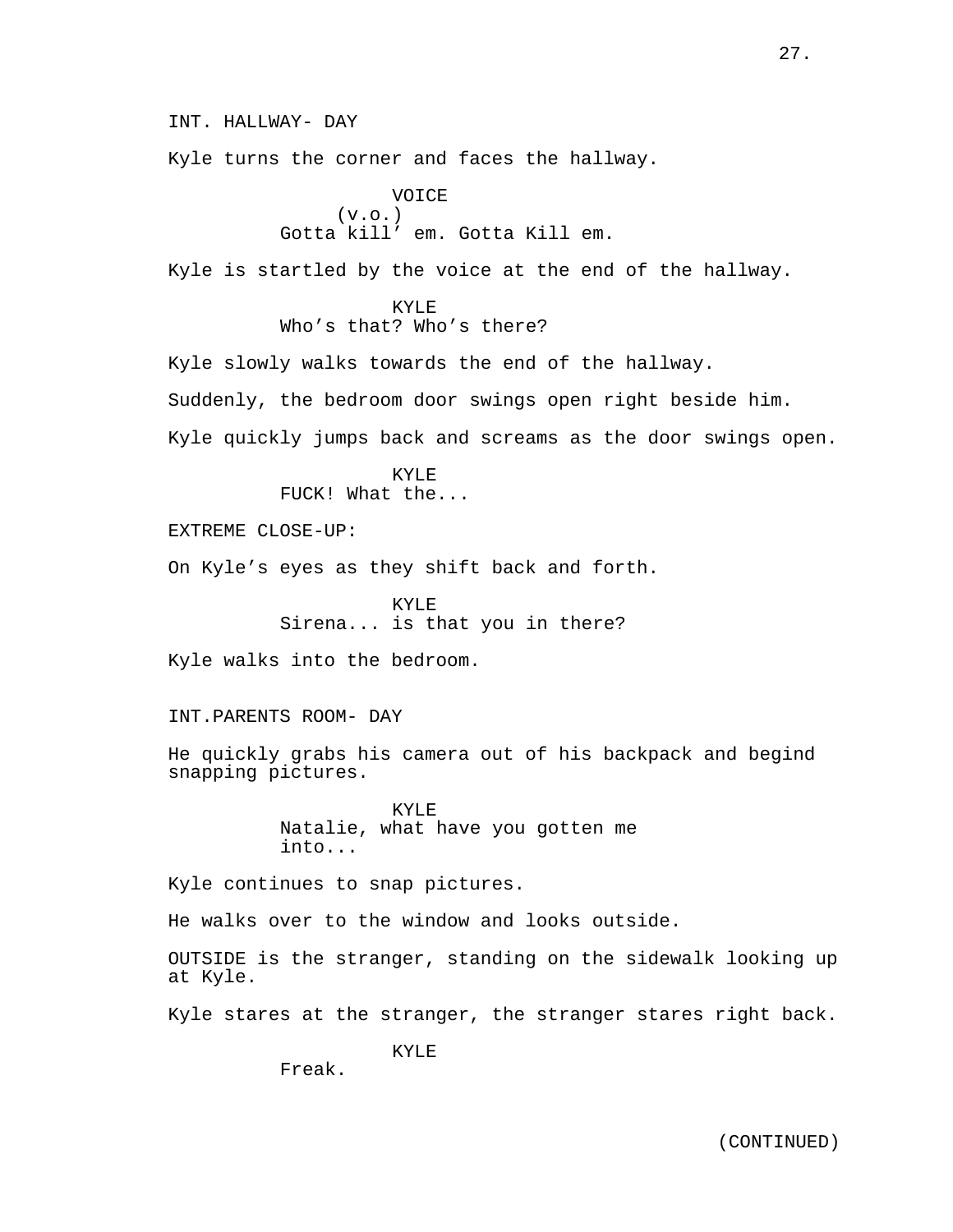Kyle turns around and sees the door is closed and sees "DOOMED" written on the door.

Kyle slowly raises his camera and takes a picture of the door.

A creek from the bedroom closet is heard. Kyle quickly turns towards the closet. He starts to hear sobbing coming from the closet.

Scared as hell, Kyle slowly begins to back up. He bumps the bookshelf and books fall all over the floor.

Kyle turns around and picks them up and begins to put them back.

He picks up an old brown book. Almost has a necronomicon look to it. He opens the pages and starts looking through them.

In the book, he sees symbols and pictures of people in agony and torture.

Kyle puts the book on the floor and begins to take pictures of the contents in the book.

As he is taking pictures, the door in the background slowly starts to open, revieling the hallway. Kyle doesn't even see it.

Kyle is quickly startled by a woman's sobbing out in the hallway. He quickly stands up and faces the hallway.

On the landing of the stairs, a hand on the floor starts to move. Then another arm comes from around the corner.

Kyle's face is in terror as he sees this womanly figure crawl out from around the corner.

The ghostly figure reaches her arm out to Kyle, Wide-Eyed and mouth open, ghasping for air.

Kyle's face is filled with horror. He slowly backs up.

All of a sudden, the music on the tape player on the night stand blasts, scaring him to turn around and face the night stand.

Behind him, unnoticed, a masked figure slowly opens the closet door and approaches Kyle. This masked figure is the notorious WARLOCK STILLS.

Kyle looks on the wall and sees a shadow casted from the figure behind him.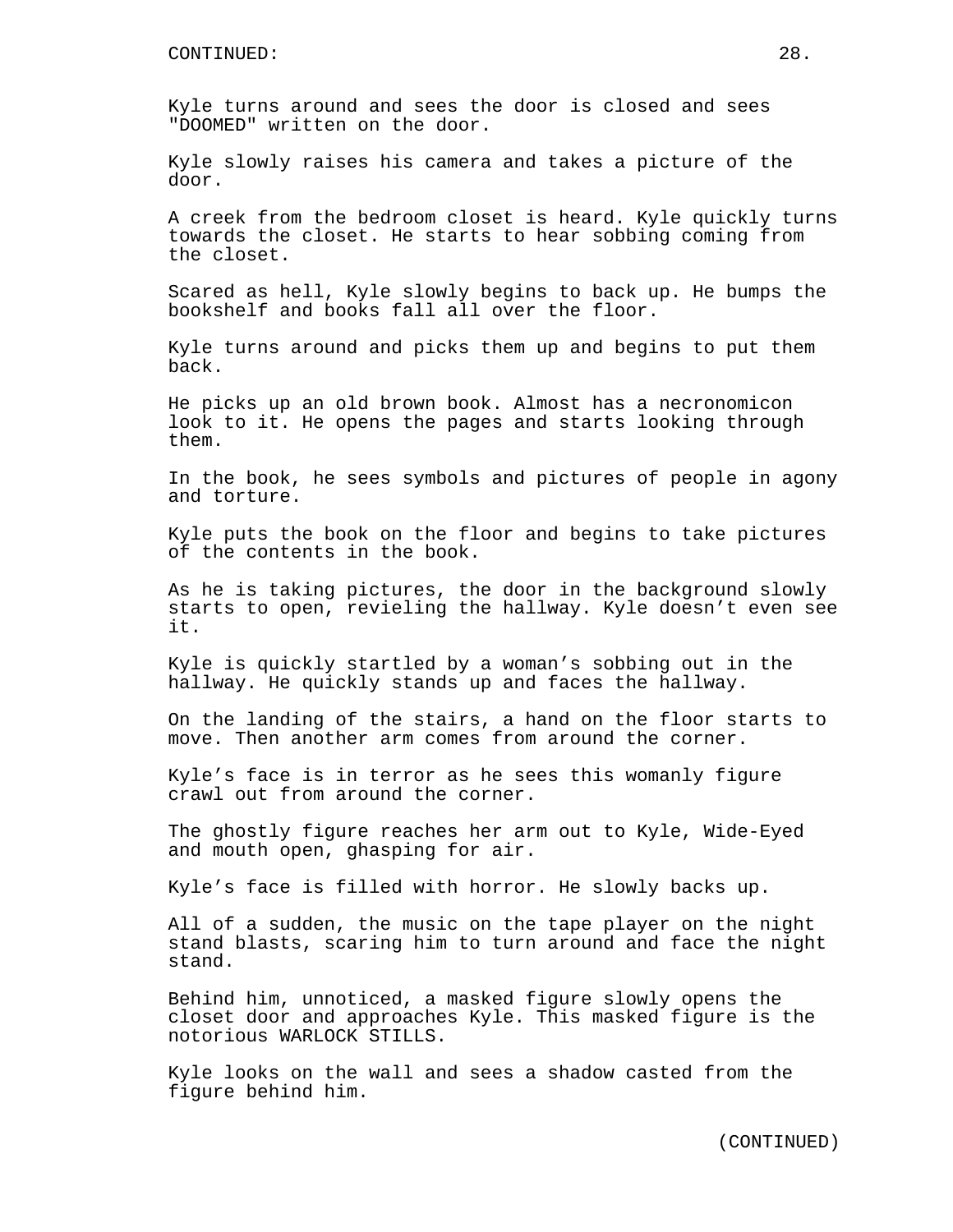Kyle quickly turns around and faces the masked figure.

A DAGGER is penetrated into Kyle's stomach. Kyle ghasps for air, but is in shock from the knife wound.

The masked figure takes the knife out of Kyle's stomach.

Kyle backs up towards the window. WARLOCK walks towards him.

Kyle turns to open the window. He struggles, but gets it opened a crack. Holding the camera, he tries to open it the whole way, but WARLOCK approaches him and stabs him in the side.

Kyle screams again. He drops the camera out the window and it lands in the yard.

Kyle staggers backwards towards the hallway.

WARLOCK raises his dagger, and Kyle raises his hand to protect his face, but Warlock slashes his hand.

Kyle quickly puts his hand down and screams.

Warlock stabs Kyle in the stomach again, making him fall to the ground.

Warlock stands over Kyle.

Kyle's eyes are widened with fear, and can't make a sound besides the gruesome gurgling sounds of blood and ghasping for air.

INT. HALLWAY- DAY

ZOOM OUT:

As we move further away from the door. We see Warlock stand over Kyle and continously stab Kyle, but all we see is Kyle's hand lying on the floor twitching and Warlock's mask and blade as he stabs again and again.

Eventually, there is no movement from Kyle's hand.

Warlock Stills stands up and walks over to the bedroom door and slams it shut.

CUT TO BLACK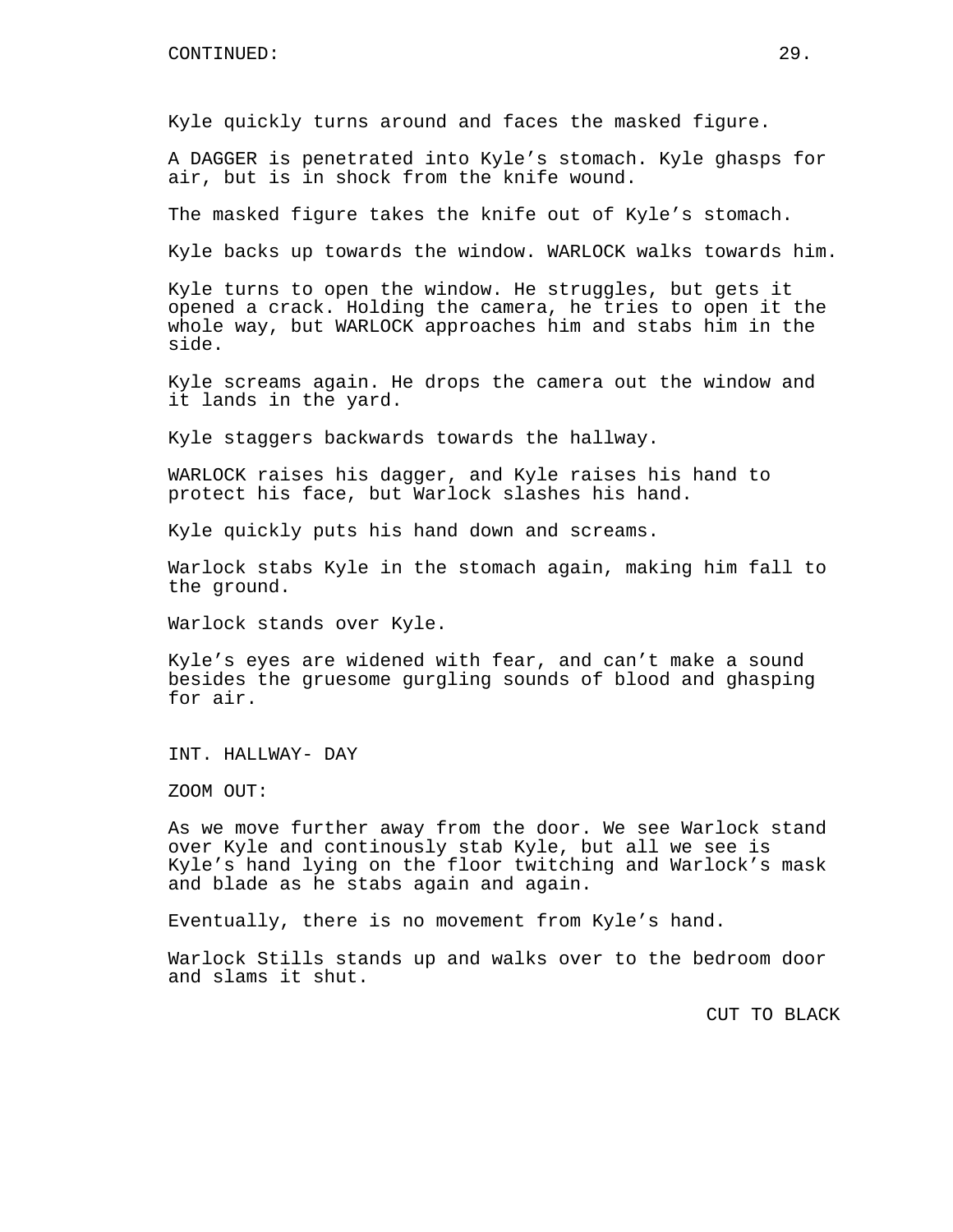Natalie walks up to a door and knocks.

She looks around and sees nobody following her. At this point she is beyond paranoid.

The door opens, reveling ZOE DAWN, a younger looking girl dressed in all black and looks like she is right out of a covenant.

ZOE

Can I help you?

Natalie stares at the girl, seeing as how she is so young, she can't see why Kyle would recommend somebody as young as Zoe for information on the occult.

> NATALIE Is this the Dawn residence?

ZOE Depends on who's asking.

Natalie smiles and steps forward.

## NATALIE

Sorry, my name is Natalie Wright, my friend Kyle Haze recommended you for some references on some stuff that is going on in my life. He said you'd be able to help me.

Zoe smiles.

ZOE

I love Kyle. He's such a good friend. If you need to know something about the paranormal, the occult, vampires, werewolves, demons, zombies, I know it all.

The two laugh. Zoe backs up.

ZOE

Would you like to come in? My parents are out.

NATALIF.

I would love to come in. And i won't keep you long, i just need to know what some signs mean.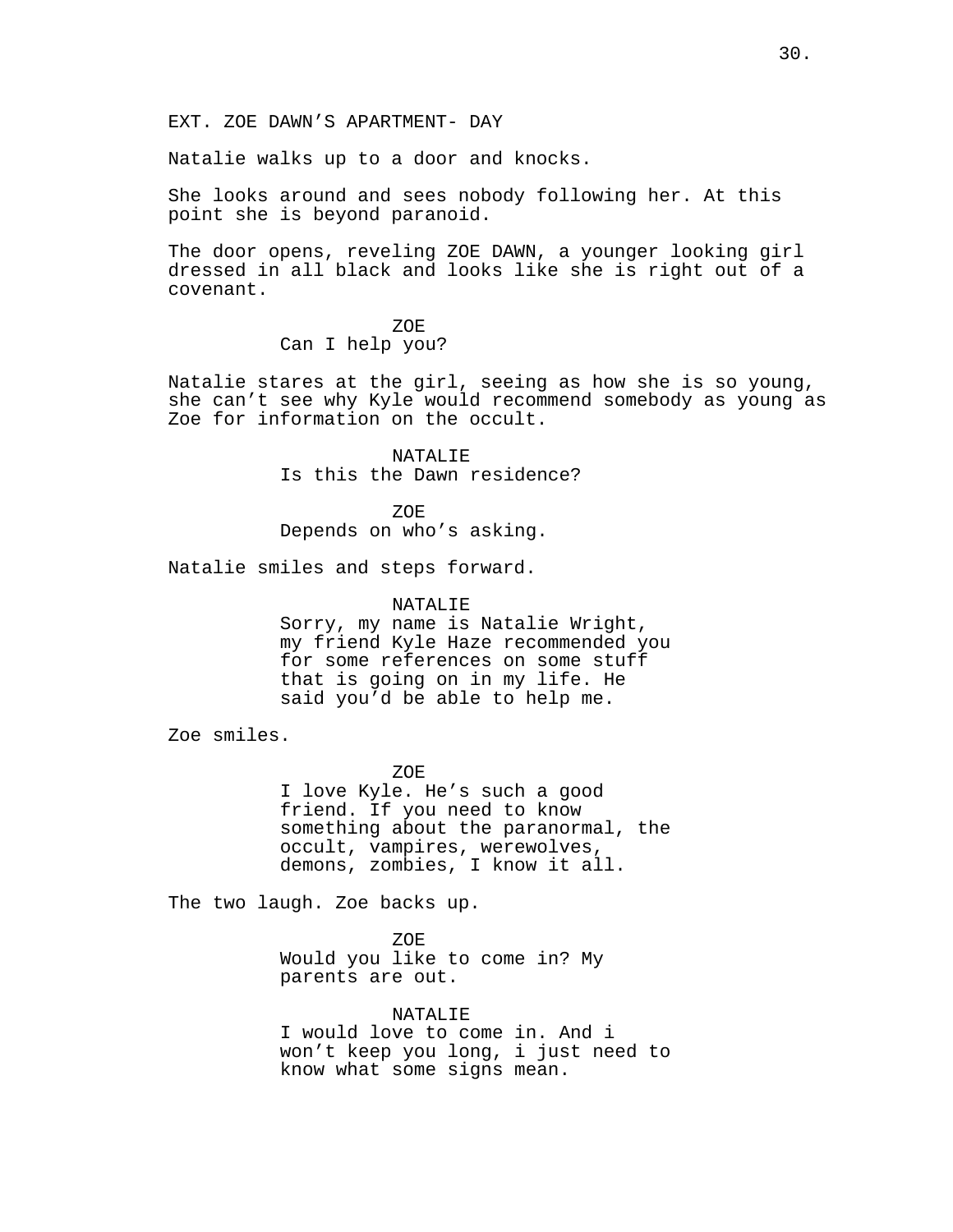Zoe and Natalie are sitting on the couch looking at the diary.

SLOW ZOOM:

on the two as they flip through the book.

Zoe gets a look of confusion on her face.

Natalie notices almost immediately.

NATALIE What is it?

ZOE I can't believe I'm seeing this!

NATALIE Seeing what? What are you talking about?

Zoe flips the book to Natalie and points to a symbol.

ZOE

Some of the spells in this book are outdated and were banned because they were sacrificial ceremonies and incantations that ressurected spirits who died vengefully.

NATALIE

What does that mean?

ZOE

It means whoever's book this is uses it for sacrifical spells. Spells that require the soul of a human. Spells that require the death of a person in order to work.

NATALIE But this is my mother's book.

ZOE Who are your parents?

NATALIE Rodney and Christine Wright.

Zoe stares at Natalie for a few seconds.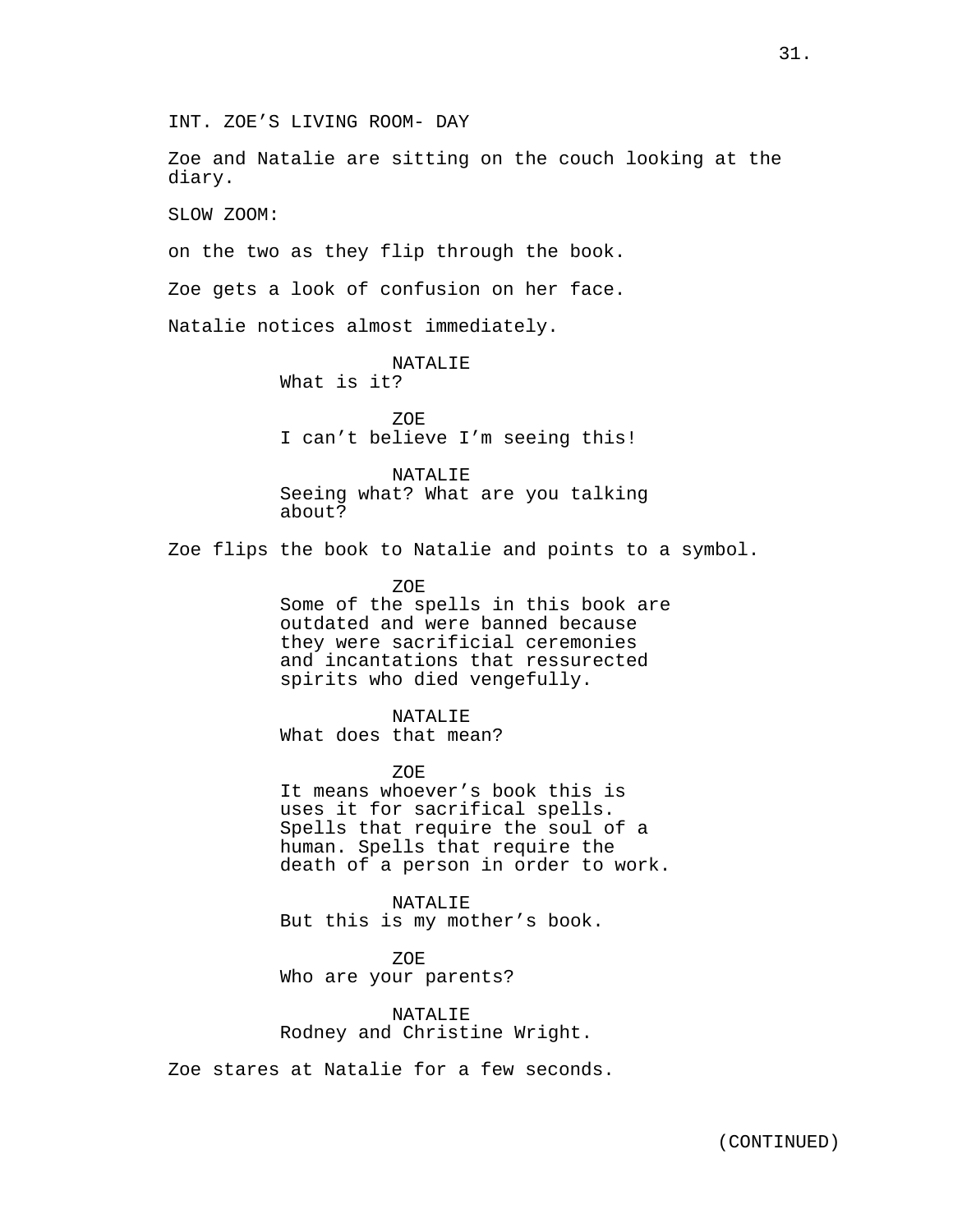## NATALIE Is there a problem?

Zoe stands up and walks away from Natalie.

Natalie stands up and Zoe stops.

## NATALIE Zoe, please tell me.

Zoe stays facing away from Natalie.

ZOE Your parents, your parents were part of "The Points."

NATALIE The Points are a cult, right?

ZOE

They're a covenent of witches. They are so strict on people in their covenant, that the only reason I know so much is because I spy.

NATALIE You spy? You know about the Points?

ZOE

I do know of them. They're dangerous. Do not let them know you know about them. Because if you even hint to them that you know anything about them, they will come after you, just like they did to your parents when they took the law of the covenant into their own hands.

NATALIE What are you talking about?

ZOE Natalie, your parents are heroes.

NATALIE

Heroes? How?

ZOE You heard me right, Natalie Wright. Your parents are local heroes.

There is a moment of silence.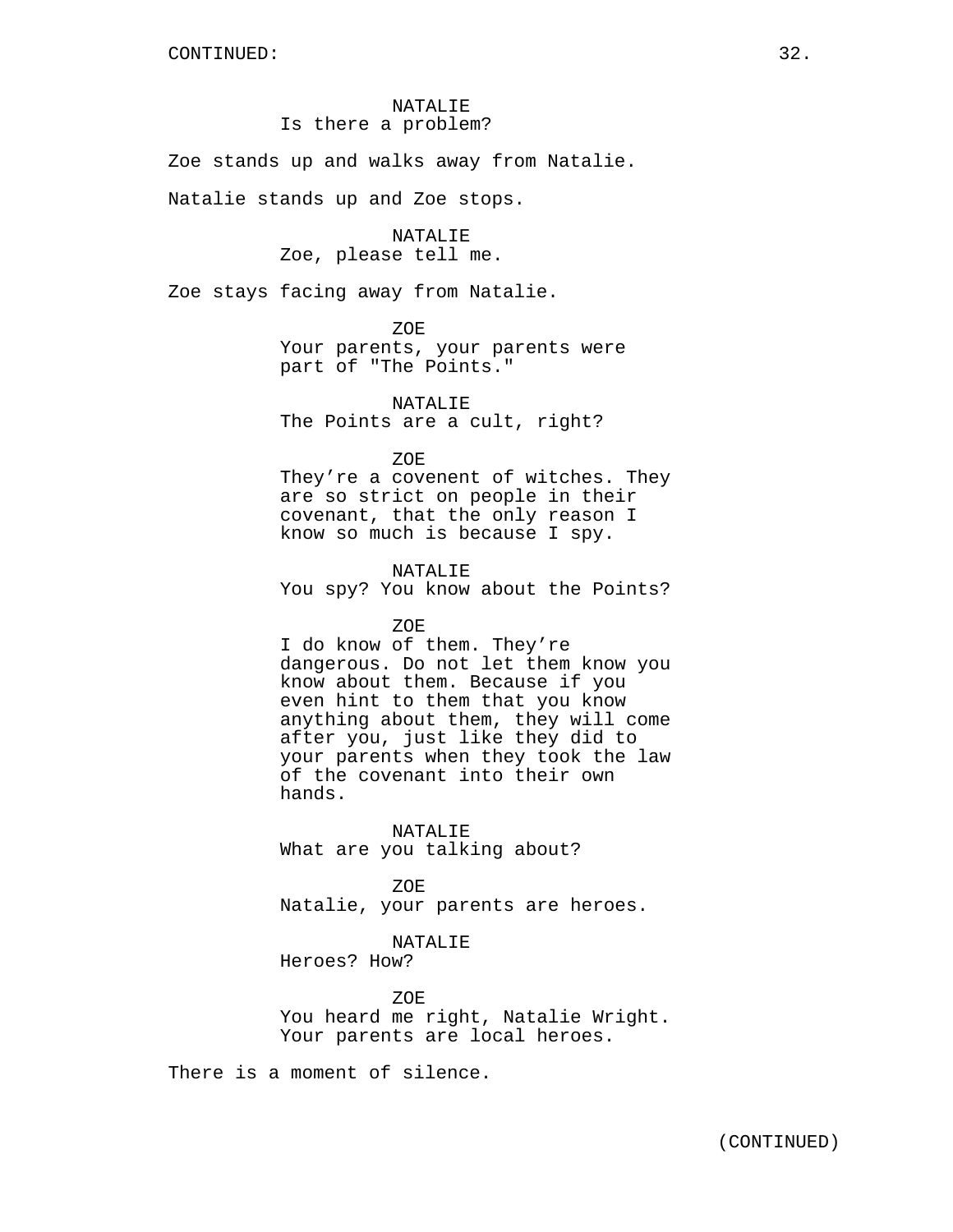ZOE Unfortunately, heroes sometimes fall, like your parents did.

NATALIE I want to know everything you know.

Zoe turns around and faces Natalie.

ZOE. Natalie, everything I'm about to tell you is the pure one hundred percent truth.

Natalie nods.

#### ZOE

Your parents were very respectful towards the way of the Wiccan ways. They were part of the points because when the points first started, they were good and uncorrupted. However, power equals corruption. Once The Points grew, the rules have changed, and less and less people were allowed in. By the end, it didn't mattered if you were a Wiccan, you had to know the books inside out. Your parents were one of the few who knew everything there ever was to know.

Natalie stares at Zoe intenseley.

ZOE

Back in April of ninteen seventy eight, a new member was introduced to The Points. Her name was Sirena Quaid, the youngest member of The Points. She knew the book very well, maybe too well. She was able to mix and match spells for her own uses and kept them a secret from The Points. The Points made a big deal about it, but didn't do anything.

NATALIE And then my parents killed them, right?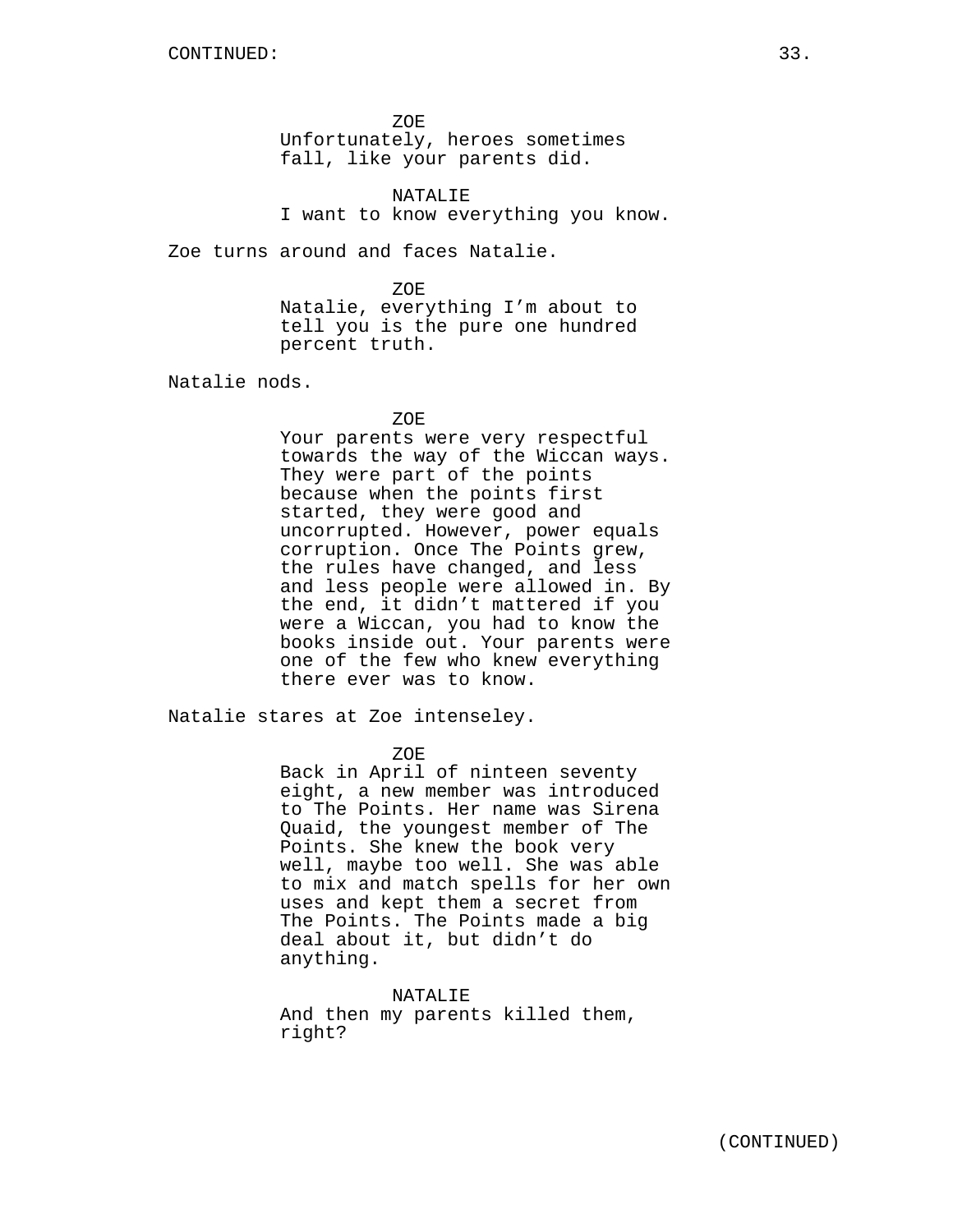Exactly! Your parents found out that Sirena was using her Wiccan Black Magic to destroy other covenants completely. Sirena was at the top of the thrown for a while. People feared her, people knew her name. And she loved the attention. Your parents had this philosiphy that everything was about peace. Everybody had to live in harmony in order for the good vibes to flow around and help the Wiccans who enjoy practicing the magic for a purpose. Sirena was the sum of everything your parents despised. After Sirena murdered a local kid for a sacrifice for one of her rituals that make her energy increse intensely, your parents have had enough, going vigilante and tricking Sirena over for a celebration.

# NATALIE

## A celebration for what?

### ZOE

They told Sirena that it was a congratulations party on getting her first of five Stars on her gown. Sirena bought it and went over. However, your parents had a different idea of a celebration. Your parents somehow got ahold of the Gu-Mah. Which is a dagger used to kill Witches and trap their soul in a secluded place for eternity.

#### NATALIE

And my parents succeeded in murdering Sirena, and then The Points murdered my parents.

#### ZOE

The Points are responsible for their death, yes. But they did not committ the crime itself. After your parents success, they got rid of the body, and nobody has seen or heard of Sirena. The Points discovered somehow, and hired the infamous Warlock Stills to murder your parents.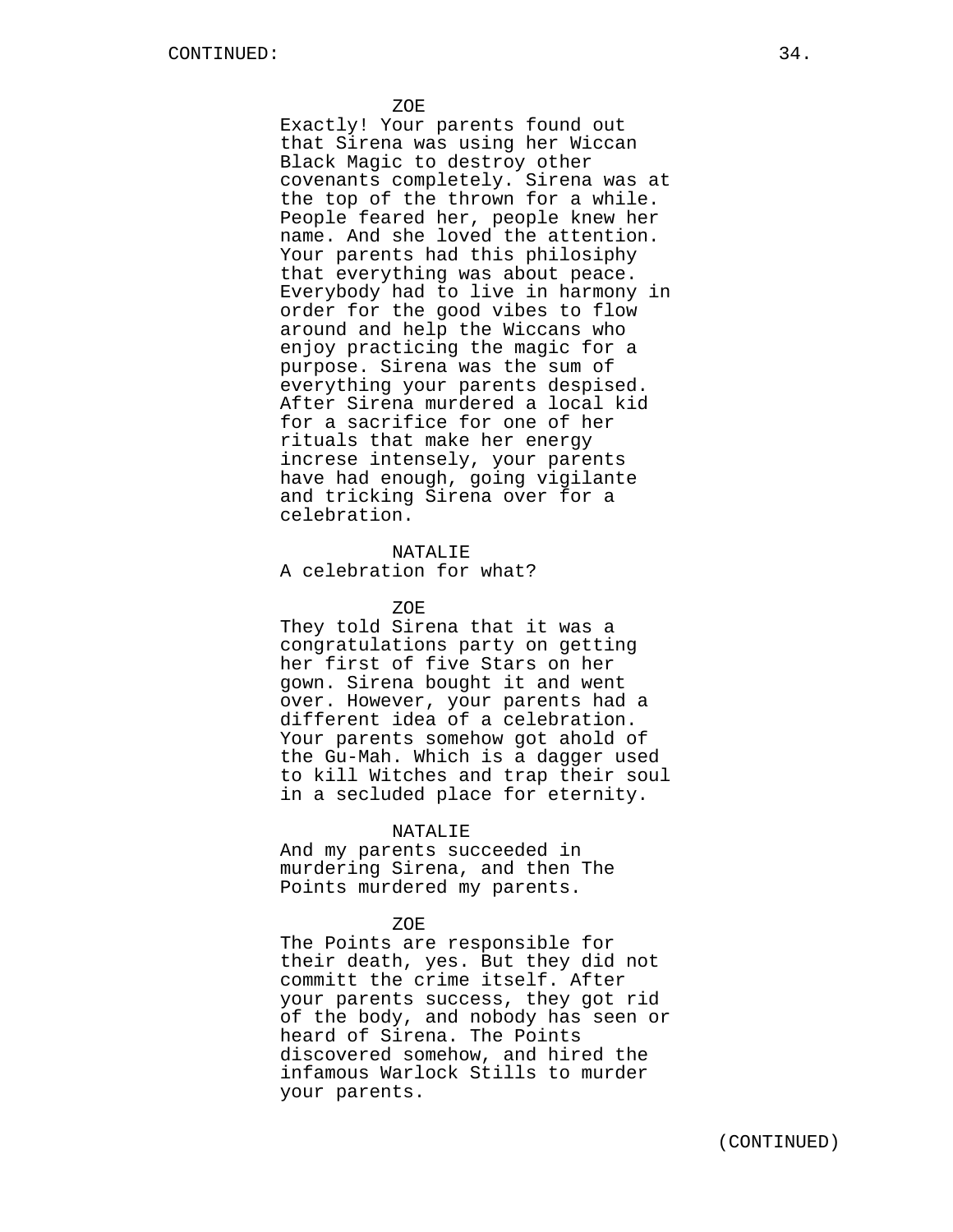NATALIE Warlock Stills?

ZOE

Warlock Stills is somewhat of a hitman for the occult. If a Wiccan or Pegan needs somebody out of their circle of life, they go to Warlock Stills. Warlock Stills has murdered over two hundred Wiccans and Pegans just in the state of Pennsylvania. Your parents had no chance against him. However, your parents legacy for getting rid of the notorious Sirena Quaid will live in infany.

### NATALIE

Wow... I'm speechless. I honestly don't know what to say. How does that explain what's been going on with me though?

Zoe sits down on the couch and opens the book to another page. On that page there is the Mark of Sirena Quaid.

ZOE

This symbol is a trademark of Sirena. If you ever see it, you need to run. Because that means she is near. And guessing by your history, and what you've been seeing, I'm going to assume that her intentions are to take your body.

NATALIE How will she do that?

ZOE

Well, in the Wiccan culture, it would be done by some type of ritual. However, if this is the spirit of Sirena Quaid who haunts you, the only way is through possession.

NATALIE So Sirena wants to possess my soul?

ZOE So she can live again and cause Chaos, yes.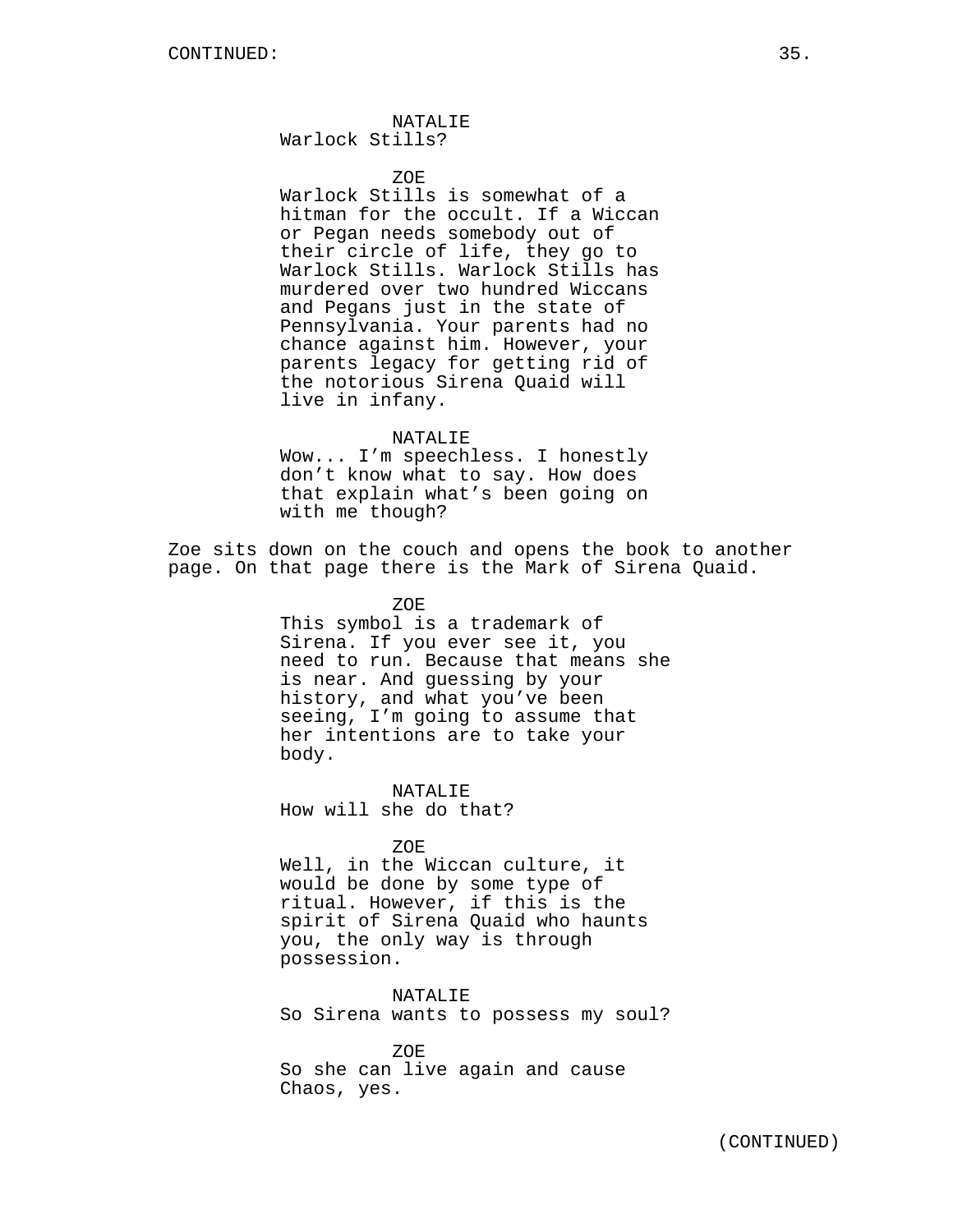Natalie stands up and brushes her hair with her hand.

NATALIE This is crazy. How am i supposed to

believe all of this? What can i do?

ZOE

Go to the library. There are several books on Wiccan rituals and what they're used for. There is also information in there on how to prevent a possession from happening. The book is called "A Look Beyond the Occult." go find it and study it. Learn it. Live it.

#### NATALIE

Thank you so much.

The two shake hands. Natalie starts to walk towards the door.

Zoe turns back to Natalie.

ZOE One more thing, what was the date of your parents death?

Natalie looks shocked by this question.

NATALIE December third. Why?

Zoe's eyes widen as she walks up to her and takes her hand.

ZOE And when did you say you started experiencing this paranormal activity?

NATALIE It started yesterday. Why?

## ZOE

Natalie, listen to me carefully, you need to quickly figure this whole thing out. Because if Sirena's intentions are to possess you, I believe you will only have until tomorrow night. That'll be the one year of your parents death. It would be the perfect time. So you must hurry, because if you (MORE)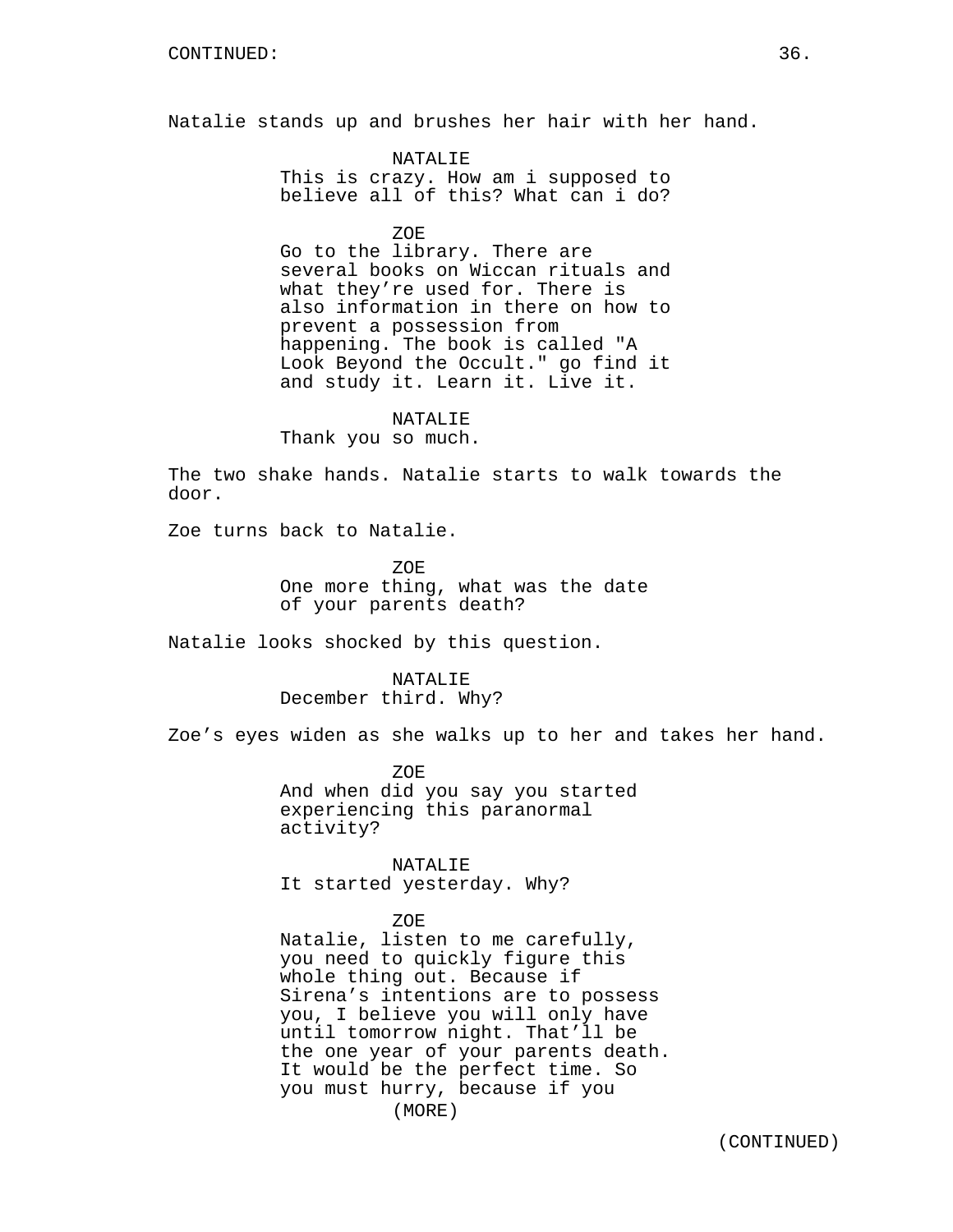ZOE (cont'd) can't, the whole world could possibly be doomed, depending on her intentions.

Natalie backs away from her and closer to the door.

## NATALIE Thank you so much.

Natalie turns around and runs out the door.

INT. PHONE BOOTH- DAY

Natalie is at a phone booth with the phone up to her ear, trying to make a call. The phone keeps ringing.

> NATALIE Come on, Kyle, pick up!

The phone rings five more times. Natalie hangs up and walks away from the booth.

EXT. LIBRARY- DAY

Natalie is walking on the sidewalk beside the library. She looks up at it and walks in.

INT. LIBRARY- DAY

Natalie opens the front doors to the library and walks towards the desk. There is a man sitting behind the desk with headphones in his ears listening to music.

Natalie approaches the desk.

## NATALIE Excuse me, sir.

THE LIBRARIAN lifts his head and looks at the girl. He takes

his headphones off.

LIBRARIAN Yes, madam, how may i assist you?

NATALIE Could you help me find books on the occult?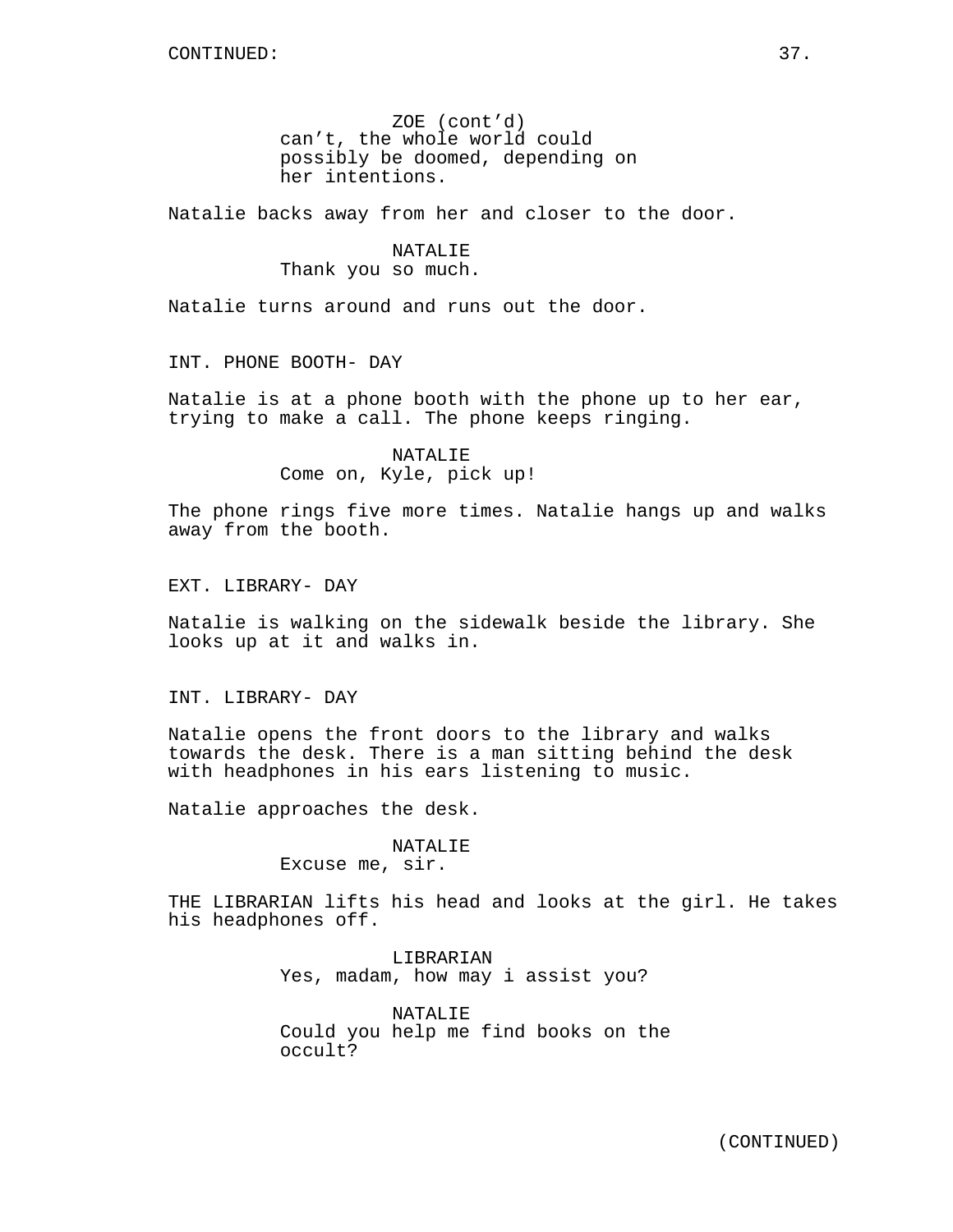LIBRARIAN What exactly are you looking for in the occult genre?

NATALIE Rituals and spells.

LIBRARIAN and why would a pretty young woman like yourself be interested in spells and rituals?

Natalie is obviously uncomfortable with the Librarian asking so many questions.

> NATALIE It's just a project I'm working on.

The librarian stares at Nat intensely.

LIBRARIAN

Well...

The Librarian stands up and walks towards the books.

LIBRARIAN Right this way, Natalie.

Natalie freezes and stares at the Librarian.

NATALIE How do you know my name?

## LIBRARIAN

Well I know the story about your parents, seen photos of you in the paper, and then when you mentioned the Occult, I just put two and two together.

NATALIE

Excuse me?

#### LIBRARIAN

I've been a librarian here for five years, ok? I read a lot. I basically know every word on every page in this library inside and out.

Natalie smiles at the man.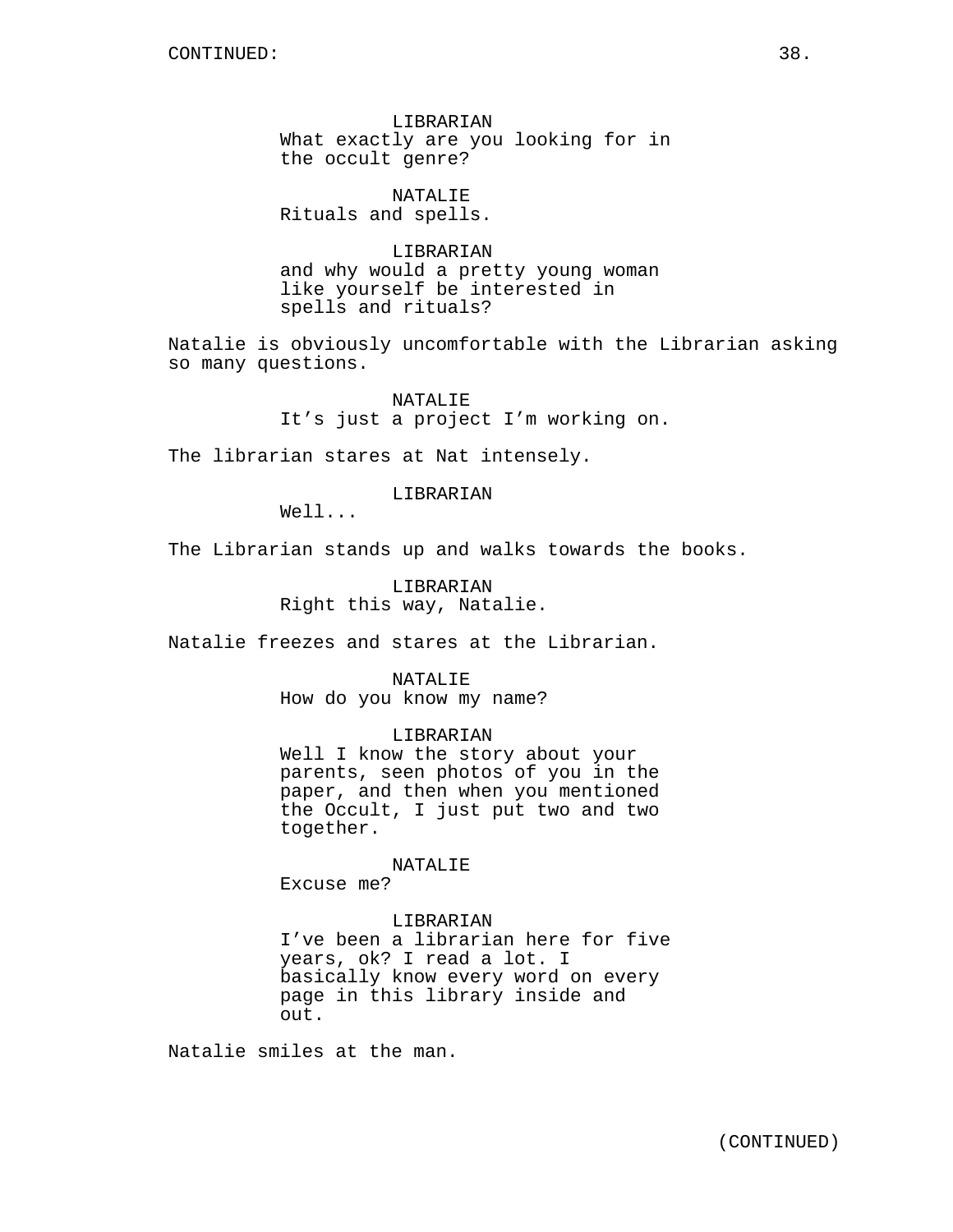NATALIE Alright, that makes sense.

The two walk towards the books.

## LIBRARIAN

So you never told me the real reason you were looking up spells and rituals.

NATALIE It's really complicated. But basically I'm looking for ways to prevent a ritual from being a success.

LIBRARIAN Just burst in there guns blastin', man!

NATALIE It's a bit more complex than that.

LIBRARIAN Well I have all the time in the world.

FADE OUT

INT. LIBRARY- DAY

The two are sitting at the table. Natalie has just finished telling the librarian everything, and he is staring at her listening.

> LIBRARIAN Well it sounds like you have a lot on your shoulders.

The two laugh.

NATALIE Yeah, tell me about it. But what can I do about it?

LIBRARIAN Well the one way for sure is a sacrifice.

NATALIE Like an animal sacrifice?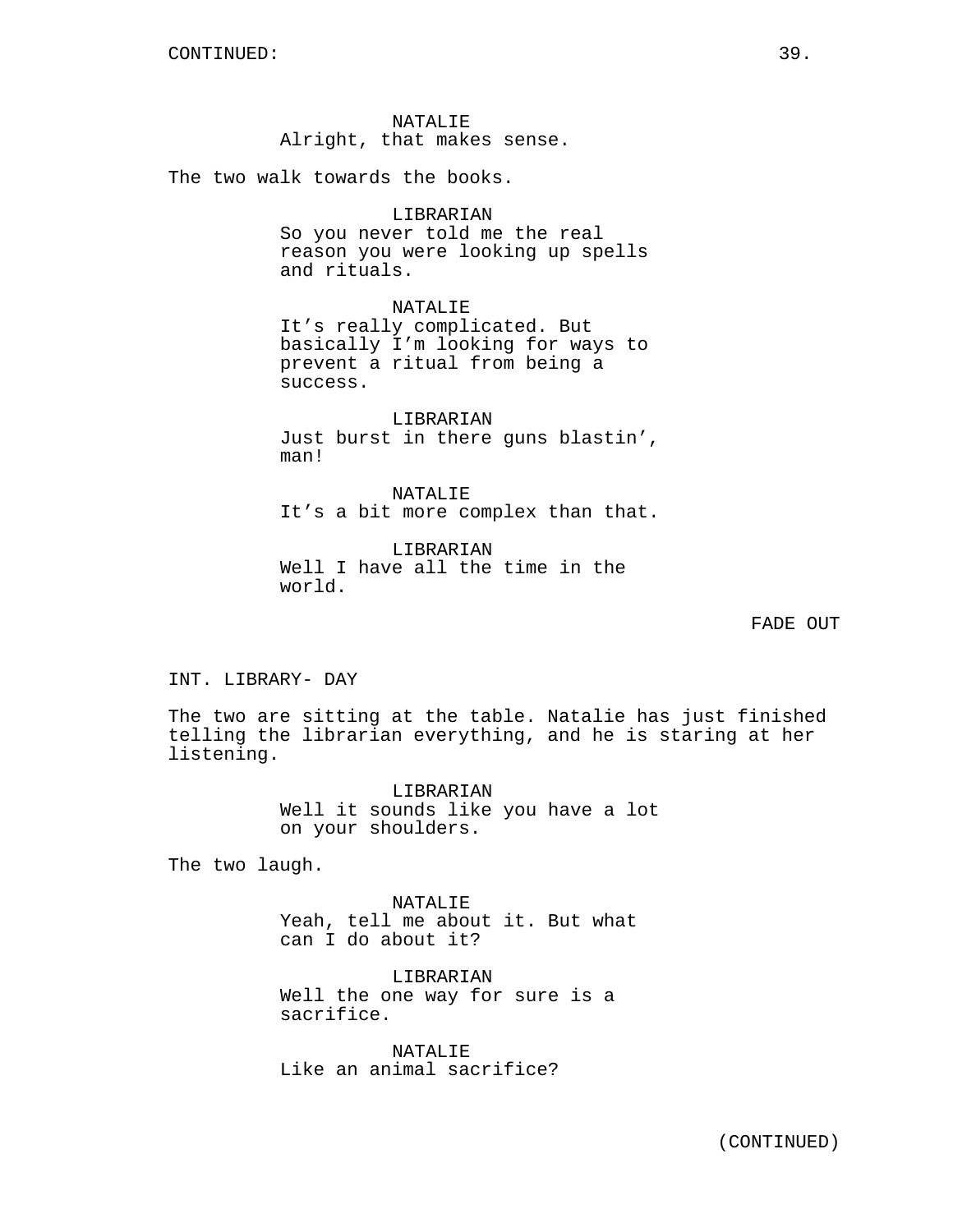#### LIBRARIAN

Unfortunately, no. The sacrificial ceremony requires the soul of somebody close to you.

## NATALIE

All of my family is dead, and I don't have it in me to murder anybody.

## LIBRARIAN

Well, you can look through the books on the shelf right over there. And the sacrifice doesn't have to be family. it can be somebody you work with, somebody you go to school with, or a best friend. The sacrifice has to be connected to you emotionally for the sacrifice to work.

The librarian points towards an aisle of books which just so happens to be the darkest aisle in the library.

#### NATALIE

I want to look at all of my options. There has to be another way. I can't kill anybody.

LIBRARIAN Maybe try communicating with her?

NATALIE How can I do that?

#### LIBRARIAN

Ouija boards are a great way to communicate with the dead. And if she's as powerful as you say, you shouldn't have any issues with getting the board to work.

NATALIE Maybe I will try that. That's actually a great idea.

The Librarian stands up.

#### LIBRARIAN

Well, I hope you figure your whole mess out.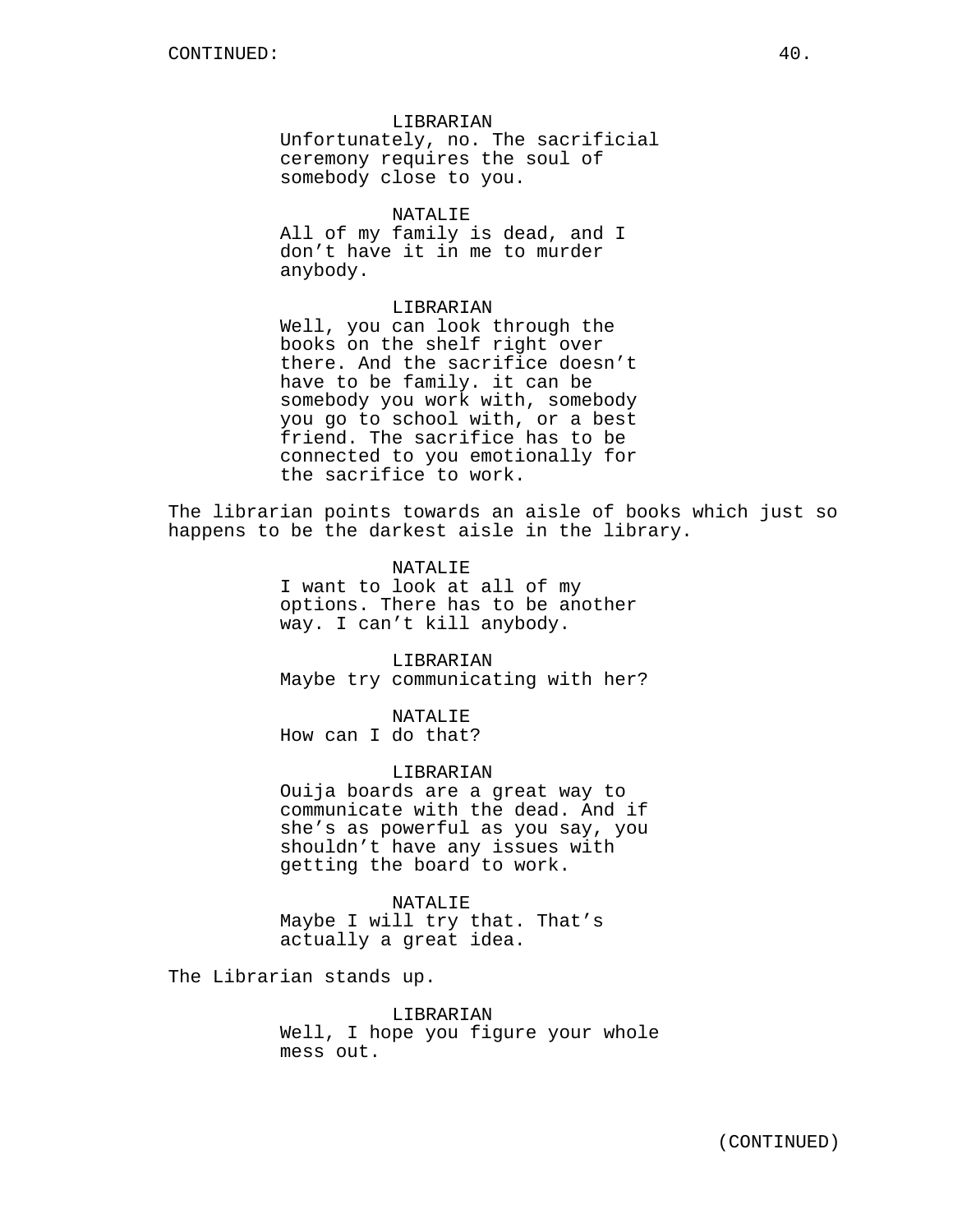NATALIE Thank you so much, you've been a huge help. Thank you for listening.

LIBRARIAN Anytime. And if you need me, I'll be over at my desk.

NATALIE Thank you again.

LIBRARIAN No problem!

The librarian walks back over to the desk and sits down.

SLIDE OVER

INT. LIBRARY- DAY

Natalie is sitting at the table looking at the book. She is reading about sacrifices to save her soul and there are grusome drawings of people decapitated and hanging and all sorts of grusome deaths.

Natalie is reading the book and is so into the book, she doesn't notice her GLASSES slowly moving off the table, until they hit the ground and crack.

Natalie looks down at the floor and sees the cracked glasses. She looks confused. She looks up towards the aisle and sees THE WITCH standing in the center of the book shelves.

Natalie quickly stands up and turns around to see the Librarian sleeping.

She quickly turns around again and the figure is gone.

VOICE  $(v.o.)$ Natalie...

Natalie starts to look around, she can't see anything.

Then all of a sudden, Natalie screams in pain. She falls to the ground and holds her stomach as she quivers on the Library floor in pain.

She stands up and lifts up her shirt to see Sirena's symbol carved on her stomach.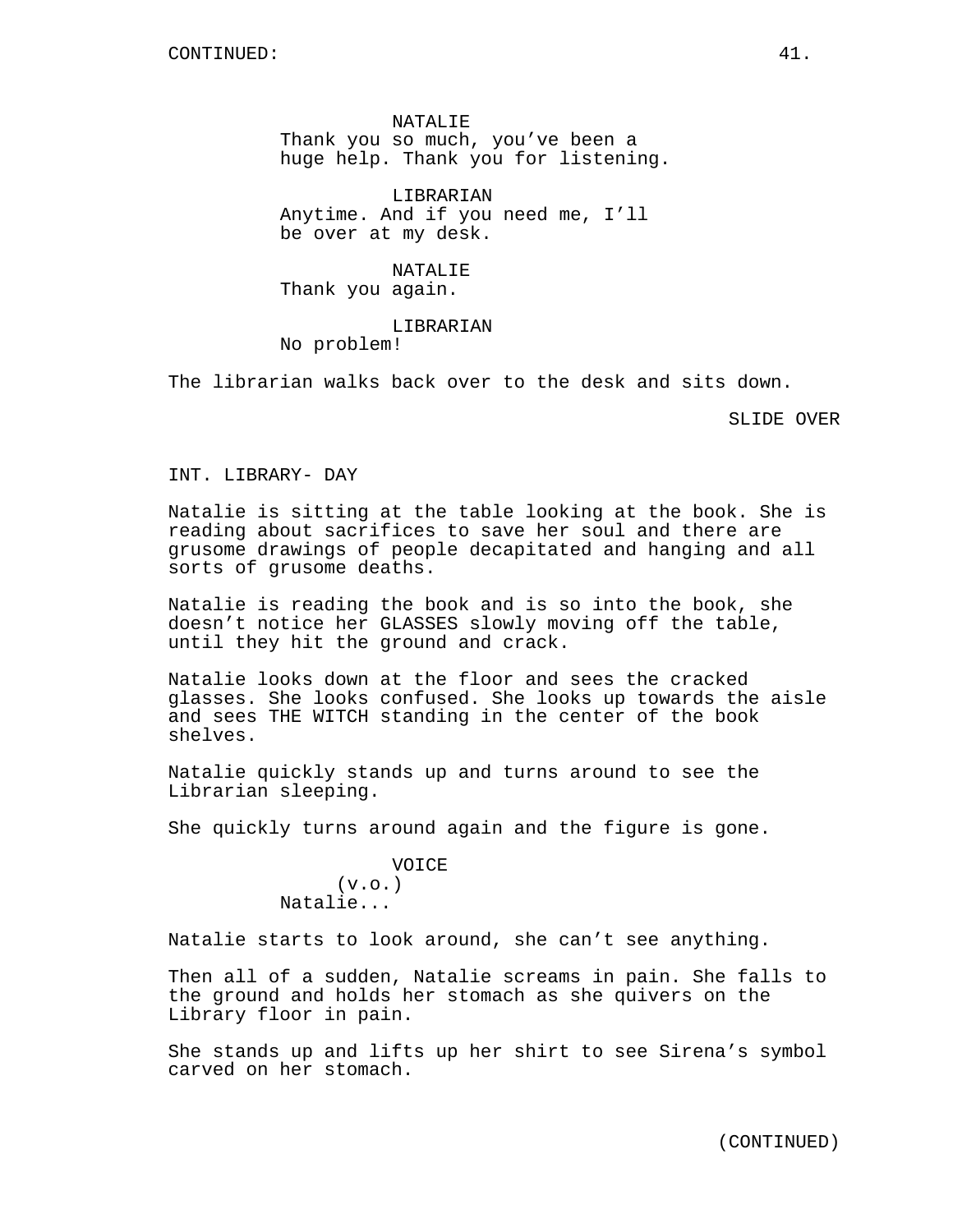She looks up and is startled by SIRENA QUAID as she grabs Natalie by the arms and throws her to the ground.

Natalie hits her head and her eyes are closed. She slowly opens them and her eyes adjust. She sees nothing.

She takes a deep breath and is about to stand back up, but SIRENA pops up from behind her as she is lying down. The two enemies lie face to face, staring eachother in the eye.

> SIRENA Your soul shall be mine!

Natalie screams and closes her eyes.

The Librarian is awakened and runs over to Natalie, who is lying on the floor crying.

Natalie quickly snaps out of it as the Librarian helps her up.

> LIBRARIAN Are you ok? What happened?!

Natalie picks up her cracked glasses.

NATALIE

I have to go!

Natalie runs out the door.

The Librarian stands there with a look of concern and confusion on his face.

Another guy walks up behind the Librarian.

GUY Yo, dude, what was that?

The Librarian turns to the guy.

LIBRARIAN Crazy-ass white people.

GUY That shit was whack.

CUT TO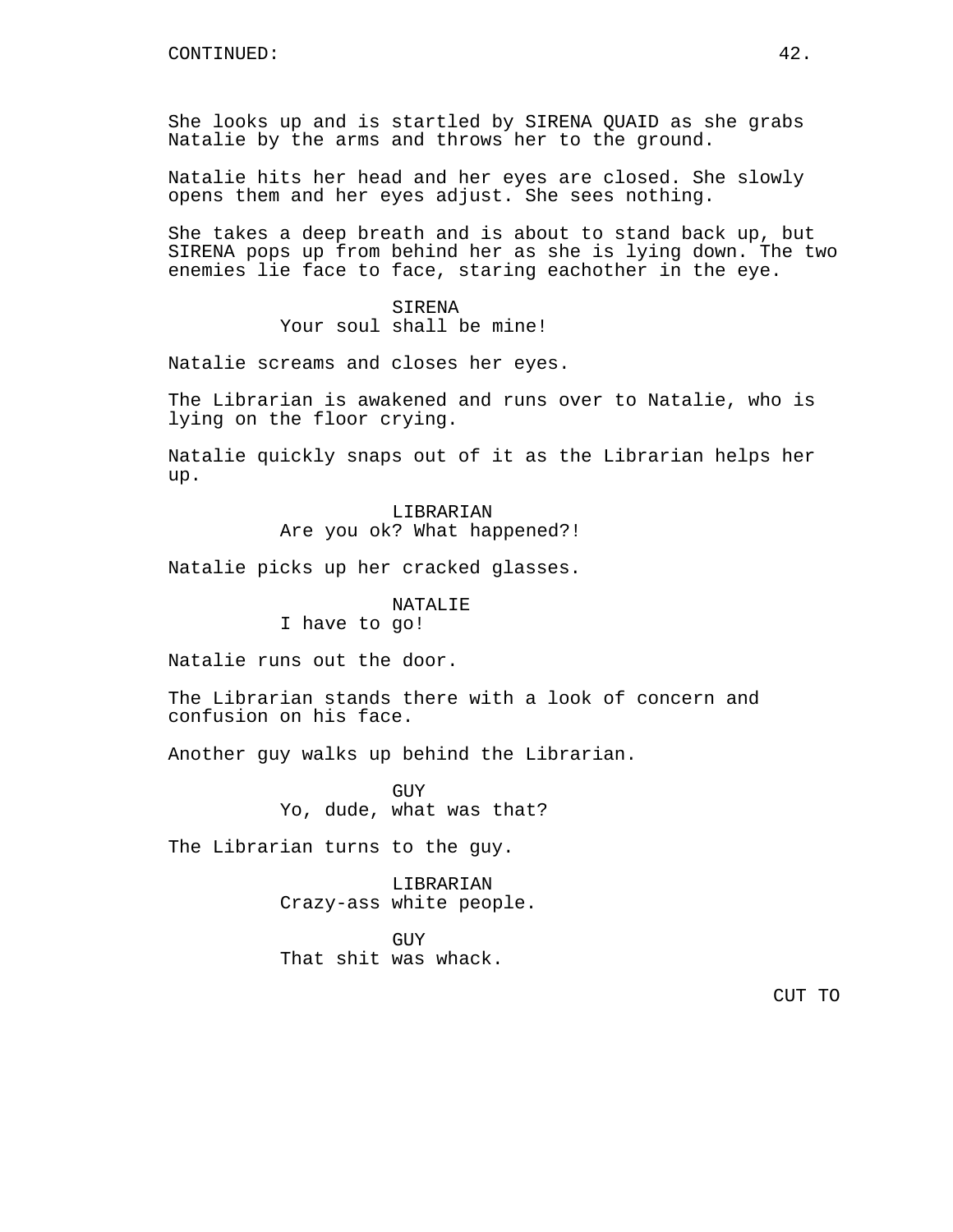INT. BUS- DAY

Natalie is sitting on the bus looking in the book at Sirena's Mark. She slowly lifts up her shirt a bit to see the symbol on her stomach is the exact same as the one in the book. Sirena has clearly marked Natalie.

Natalie sees in the mirror that THE STALKER is sitting behind her about three seats back.

Natalie slowly turns her head, trying to look inconspicuious. She catches a glimpse of the stalker's forearm, which can be seen because his coat is rolled up.

She sees the same sign on her stomach tattooed on this guy's arm.

She quickly turns back to the book to look at the sign.

She slowly turns again to see the man is now two seats behind her. She sees the tattoo even more clear.

She slowly turns her head back, making it seem as if she wasn't looking at him.

She slams the book shut and puts it in her bag.

She reaches up to pull the emergency stop chord, but as she turns to pull it, SIRENA is sitting right beside her.

Natalie opens her mouth to scream, but Sirena quickly grabs her arm.

#### FLASH

INT. OLD HOUSE- NIGHT

Natalie's parents wave bye to her as she goes walks away.

FLASH

Sirena walks in the house smiling. Natalie's parents tell her to come in.

FLASH

Rodney and Christine are in their bedroom and they pull a Dagger out of a case.

FLASH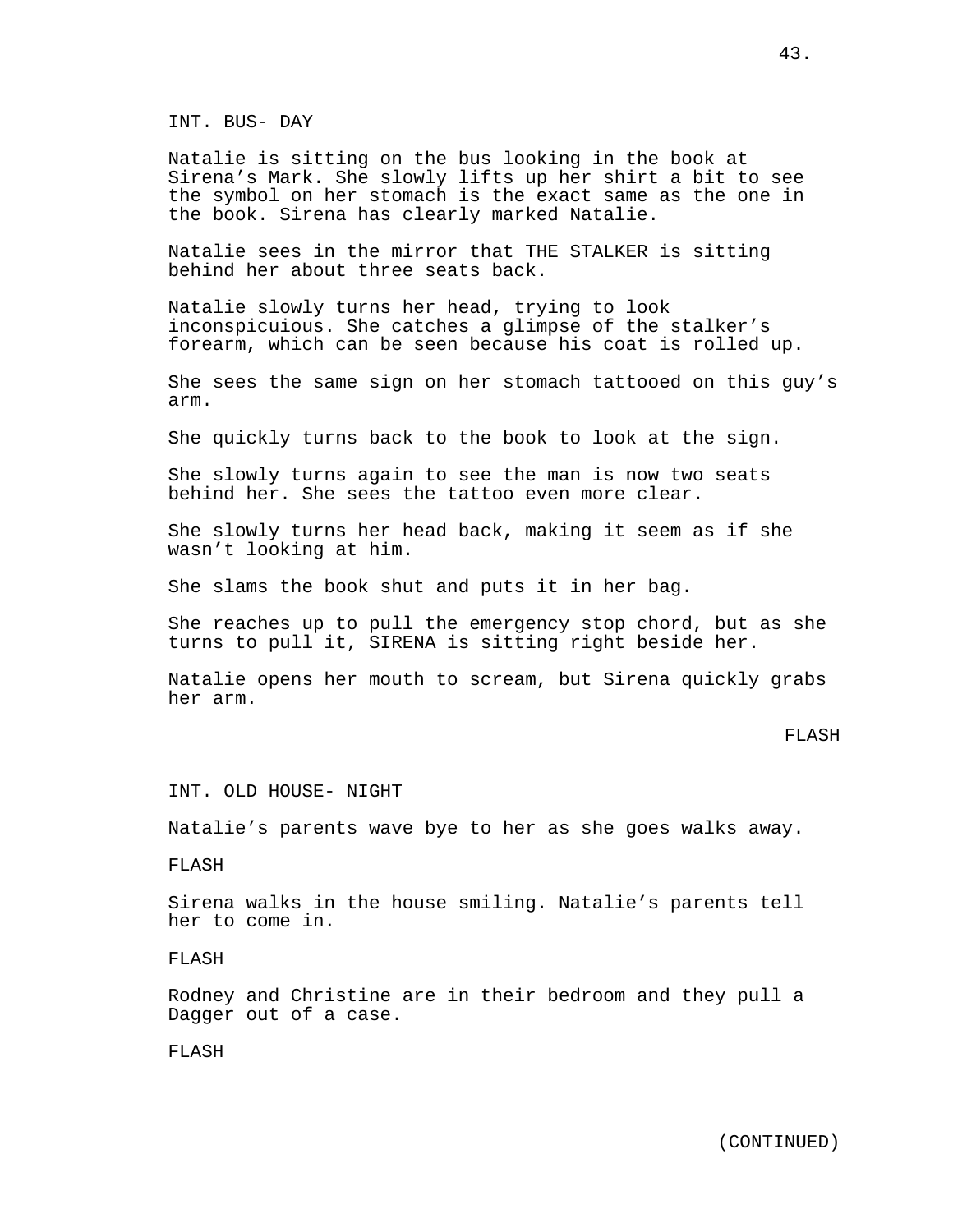#### CONTINUED: 44.

Sirena lying down tied up with her symbol painted on her forehead. She screams as Rod and Christine stand over her with the dagger.

Rodney hands the dagger to Christine. Christine raises the dagger.

Sirena screams for help.

Christine strikes her in the chest. Sirena bleeds out.

As she coughs blood, she spits blood on Christine's shoe.

## SIRENA I'll come back.

Christine hands the dagger to Rodney.

Rodney raises the dagger and stabs Sirena repeatedly OFF SCREEN.

FLASH

THE FURNACE is burning, and Rodney and Christine stand by the furnace, implying Sirena is burning as they stand there.

Rodney and Christine hold hands as Sirena Burns.

FLASH

OVER THE SHOULDER of a woman speaking to a man dressed in black in a dark, candle light room.

> WOMAN These two broke the code, Warlock, we need them gone.

## WARLOCK

How much are you willing to front? I love killing, I love it with a passion. There is nothing I love more than to look into the eyes of my game and to know I was the last thing they saw. However, I don't take the souls of people's lives without motovation.

WOMAN

How about twenty.

The woman hands Warlock an envolope.

Warlock snatches the envolope and looks inside, he shuffles around for a second.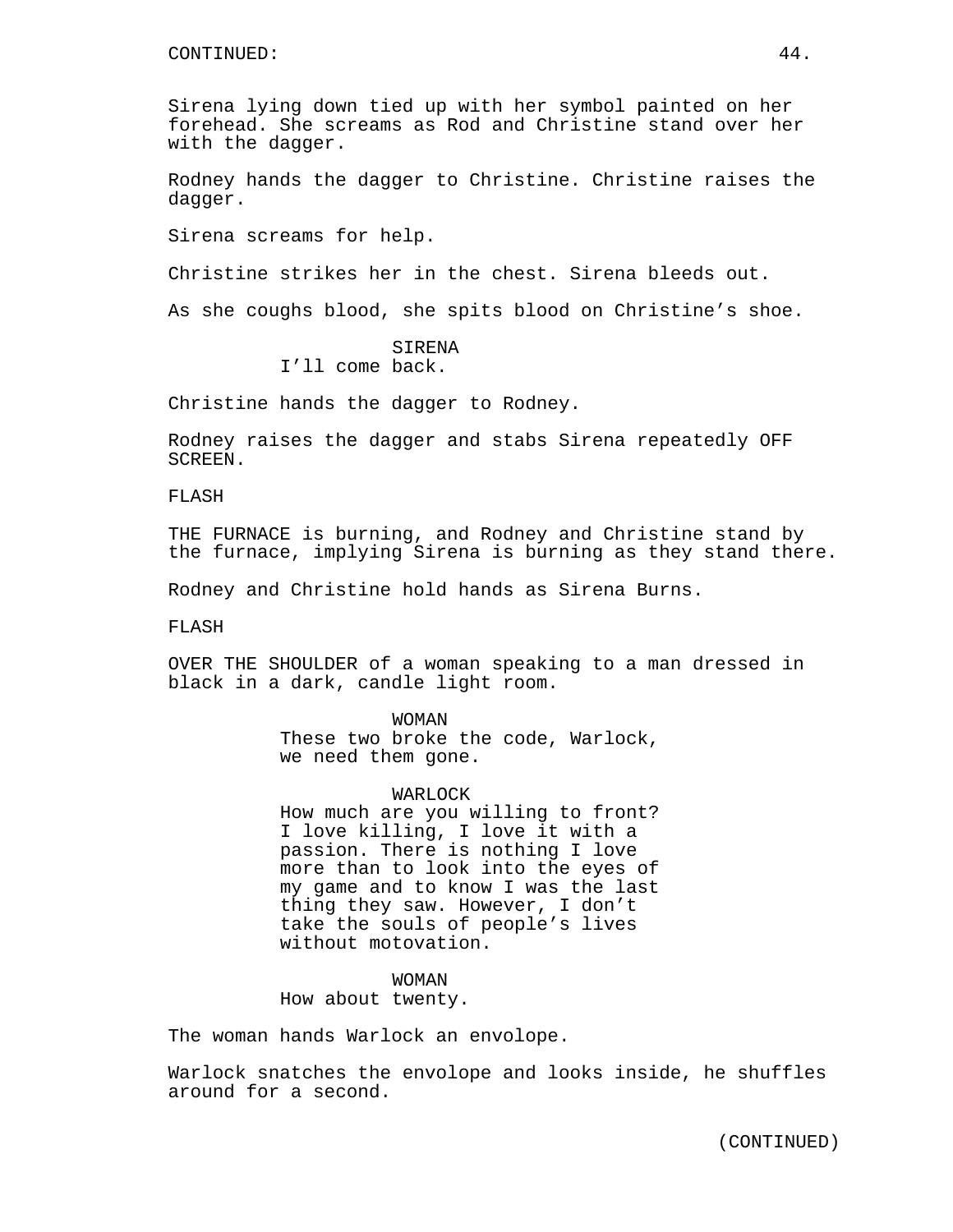He looks back up at the woman.

WARLOCK There's only ten thousand.

WOMAN You get the other half when Rodney and Christine Wright are taken care of.

## FLASH

Warlock Stills stands in front of a mirror, putting on his eye shadow.

CUT TO

Warlock putting on his mask.

FLASH

Warlock is talking to the woman again.

WARLOCK Alright, I'll do it.

The woman hands him a picture of Sirena's Symbol.

## WOMAN I want you to have this symbol on your mask, I want the Wright's to know why we took their souls.

## FLASH

WARLOCK kicks the door in.

Rodney stands up and walks to the living room to see WARLOCK standing there with the dagger.

> RODNEY It's about that time, eh?

Warlock raises his dagger.

RODNEY That woman had to be stopped. Otherwise, our world would crumble, and everything we are about would evaporate.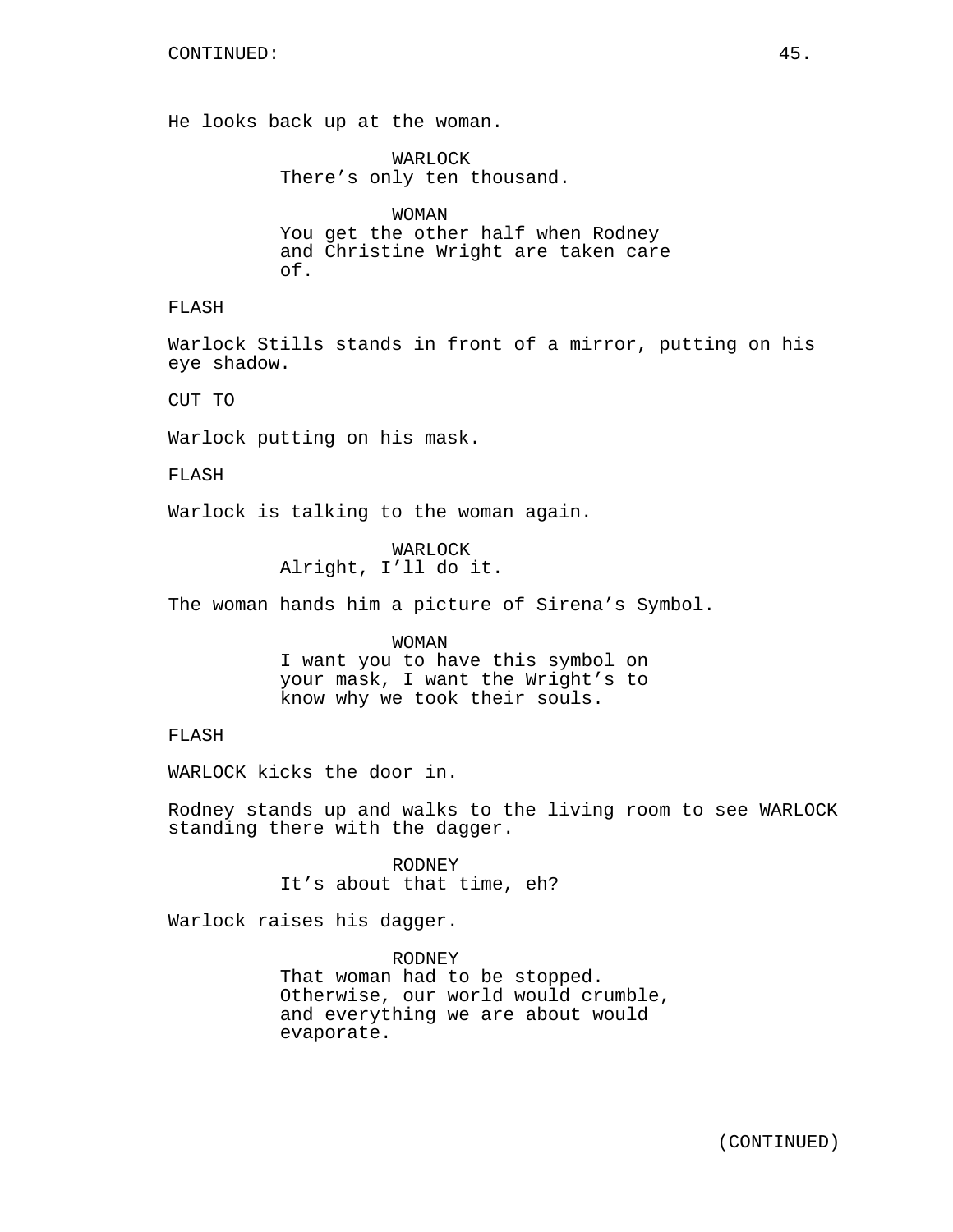WARLOCK Save it, I lack sympathy and empathy. I don't know you or want to know you. Right now, all i can see is your blood all over the kitchen floor.

RODNEY

Lets dance.

Rodney grabs a baseball bat from the closet beside him and walks towards Warlock.

Warlock walks toward Rodney.

Rodney swings, hitting Warlock in the arm.

Warlock drops the dagger.

Rodney swings again, hitting Warlock in the stomach.

Warlock kneels over, head facing the floor.

WARLOCK I sure met my match, haven't I?

RODNEY You're no match for me, kid.

Christine walks down the stairs.

CHRISTINE Rod, who's there?

Rod turns and looks back.

RODNEY Go back upstairs now, Christine!

Warlock grabs his dagger and quickly stabs Rod in the stomach.

> WARLOCK Love kills, Rodney. Love kills.

Christine screams as she sees Rodney being stabbed in the stomach over and over again.

Christine runs up the stairs.

Rodney lies on the floor, covered in blood, gurgling.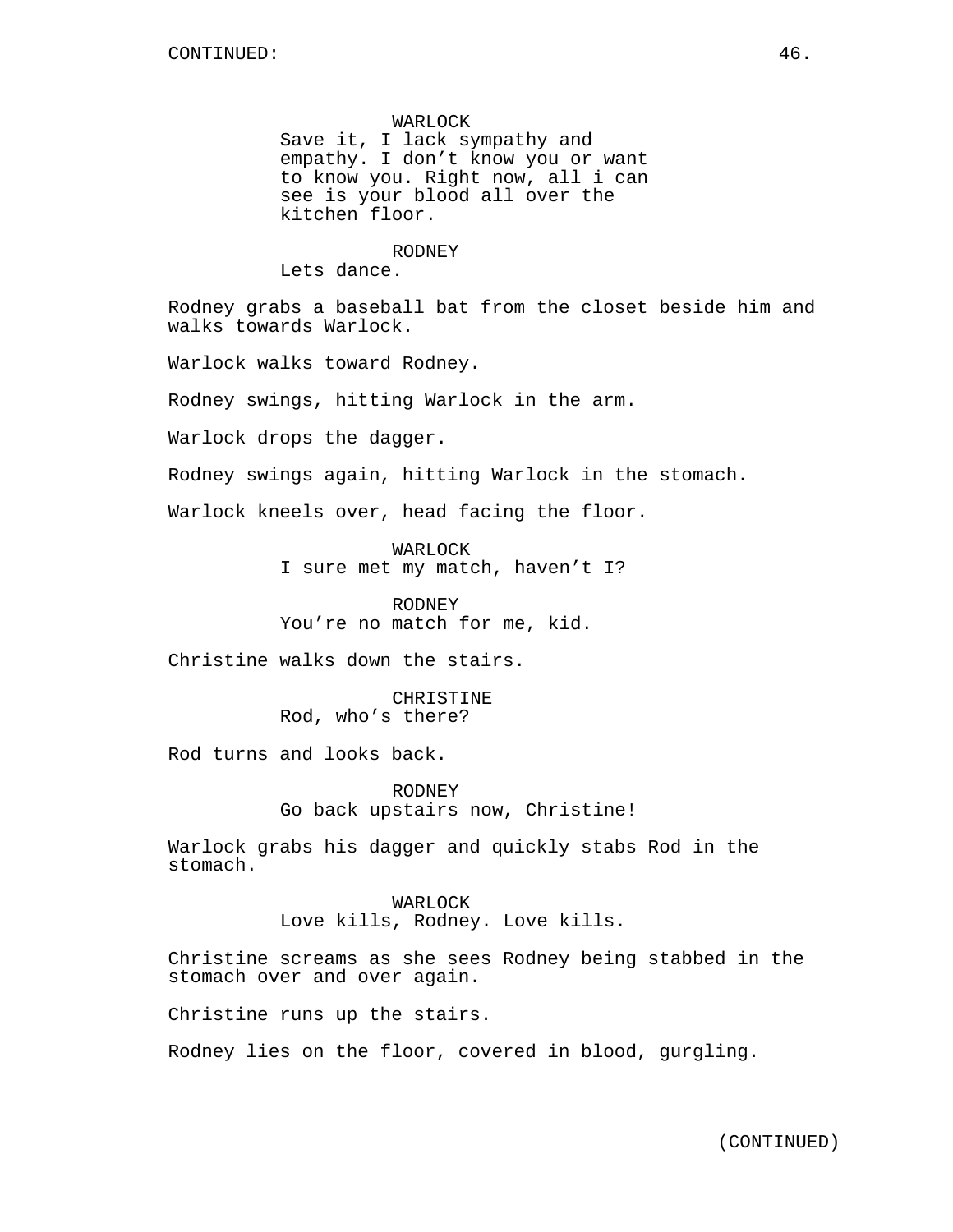RODNEY Karma kills, Warlock. Karma kills.

Rodney dies. Warlock stands up, wiped the blood off of his dagger, and walks up the stairs.

## FLASH

Christine lies on the floor with a stab wound in her neck, she is holding it, kneeling on the ground, looking up at Warlock.

> CHRISTINE This is not what The Points are about.

WARLOCK I'm not a Point, am I?

CHRISTINE No, I suppose you're not.

WARLOCK You know what I love to do to my game? I love to---

CHRISTINE Spare me the lecture and kill me already, you fucking freak. You will never know what life is about, all you know about is death and---

Warlock stabs Christine in the skull.

WARLOCK Spare me the lecture, bitch.

Warlock raises the knife again and...

FLASH

Sirena stands in the dark hallway with her light candle, waiting for her time to come again.

FLASH

INT. BUS- DAY

Natalie opens her eyes and ghasps for air.

She looks behind her and the stalker is gone.

Natalie pulls the string and the bus stops.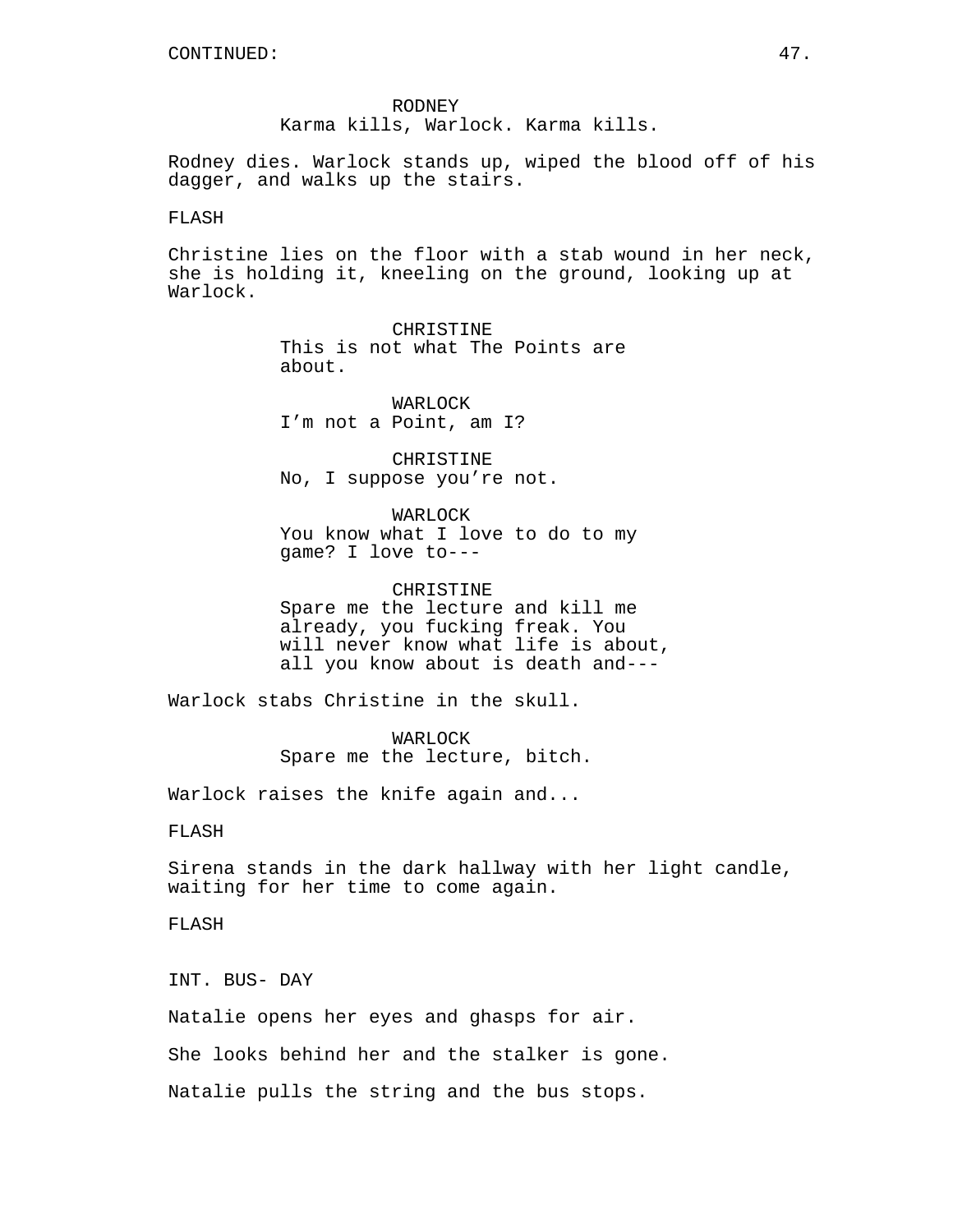EXT. OLD HOUSE- DAY

Natalie walks up to the door. She is about to go in, but looks to the side and sees the camera lying on the ground by the bushes.

Natalie walks over and picks up the camera. She looks up and sees a half opened window.

She slowly backs away from the house.

**NATALIE** I'm so sorry, Kyle.

Natalie turns and runs away.

INT. JODIE'S PHOTO SHOP- DAY

Natalie walks into the shop and walks up to the counter.

A woman is sitting behind the counter reading a book. This woman is JODIE HILLS.

> NATALIE Hello, I was wondering if I could get these photos devoloped?

The woman turns and looks at the clock.

JODIE We close in five minutes, girl.

NATALIE Please, Ma'am. I really need these photos devoloped.

JODIE And why might that be?

Natalie stares at the woman, with an uncomfortable feel.

NATALIE There are photo's I took today that a client of mine needs tonight by Nine o'clock sharp and I was wondering if you could get them devoloped for me.

The woman stares at Natalie. Then looks down at the camera. She then looks back up at Nat and smiles.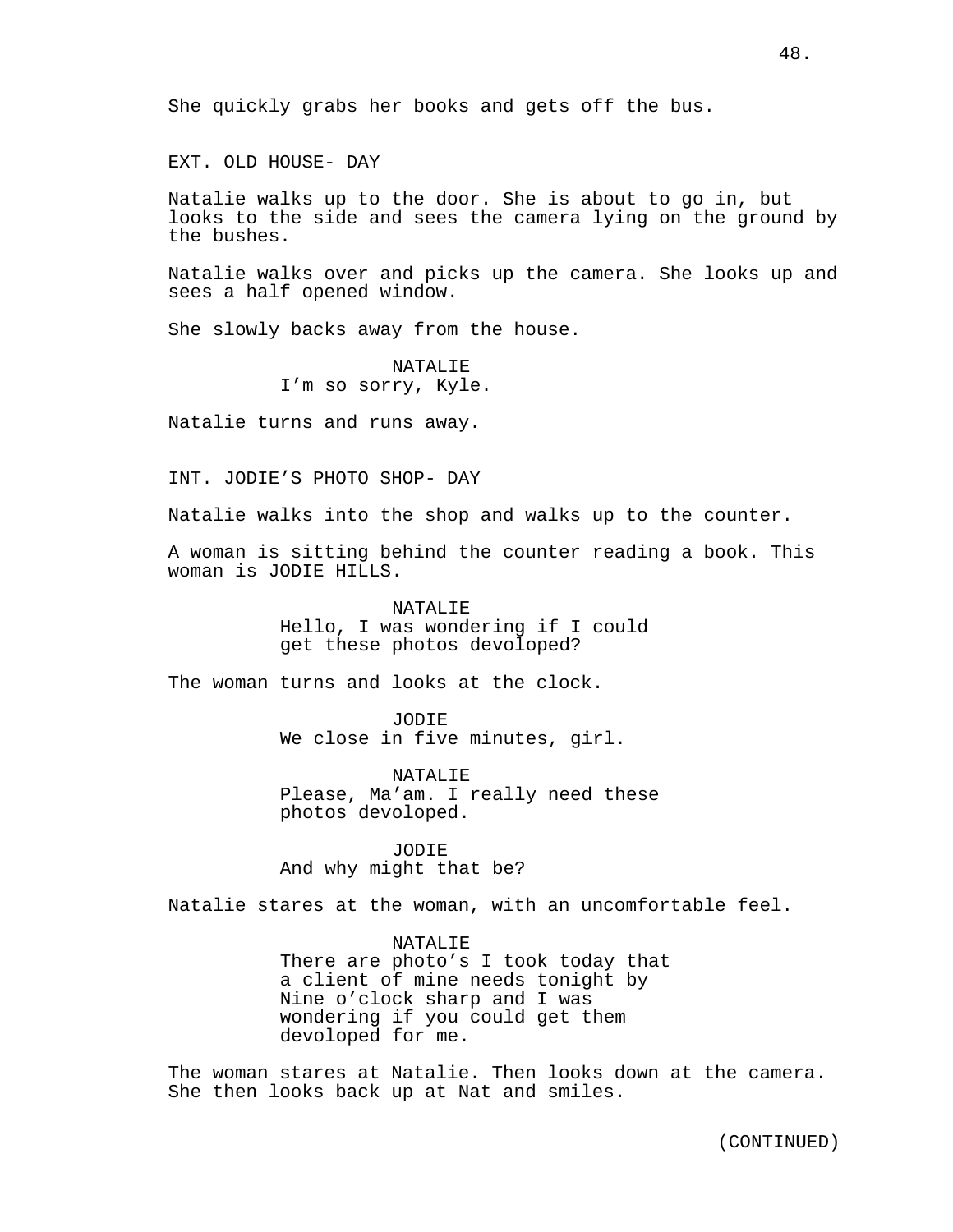JODIE I don't get to leave here until nine anyway, I'm sure we can do something with these photos.

NATALIE

Thank you so much.

Jodie walks to the back room.

JODIE I'm going to go in the back and do this, you're welcome to stay here or come back in an hour.

NATALIE Actually, would it be okay if I slept on this couch for a little while?

JODIE Make yourself at home, kid.

NATALIE

Thank you.

Natalie goes and lies down on the couch.

INT. JODIE'S PHOTO SHOP- NIGHT

A SOUND is heard in the back.

Natalie is awakened by the loud crash coming from the back room.

> NATALIE Jodie? Are you alright back there?

There is silence.

NATALIE

Jodie?

Natalie sits up, her arm still resting on the couch, she looks towards the dark room, where Jodie is supposed to be.

ALL OF A SUDDEN a hand reaches out form under the couch and the body of Sirena Quaid slides from underneath it.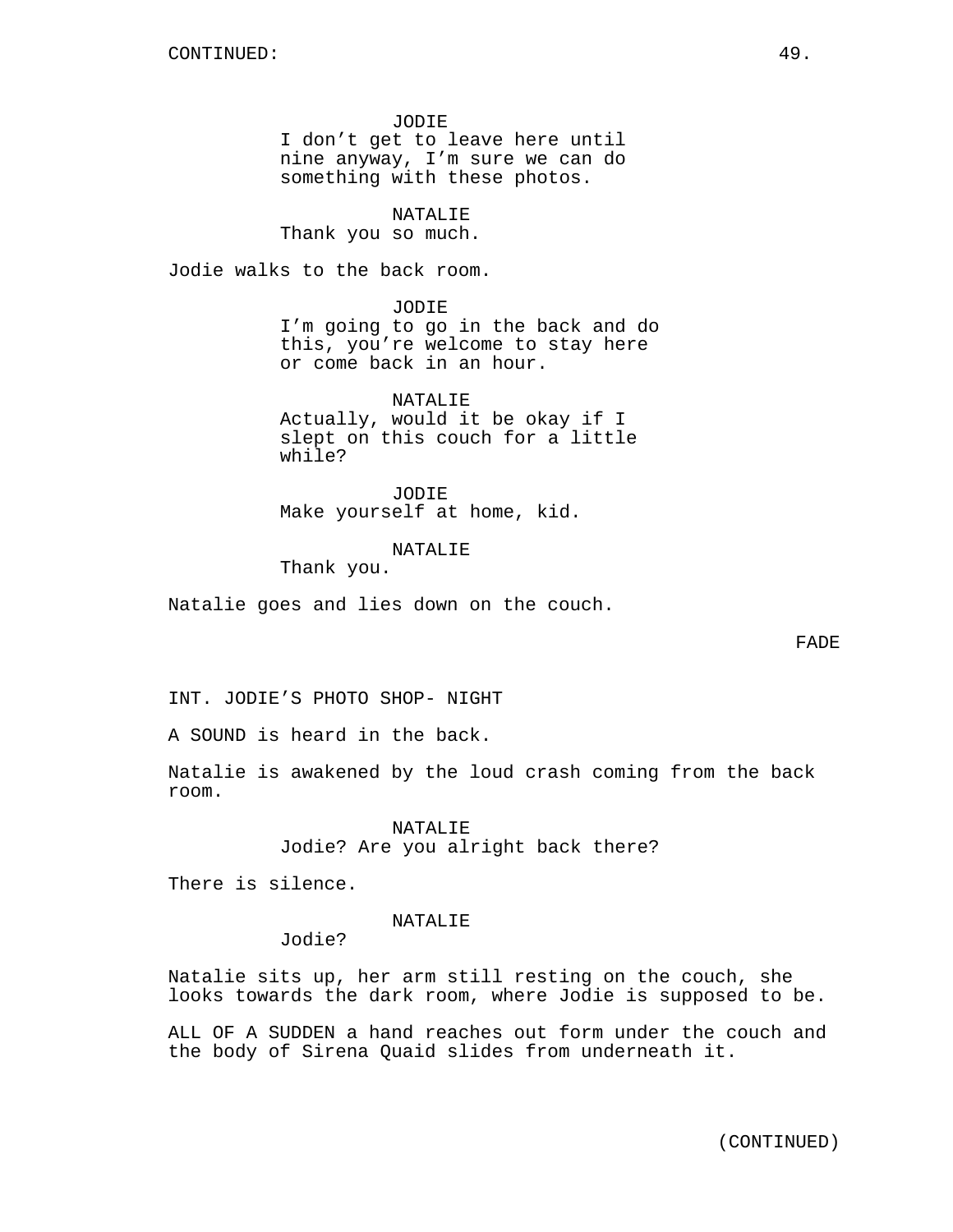SIRENA Vengence! I will have my vengence! Nobody comes across Sirena Quaid!

Natalie looks at Sirena in horror.

FLASH

Natalie wakes up, it's daytime still.

## VOICE (v.o.) WITCH!

Natalie looks around the room. She turns and sees Jodie coming out of the room.

Jodie stands in the distance, unusually far away form Natalie, which gives her the creeps.

> JODIE Your photos are done.

> > NATALIE

Thank you.

JODIE That'll be twenty dollars.

Natalie stands up. Jodie doesn't move.

Natalie looks at Jodie. She's very creeped out by the way Jodie is reacting.

> NATALIE Alright, I can do that.

Natalie walks up to the counter.

JODIE

Just leave the money on the counter and get out.

Natalie grabs the photos off of the counter and leaves the money.

NATALIE

Okay.

Natalie slowly walks backwards towards the door.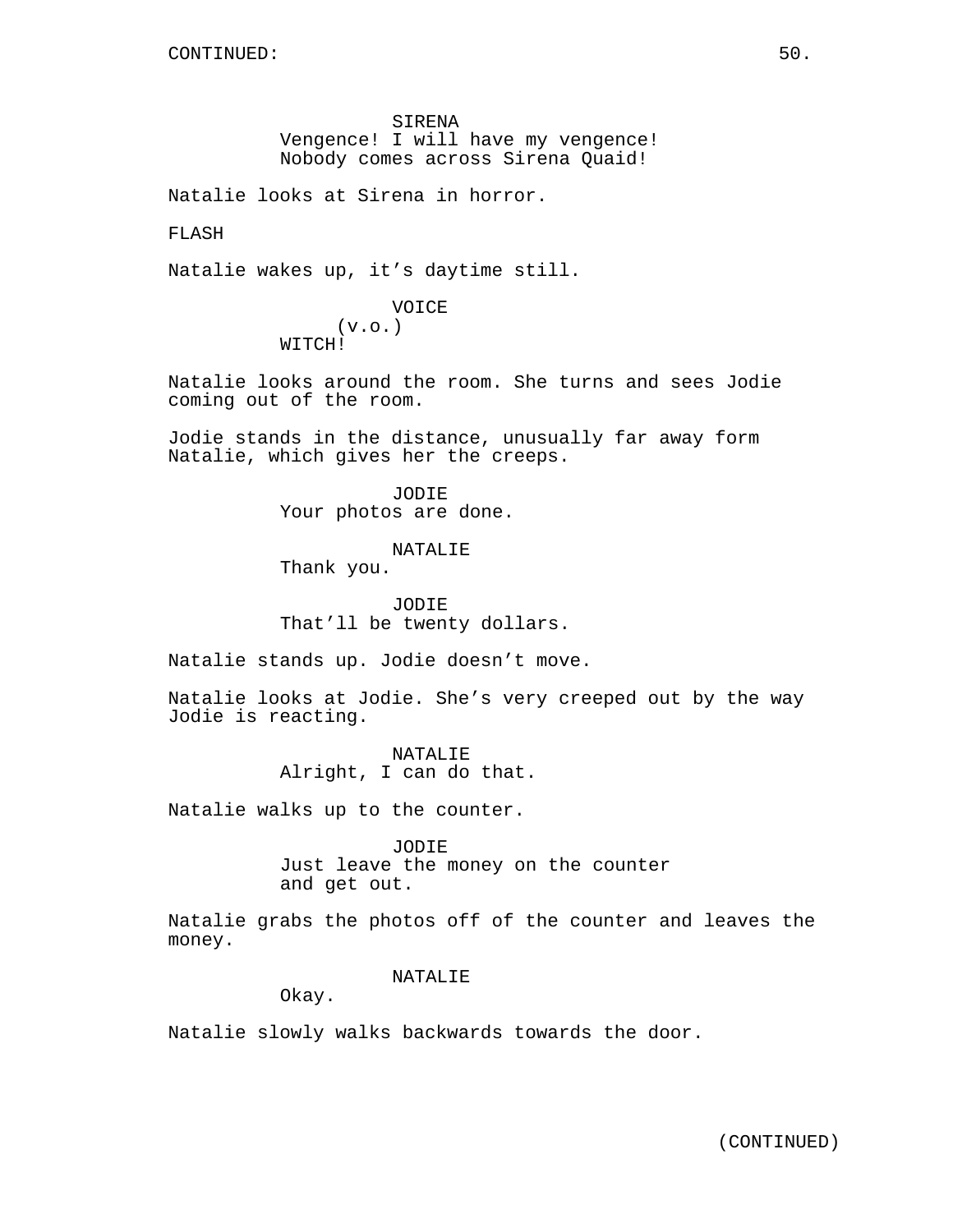JODIE Get out of here, now.

## NATALIE

Bye.

Jodie turns around and walks back into the dark room.

Natalie stares in confusion for a moment. Then turns and walks out the door.

### INT. NATALIE'S ROOM- NIGHT

Natalie is looking at the photos. She sees the quick snapshot of WARLOCK STILLS and her eyes widen in terror. She also flips through the rest of the pictures and notices a shadowy figure is in every picture.

SCRATCH ON THE WALL is heard coming from outside her room. The scratches sound like they're coming from the hallway.

Natalie stands up and walks towards the door.

She quickly opens it and looks out in the hallway. She sees nothing. Natalie closes the door.

She looks to the side as if she is thinking.

## CUT TO

#### INT. LIVING ROOM- NIGHT

Natalie sits in the center of her living room, facing a Ouija board. Candle are surrpunding the board.

Natalie puts her hands on the Planchette.

NATALIE Sirena, I am speaking to you. What do you want?

Nothing happens. There is nothing but silence.

Natalie looks around the room.

NATALIE Sirena! I am calling you out! Come speak to me!

A SLAM from upstairs is heard.

NAtalie turns and looks up the stairs.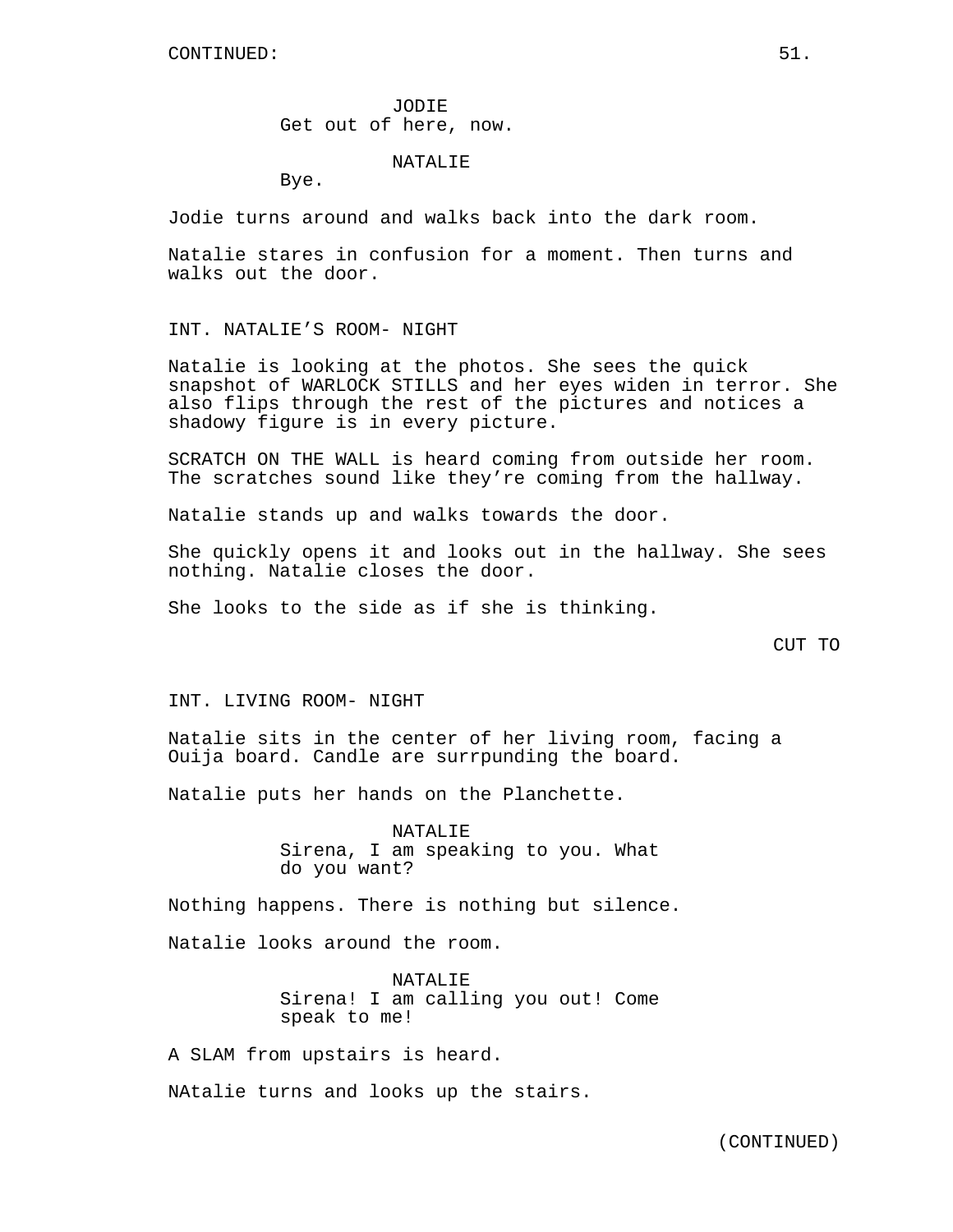NATALIE I said show yourself! Now show yourself! Don't make totally lame sounds! Show yourself!

The candles blow out.

NATALIF. I SAID SHOW YOURSELF, BITCH!

All of a sudden, the planchette starts to move. it spells out "I WANT YOUR SOUL."

> NATALIE Why do you want my soul, huh? You still pissed that my mom and dad killed you! I'm sick of your shit! Stop fucking around with me! Show yourself!

All of the doors in the house slam open. Natalie sits in the center of the living room as she can hear all of the doors fly open in the house. A wind sound echoes throughout the house.

Natalie stands up.

#### NATALIE

Come on, bitch! Lets dance!

All of a sudden, everything goes quiet.

NATALIE

Sirena?

A creek from behind is heard. Natalie turns and sees nothing.

All of a sudden, SIRENA pops up from behind Natalie.

Natalie quickly turns around and screams.

SIRENA Soon you shall share the same fate of your parents! And your soul will be mine!

NATALIE What did I do?!

SIRENA YOU are responsible for the death of Sirena Quaid, Natalie Wright! (MORE)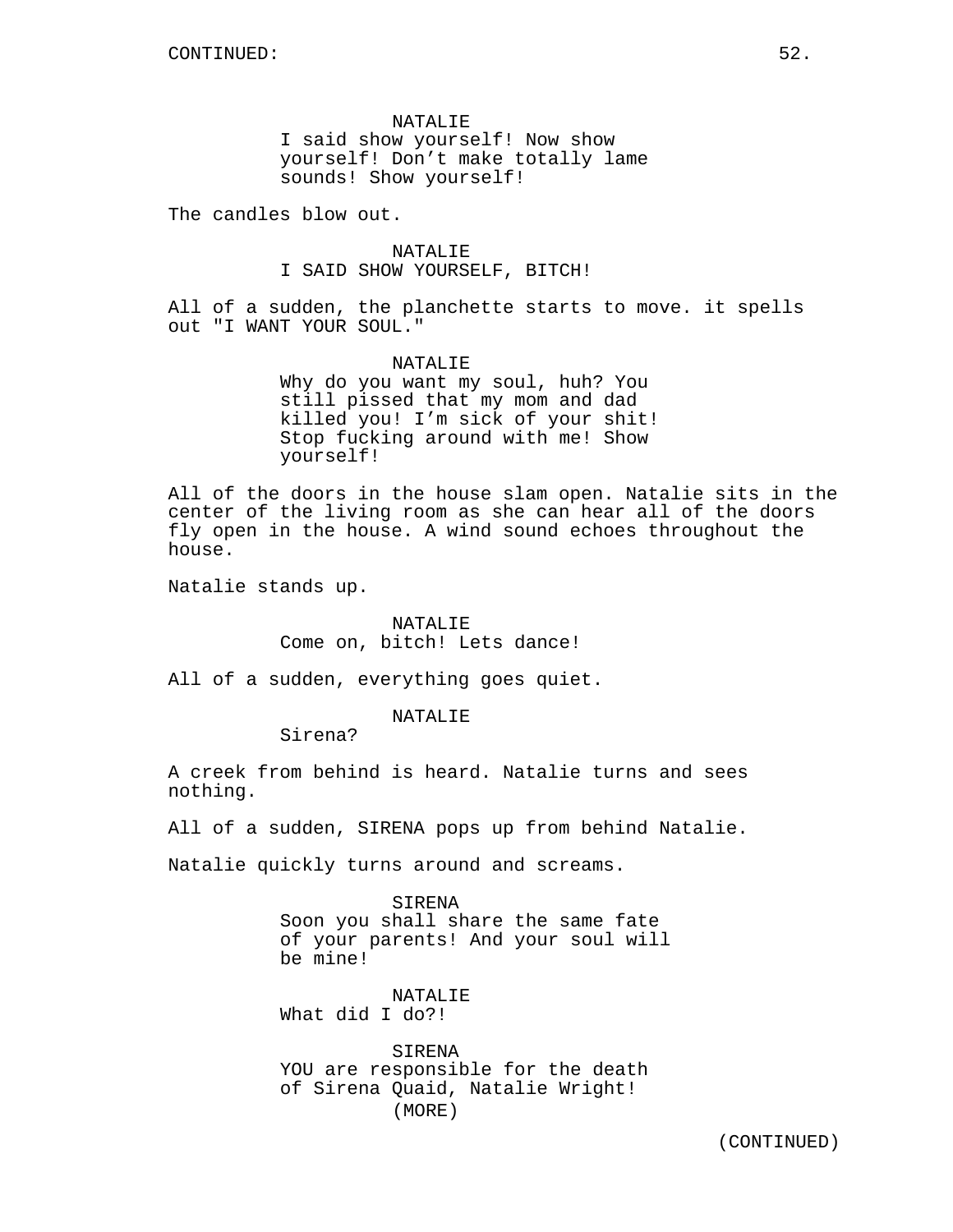SIRENA (cont'd) Soon you will burn in hell with the souls of your family! Soon you will be MINE!

## NATALIE

## You can't have me, bitch!

Natalie is thrown across the living room floor.

Sirena glides over to Natalie as she is getting up.

SIRENA BITCH! Do you think you can overcome Sirena Quaid?

Sirena laughs.

Natalie looks on the ground and sees a baseball bat lying on the floor.

She quickly picks it up and hits Sirena in the shins.

Sirena screams and kicks Natalie in the face.

Natalie quickly stands up and backs up towards the door.

The door SLAMS SHUT! Natalie turns around and tries to open it. It won't open.

Natalie turns around and her hair is grabbed my Sirena.

Natalie punches Sirena in the face. Sirena backs up.

SIRENA I'll rip your soul to shreads!

NATALIE You don't have the guts, you FUCKING WHORE!

Natalie runs over to Sirena and kicks her in the stomach, Sirena flies back into the living room.

> SIRENA There is nothing you can do to prevent your fate! NOTHING! YOU SHALL DIE!

Natalie sees the Ouija board is right behind Sirena.

Natalie picks up a bottle of perfume and throws it at Sirena, hitting her in the head.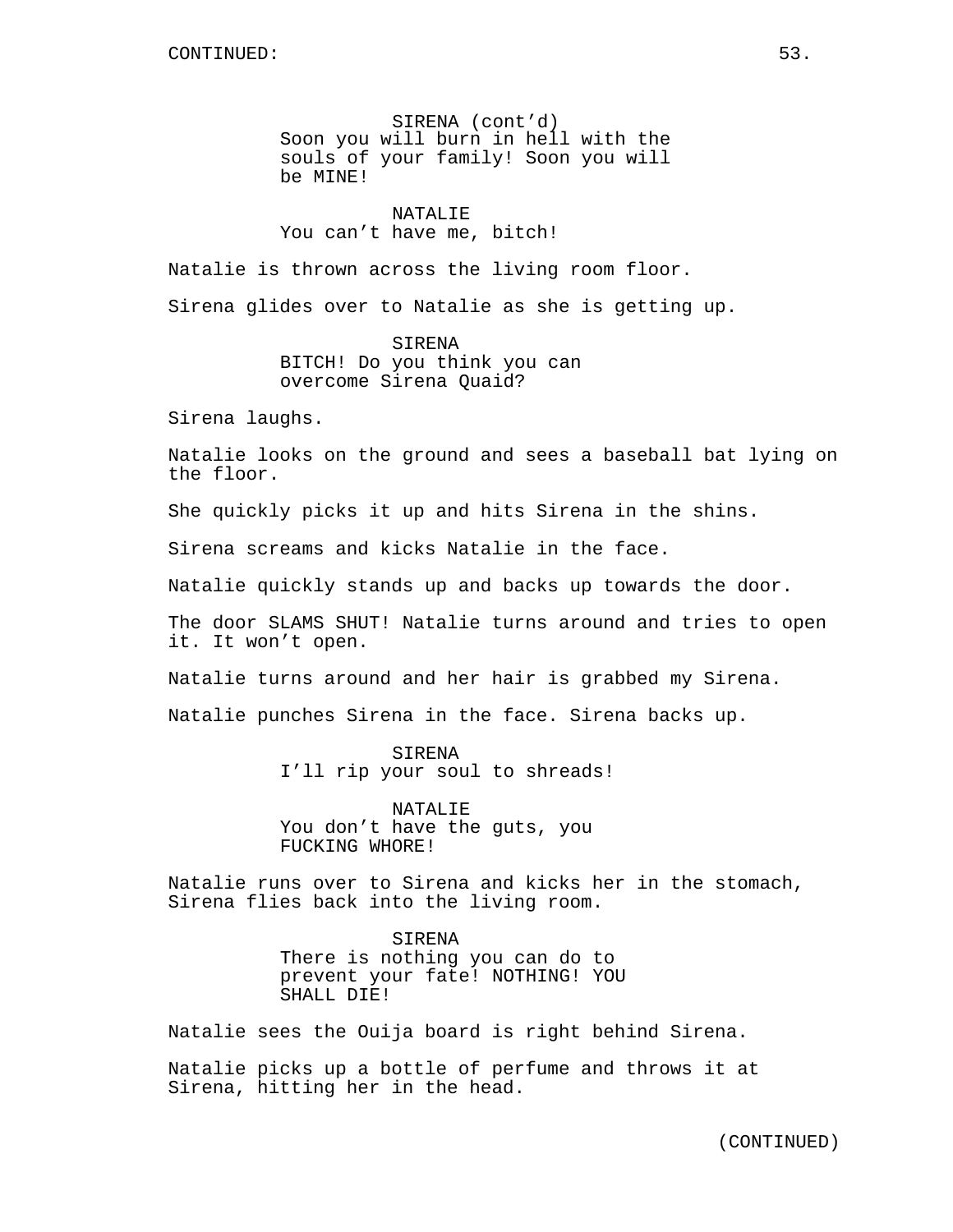She runs and slides to the board, moving the planchette to "GOODBYE"

Sirena screams. She turns to Natalie.

SIRENA I'LL COME BACK FOR YOU, NATALIE WRIGHT!

Sirena disappears. Natalie stands up and wipes the sweat from her forehead.

> NATALIE Fucking bitch.

THE PHONE RINGS. Natalie runs over and picks up the phone.

## NATALIE

Hello?

TAYLOR (v.o. crying) Natalie! Can you please come over to Nancy's Resteraunt, please.

NATALIF.

 $U<sub>h</sub>$ ...

Natalie looks around the house and sees the place is trashed from the fight.

> NATALIE I am a bit busy right now, Taylor. Can I see you tomorrow?

> TAYLOR  $(v.o.)$ Natalie, I really need you right now. Drake broke up with me. I don't know what I'm going to do. I think I'm going to kill myself, Natalie, I really need your support.

Natalie sighs.

NATALIE Alright, I'll be over in a half an hour, alright?

TAYLOR  $(v.o.)$ Please hurry Nat. Please hurry.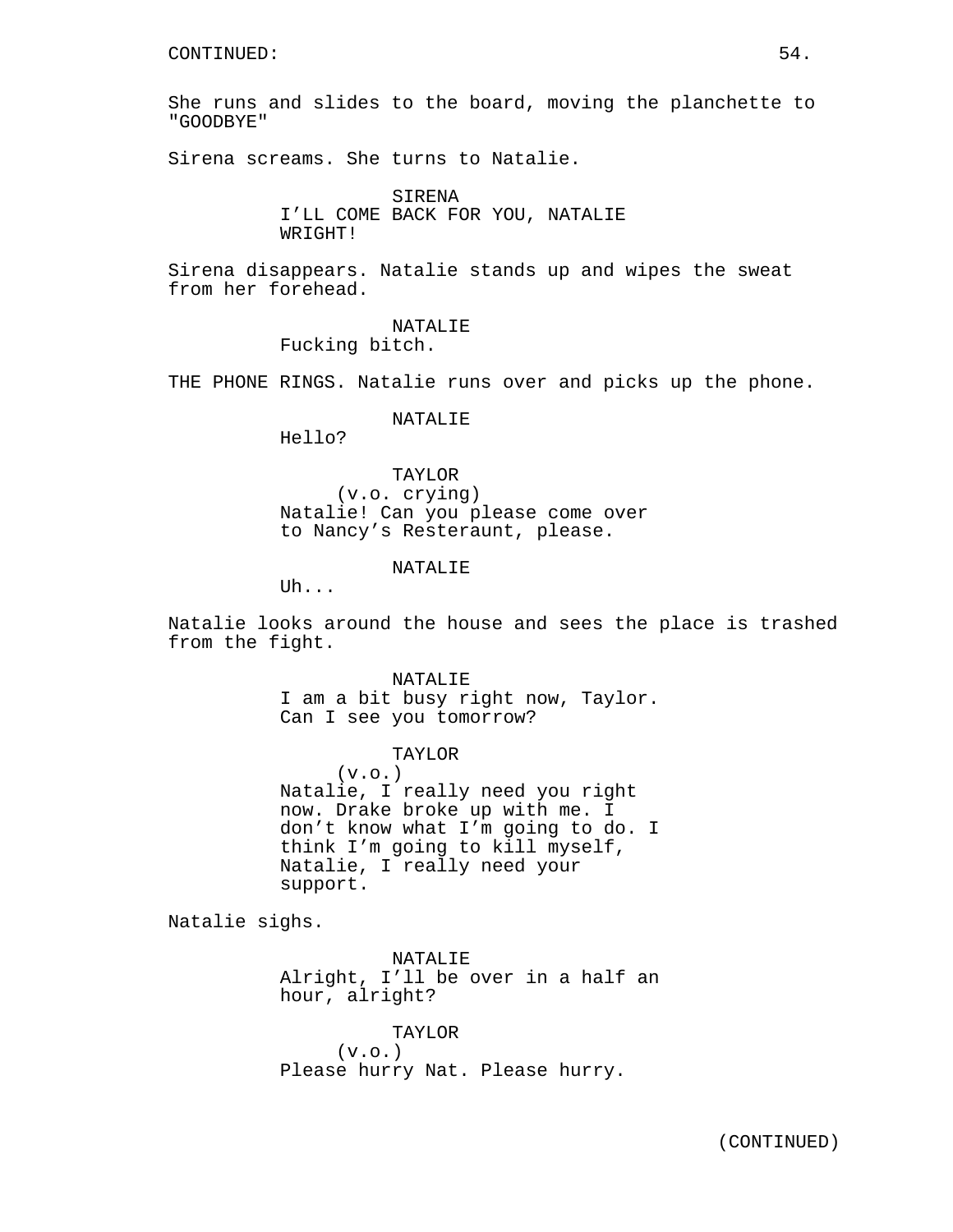NATALIE Alright, i will. I have to go, girl. I'll talk to you later.

Natalie hangs up the phone.

CUT TO

## INT. BATHROOM- NIGHT

Natalie is in the bathroom covering up her cuts and bruises.

Out of nowhere, MUSIC BLASTS from downstairs.

Natalie turns around, fearless, knowing it's Sirena fucking with her.

Natalie quickly throws her makeup down and walks out the door.

INT. LIVING ROOM- NIGHT

Natalie walks into the living room to see WARLOCK STILLS standing by the tape player, holding a knife.

Natalie's eyes widen. She quickly turns around and runs up the stairs.

Warlock runs after her.

INT. BEDROOM- NIGHT

Natalie runs in her bedroom and slams and locks the door.

She runs over to the window to open it, but the door is kicked in by Warlock.

Natalie quickly turns around as she sees the bladed wepon come down and strike her arm.

Natalie screams and kicks Warlock in the groin. She turns and runs out the door.

INT. HALLWAY- NIGHT

Natalie runs out of her room. Warlock limps out of the room, but stays right behind her.

Natalie runs to the stairs. Warlock grabs Natalie by the hair.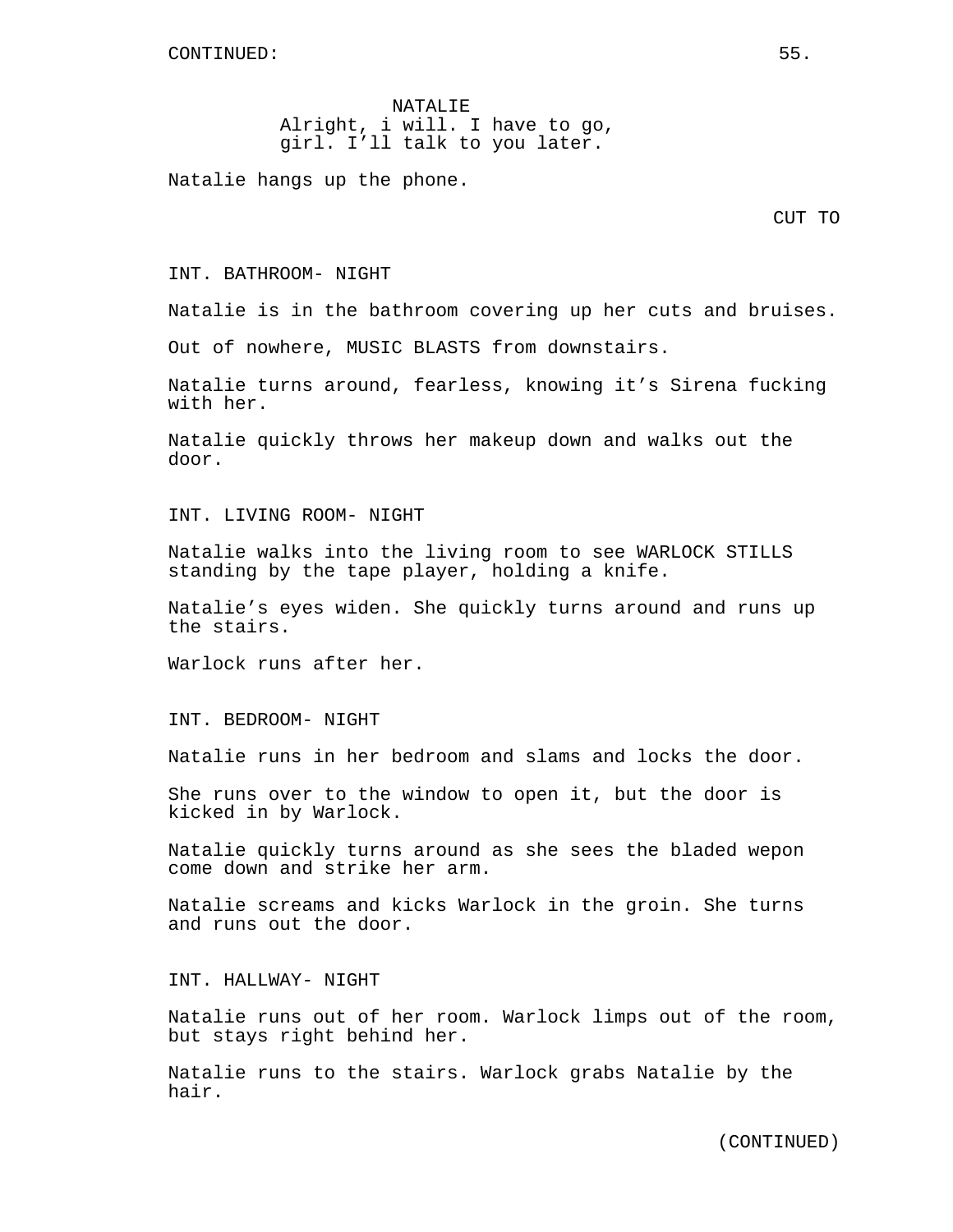Natalie screams in terror.

Warlock raises his knife.

Natalie elbows Warlock in the jaw. He lets go and she runs down the stairs.

INT. KITCHEN- NIGHT

Natalie reaches the side door.

Warlock runs down the stairs.

Natalie opens the door and SLAMS warlock in the face with the door.

Warlock falls to the ground.

Natalie runs outside.

Warlock stands up and stares in the direction Natalie ran to.

INT. NANCY'S RESTERAUNT- NIGHT

Natalie walks into the resteraunt and sees Rachael holding Taylor, who is hunched over on a table crying her eyes out.

Natalie runs over to the girls.

NATALIE Guys, I really need to tell you something that---

Taylor quickly turns around, her face red and eyes drenched in tears.

> TAYLOR Natalie! You came!

Taylor stands up and hugs Natalie.

Natalie's face has a look of impatience and fear.

Natalie sits down beside Taylor and holds her hand.

RACHAEL She's been really down, Nat. She needs your help.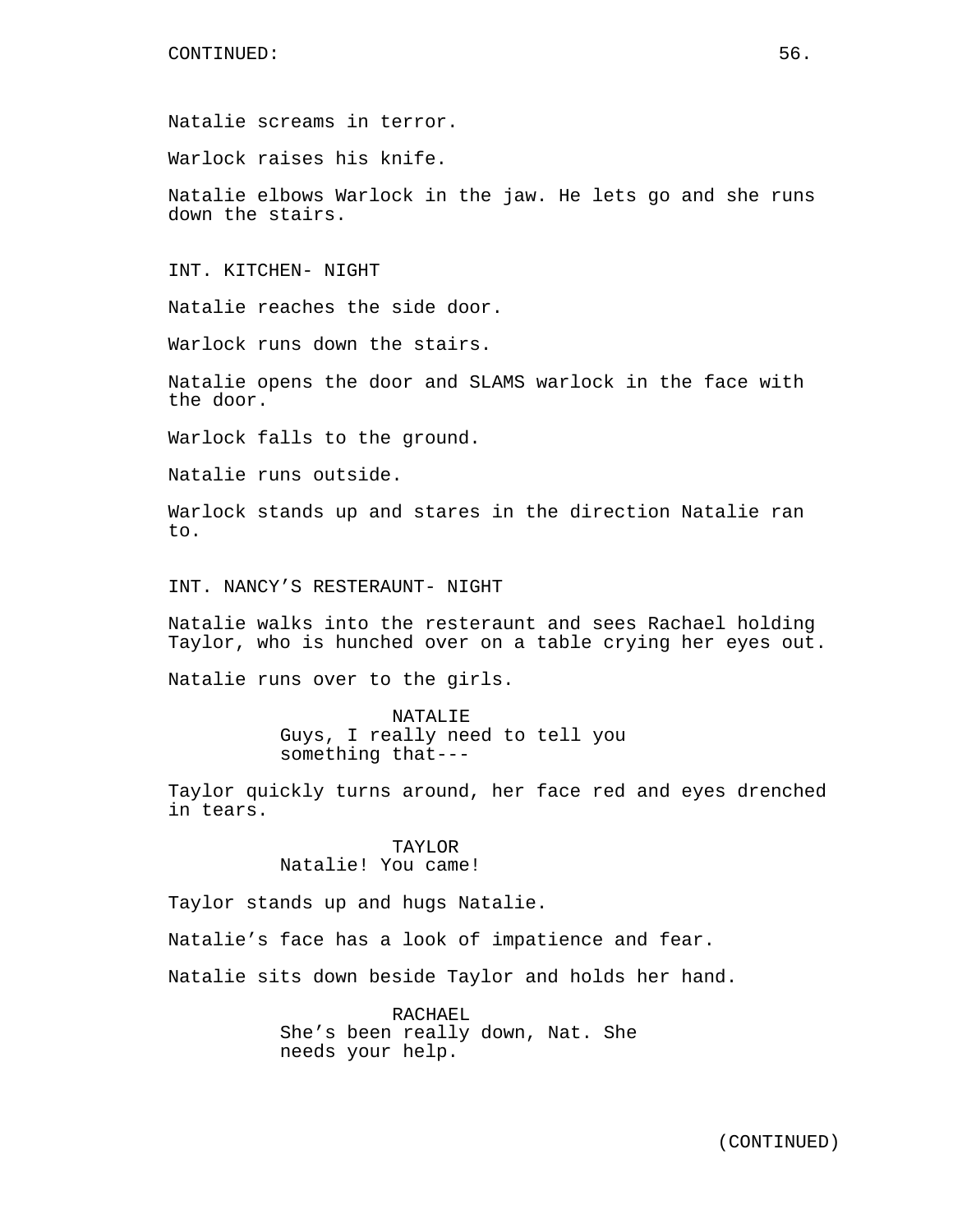VOICE  $(v.o.)$ I'm coming for you, Natalie.

Natalie looks at the girls, seeing if they heard the voice. They seem to not notice.

> NATALIE Let me get you a drink, girl. Hold on, I'll be right back.

Natalie stands up and walks over to the counter.

NATALIE A Coke, please.

Natalie turns her head slowly towards the two. She is giving this evil "death glare" towards the girls.

We see the girls sitting at the table. Rachael is holding Taylor as she cries into Rachael's shoulder.

NATALIE STARES.

SLOW ZOOM

on Natalie's eyes.

SLOW ZOOM on the girls.

Natalie turns around and stares blankly at the wall.

SLOW ZOOM

on the girls. Taylor lifts her head and is talking to Rachael.

SLOW ZOOM

Natalie slowly turns her head and stares at them. Her decision is made, whatever she's thinking, she's deciding to do.

She gets her coke, she stands up and turns towards the girls and walks towards them.

She sits down by the girls and hands Taylor her drink.

TAYLOR

Thank you, Natalie. I love you. I love both of you guys. You two are the only people in this world that mean anything to me. You two are everything.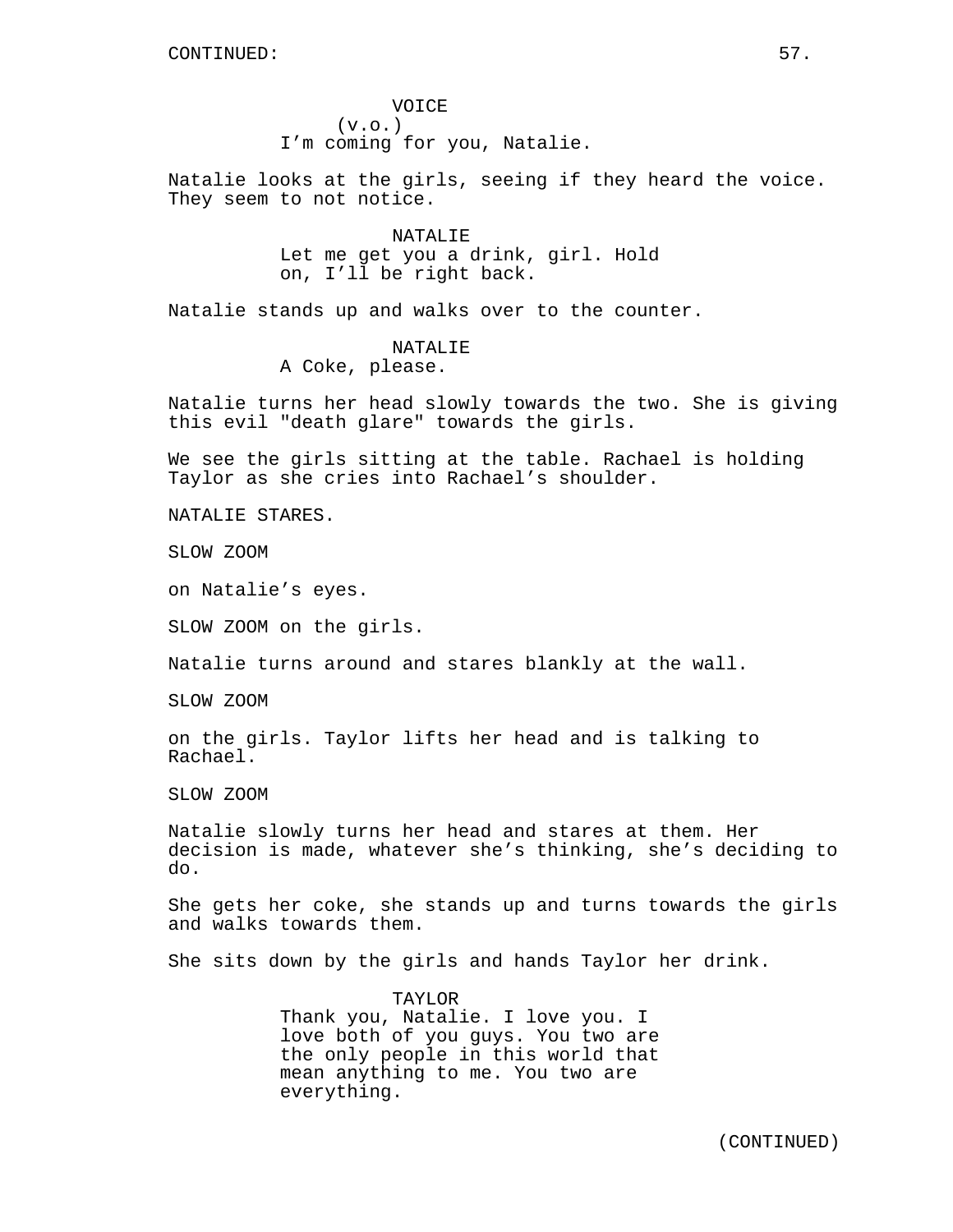## RACHAEL What happened?

SLOW ZOOM

on Natalie's face as she listens, but zones out and is thinking. All she can see is the words "SACRIFICE" and "RITUAL" and "PREVENTION" with symbols referencing rituals.

SLOW ZOOM

on Taylor talking. What she is saying is unheard.

SLOW ZOOM

on Natalie as she stares at taylor.

SLOW ZOOM

on Taylor.

Natalie reaches out and holds her hand. Natalie leans in towards her.

> NATALIE Taylor, you don't need him. Guys are idiots. They think with their dicks.

> RACHAEL Yeah, Taylor, fuck him. You don't need Drake. He's a fucking loser anyway.

NATALIE Taylor, lets go to your house tonight. We'll have a slumber party. Popcorn and pickle night. What do you say?

Taylor smiles at Natalie.

Rachael smiles.

TAYLOR Ok, popcorn and pickle night, right now. Lets go.

SLOW ZOOM

on Natalie as she slowly gives an unnoticeably evil grin.

SLOW ZOOM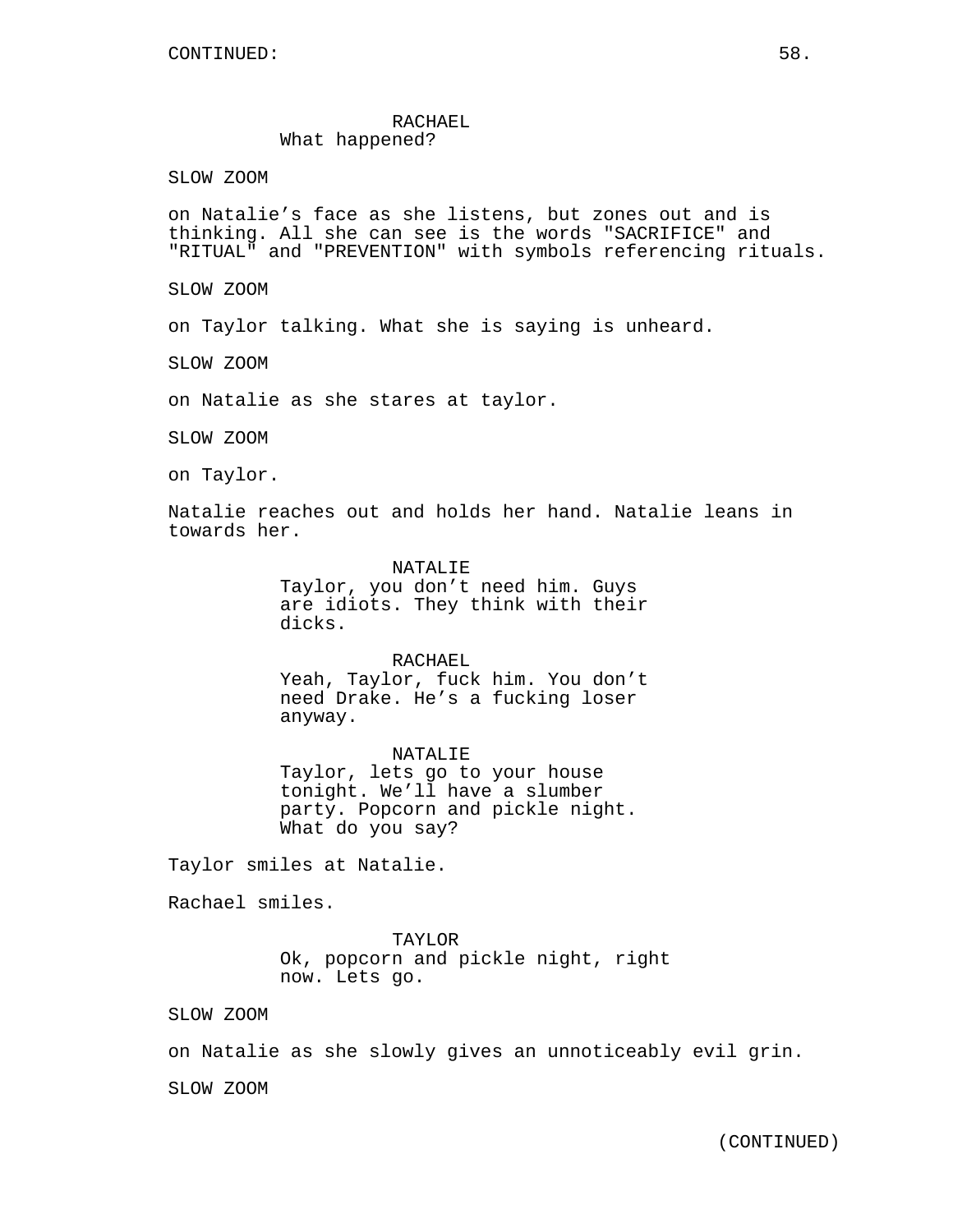#### CONTINUED: 59.

on Taylor as she smiles and stares at Natalie.

SLOW ZOOM

on Rachael smiling and looking at Taylor, and glancing back at Natalie.

Natalie is still giving the evil grin.

CUT TO

EXT. TAYLOR'S APARTMENT- NIGHT

WIDE SHOT of Taylor's apartment.

INT. PATIO- NIGHT

Natalie, Rachael, and Taylor walk into the apartment and shut the door.

> RACHAEL I'm going to go to the kitchen, do you guys want anything?

TAYLOR No, I'm going to run to the bathroom before we start this.

NATALIE<sup></sup> I'm fine. Nothing for me.

RACHAEL

Alright.

Rachael points towards the kitchen.

RACHAEL I'm getting a drink!

Rachael walks towards the kitchen.

Taylor walks towards the bathroom.

TAYLOR I'll be right back, Nat. Make yourself at home, girl. And thank you, thank you for everything.

Natalie smiles.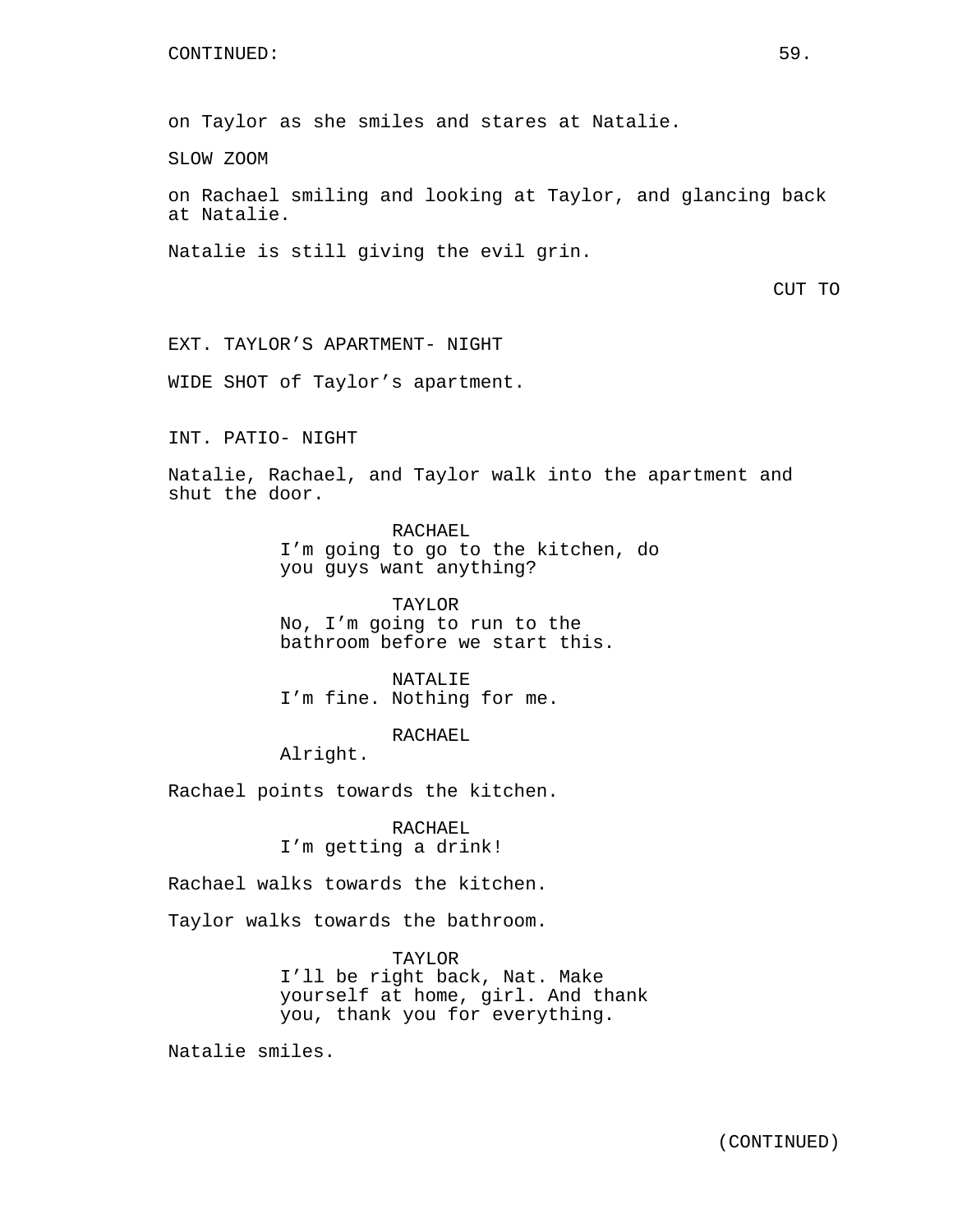NATALIE You're my best friend, I love you. I hate seeing you hurt.

Taylor smiles and sniffles from her crying and walks towards the bathroom.

INT. BATHROOM- NIGHT

Taylor closes the door to the bathroom and looks at herself in the mirror.

She sees the shower curtian move in the mirror.

She turns around and walks towards the curtian and quickly opens it. There is nothing there.

The door opens and Natalie walks in the bathroom.

NATALIE Hey, girlie, you alright?

TAYLOR Oh, you know, typical heartbroken feeling when some asshole snaps your heart in two.

NATALIE I'm sorry, Taylor. I really am. Tell me what i can do...

Natalie slowly pulls a dagger out from behind her.

NATALIE To make the pain go away.

Taylor is facing the mirror looking at her tears, and trying to wipe them.

TAYLOR

I just want you here, Natalie. I love you. I love Rachael. You two are my best friends, I don't know what i could do without you two. But right now, I feel like my soul has been ripped out of me. I feel lifeless. You know what I mean?

NATALIE Yes. Yes, Taylor, I do.

Natalie raises the dagger and stabbs Taylor in the back.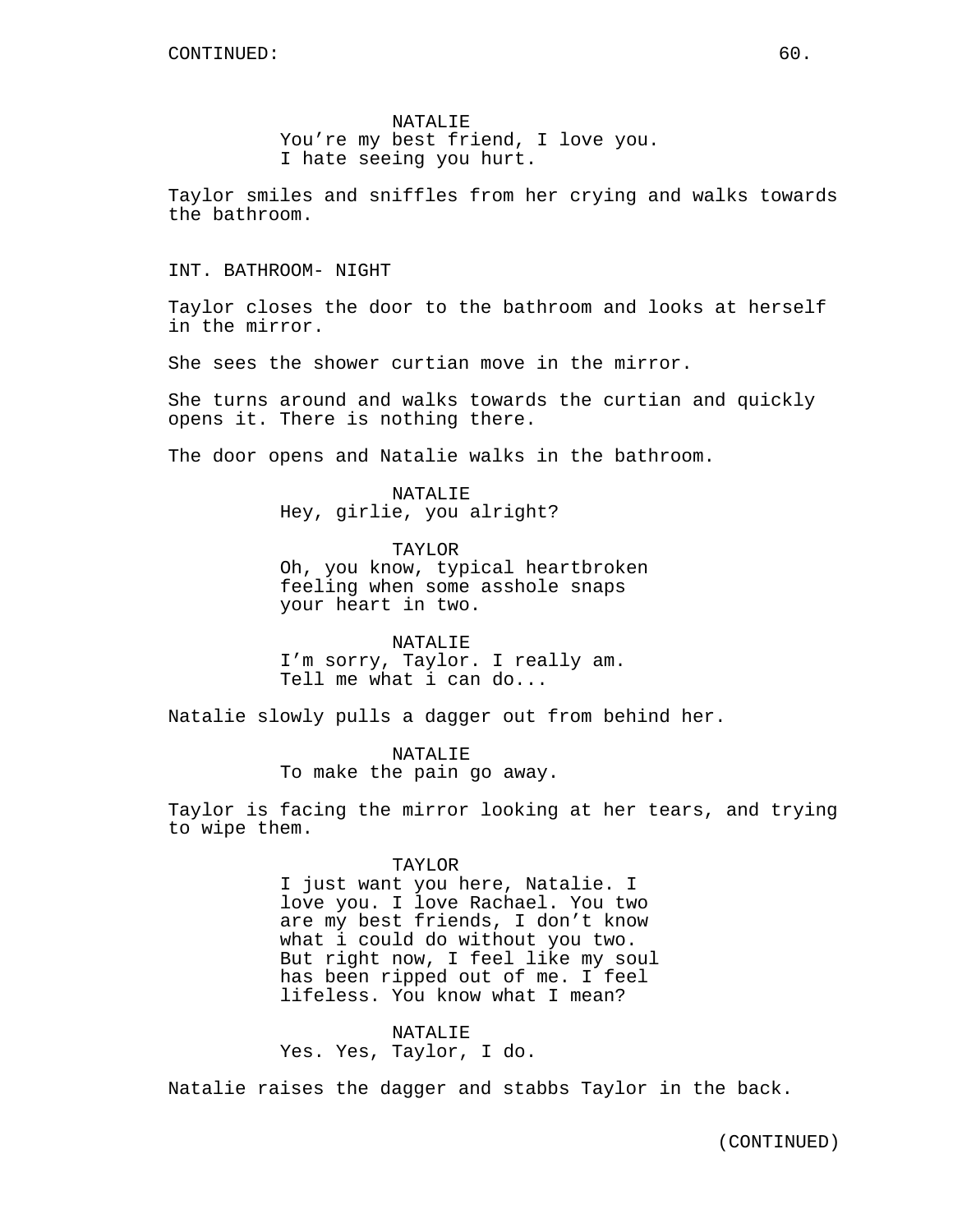Taylor ghasps for air. She slowly turns around and looks at the bloody dagger being held in Natalie's hand.

Taylor tears up.

### TAYLOR Natalie, why?

NATALIE I'm sorry, girl. You wouldn't understand.

Natalie raises the knife to stab Taylor again.

Taylor knees Natalie in the groin. Natalie falls to the ground.

Taylor kicks Natalie in the face, she falls back, hitting her head on the tub.

Taylor turns to run out the door, but Natalie slices her foot, and she falls to the ground.

# TAYLOR

FUCKING BITCH!

Taylor kicks Natalie in the face.

natalie's nose starts to bleed.

THE TWO ARE LYING ON THE FLOOR.

Natalie kicks Taylor in the groin. Taylor screams in pain.

Natalie stands up.

Taylor tries to stand up, but is in too much pain and her tendon has been sliced.

Natalie stands over Taylor. Taylor looks up at Natalie in fear.

Natalie raises the dagger. Taylor stares at the bladed weapon in terror.

#### NATALIE

Sorry, Taylor. I love you so much.

Taylor raises her hand to her face.

Natalie stabs her in the stomach. She ghasps again.

Natalie starts to cry.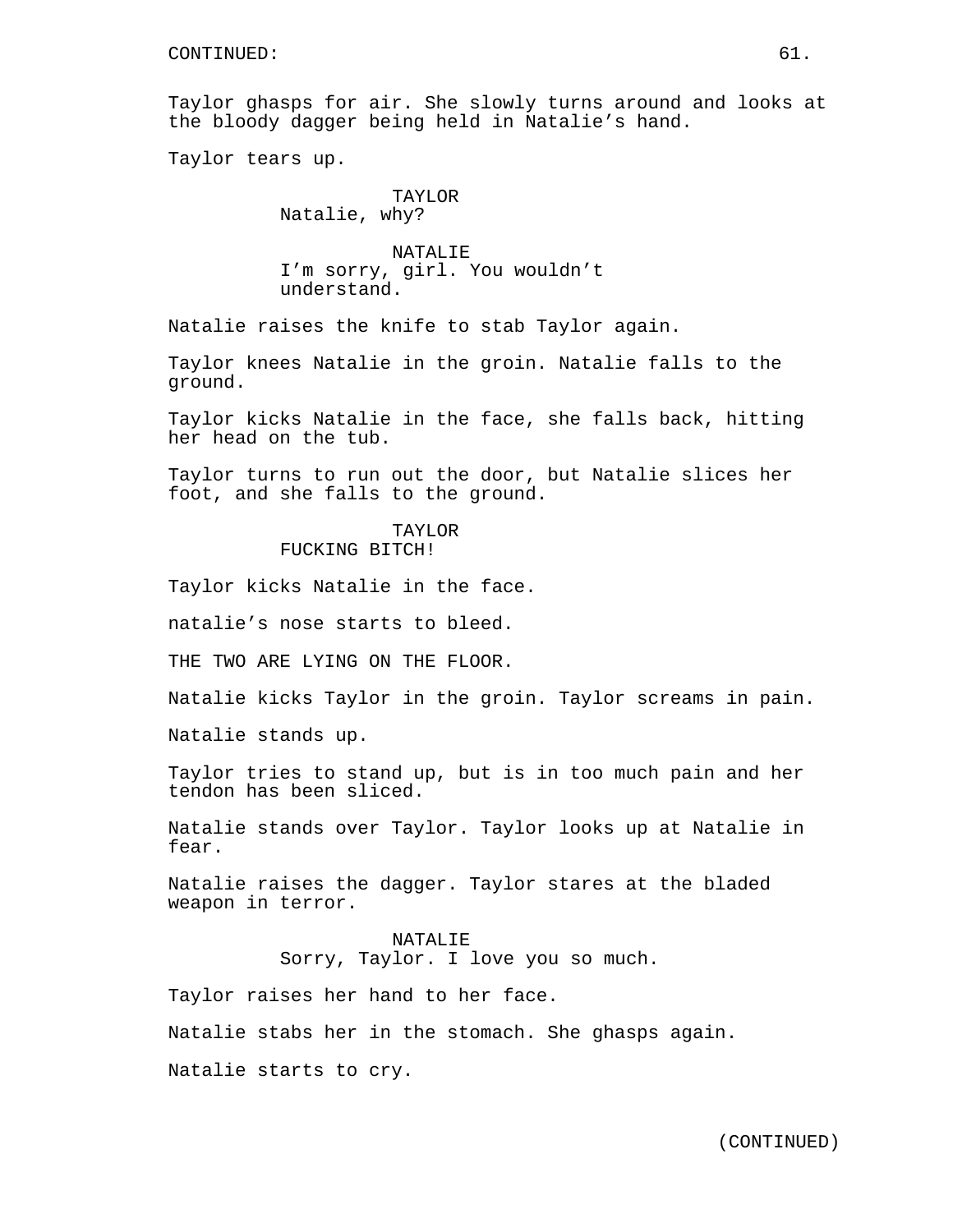# NATALIE

## I'm so sorry.

Natalie stabs AGAIN and AGAIN.

#### INT. KITCHEN- NIGHT

Rachael is startled by the thuds and scream she heard from the bathroom. She drops her drink and walks towards the bathroom.

INT. BATHROOM- NIGHT

She gets to the door and sees it's wide open and Taylor lies on the floor, covered in blood, not breathing.

#### RACHAEL

Taylor?

Rachael starts to tear up.

From behind her in the darkness, Natalie comes out, dagger raised, ready to strike.

Rachael stands in shock over Taylor's dead body.

NATALIE is getting closer and closer.

Rachael still stands there.

Natalie STRIKES the blade into the back of Rachael's neck.

Rachael goes down to the floor. She rolls around to face Natalie standing over her with the bladed weapon, in tears.

> NATALIE Rachael, please forgive me!

Rachael puts her hands up against her face.

RACHAEL Natalie, please....

Natalie stabd her several times in the stomach and chest.

Rachael lies dead on the bathroom floor with Taylor. Their lifeless bodies lie in a pool of blood on the bathroom floor. Natalie stands outside the bathroom looking inside.

She drops the blade and falls to her knees.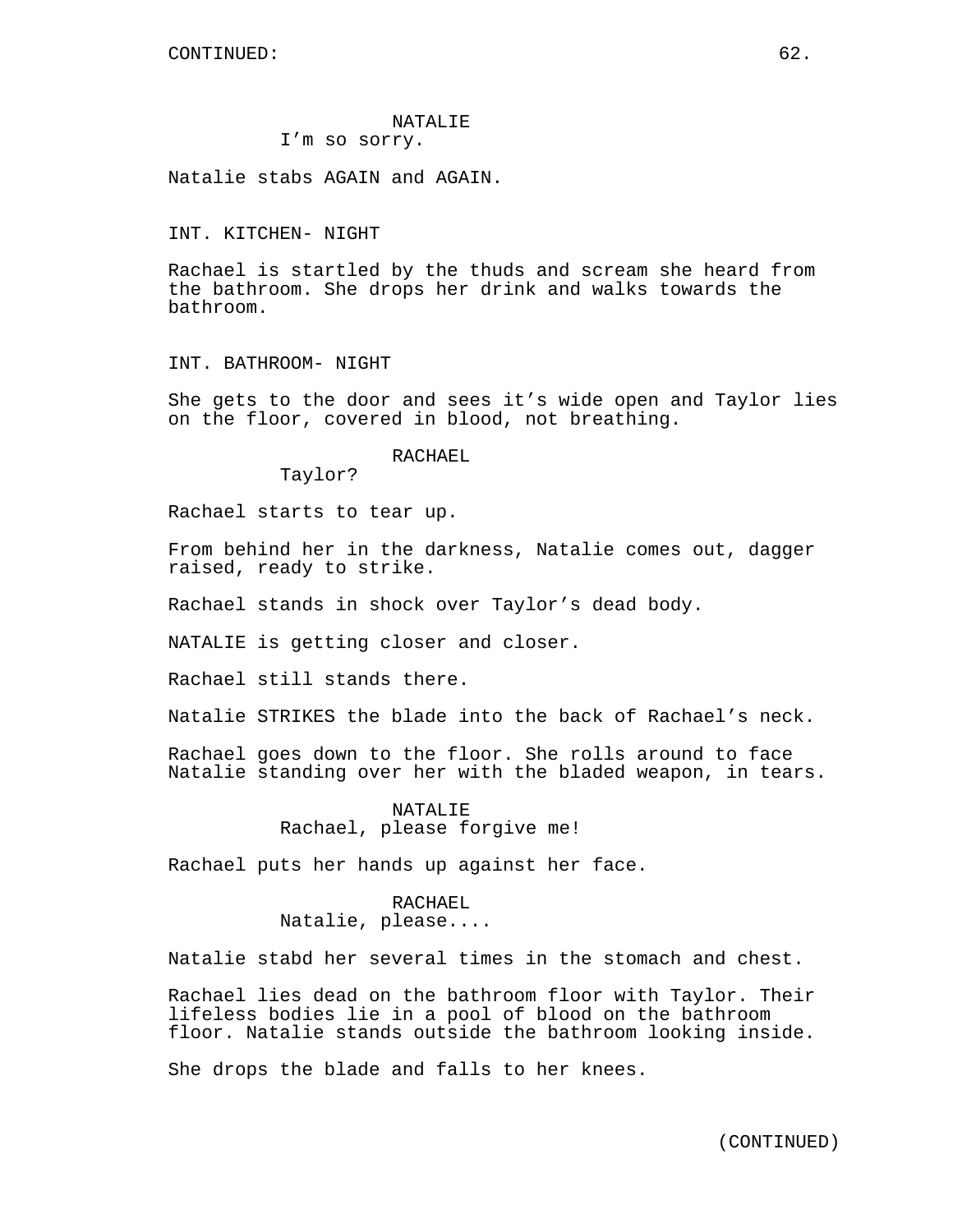NATALIE Goddamn you! Goddamn you, Sirena!

Natalie stands there for a moment and doesn't budge. Then she snaps out of it and grabs Rachael's feet and starts dragging her.

EXT. OLD HOUSE- NIGHT

WIDE of Natalie's old house.

INT. PARENTS ROOM- NIGHT

The two lifeless bodies lie on the floor with candles around them. Natalie walks into the room holding a candle. She shuts the door and walks up to the bodies.

She raises the candle and looks up into the sky.

NATALIE I, Natalie Wright, give these two souls to the greater power from beyond us, take the souls of these two lifeless women, Rachael Ward and Taylor Jenson, and use their souls for whatever purpose the evil witch Sirena Quaid wanted! I here by annnounce these souls yours!

There is silence. She shifts her eyes back and forth. There is nothing.

Natalie looks out the window.

She sees THE STALKER walking towards the house.

She quickly grabs her stuff and runs down the stairs to see a woman at the door. She looks in the window and sees the woman is JODIE HILLS.

> NATALIE Jodie! Jodie! Help me! Look out! There's a---

The back door is kicked open and in walks WARLOCK.

Natalie screams and runs back up the stairs.

WARLOCK stands there.

Jodie walks into the house and walks up to Warlock.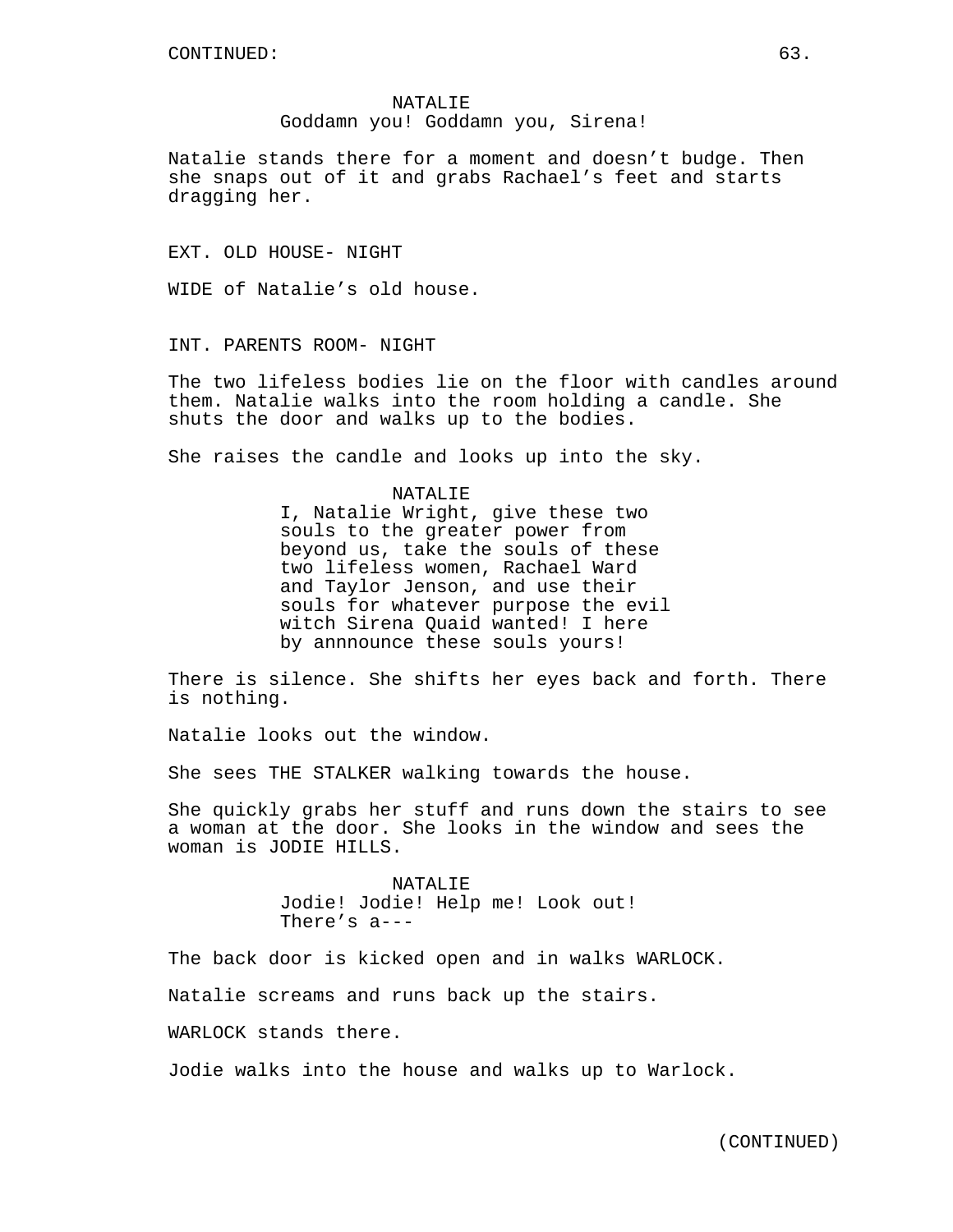The stalker walks into the house beside Jodie.

STALKER She won't leave.

INT. PARENTS ROOM- NIGHT

Natalie closes herself in her parents room and turns around. She notices the two bodies are missing.

Natalie walks over to the window to open it, but she sees THE REFLECTION of Sirena Quaid.

> SIRENA I DON'T WANT YOUR FRIENDS, BITCH! I WANT YOU!

Sirena moves towards Natalie.

Natalie drops to her knees.

NATALIE But I killed my two best friends for you!

**SIRENA** It's not the time of the witching hour! You, Natalie Wright, belong to me!

NATALIE

No!

SIRENA Your soul belongs to me! You're MINE!

Sirena reaches out her hand and continues to move towards Natalie.

Natalie screams as Sirena gets closer and closer to her.

Sirena disappears into the mist.

Natalie falls to the ground.

WE FOCUS on the door, we see nobody in the frame.